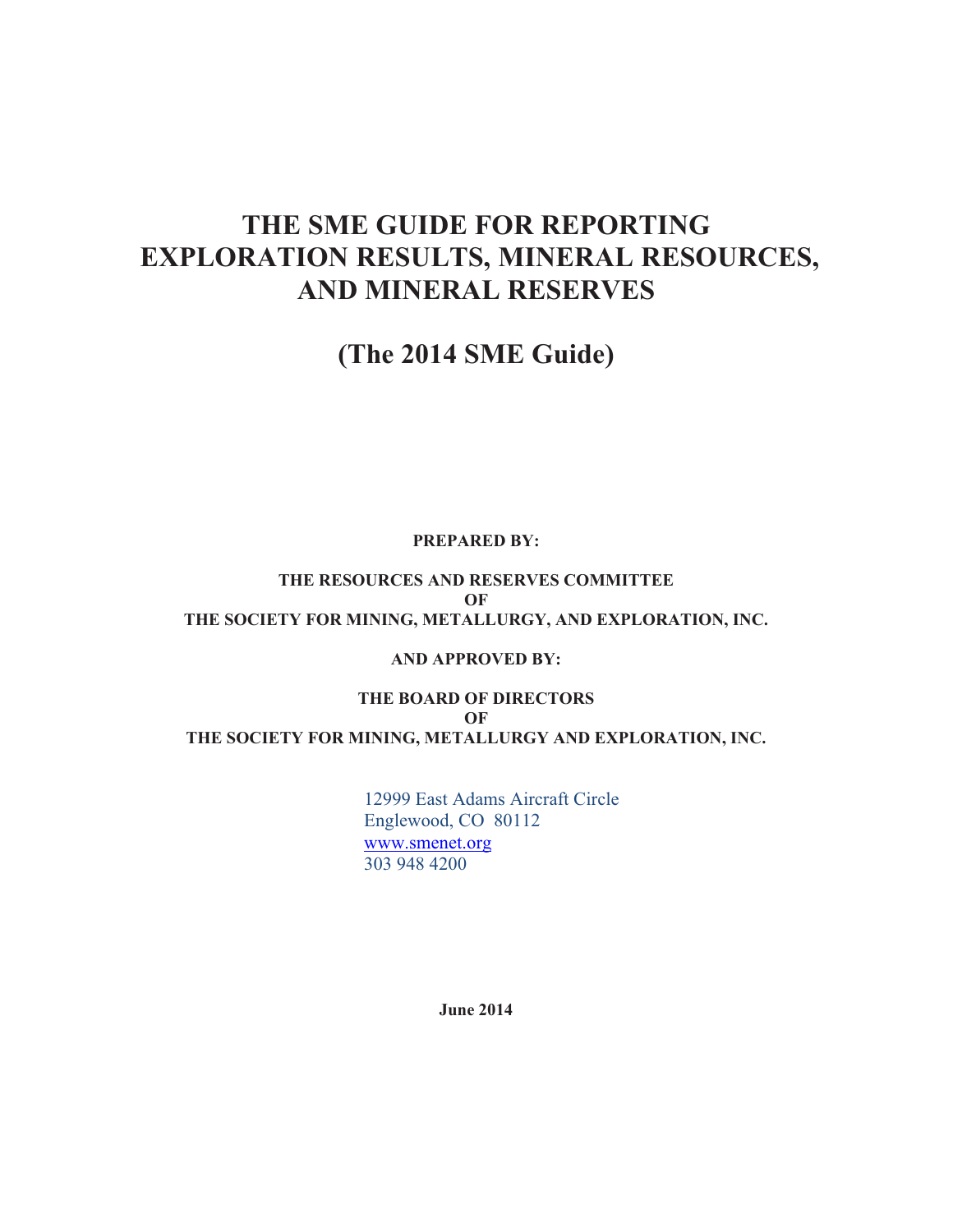### **Foreword**

- i. The 2014 SME Guide for Reporting Exploration Results, Mineral Resources, and Mineral Reserves (the 2014 SME Guide) has been adopted by the Society for Mining, Metallurgy, and Exploration, Inc. (SME) and is therefore strongly recommended to be used by members of this organization.
- ii. The Guide is recommended as a minimum standard for reporting Exploration Results, Mineral Resources and Mineral Reserves for public and private purposes. In terms of the Guide, Public Reports are reports prepared for the purpose of informing investors or potential investors and their advisers on Exploration Results, Mineral Resources or Mineral Reserves.
- iii. In this Guide, important terms and their definitions are highlighted in **bold** text. The guidelines are written using regular font. Paragraphs with border on the left side and written in *italics* give directions on how to interpret definitions and guidelines.
- iv. THE UNITED STATES SECURITIES AND EXCHANGE COMMISSION (U.S. SEC) REGULATES THE REPORTING OF EXPLORATION RESULTS, RESOURCES AND RESERVES BY ORGANIZATIONS, INDIVIDUALS OR COMPANIES ("ENTITIES") SUBJECT TO THE FILING AND REPORTING REQUIREMENTS OF THE U.S. SEC. DECISIONS AS TO WHEN AND WHAT INFORMATION SHOULD BE REPORTED PUBLICLY ARE THE SOLE RESPONSIBILITY OF THE ENTITY OWNING THE INFORMATION, AND ARE SUBJECT TO U.S. SEC RULES AND REGULATIONS. THE REPORTING OF EXPLORATION RESULTS, RESOURCES AND RESERVES MAY ALSO BE SUBJECT TO OTHER NATIONAL AND INTERNATIONAL RULES AND REGULATIONS. THESE RULES AND REGULATIONS VARY FROM TIME TO TIME, AND AT ANY GIVEN TIME MAY NOT BE CONSISTENT WITH THE CONTENT OF THIS GUIDE. THE ADVICE OF SECURITIES COUNSEL SHOULD BE SOUGHT IN PREPARING FILINGS FOR THE U.S. SEC OR OTHER SECURITIES REGULATORY AUTHORITIES, AND IN PREPARING OTHER PUBLIC DISCLOSURES.
- v. It is recognized that further review of the Guide will be required from time to time. Constructive suggestions are solicited from all users of this Guide. Comments should be sent to:

Chairman, Resources and Reserves Committee Society for Mining, Metallurgy and Exploration, Inc. 12999 East Adams Aircraft Circle Englewood, CO 80112 www.smenet.org 303 948 4200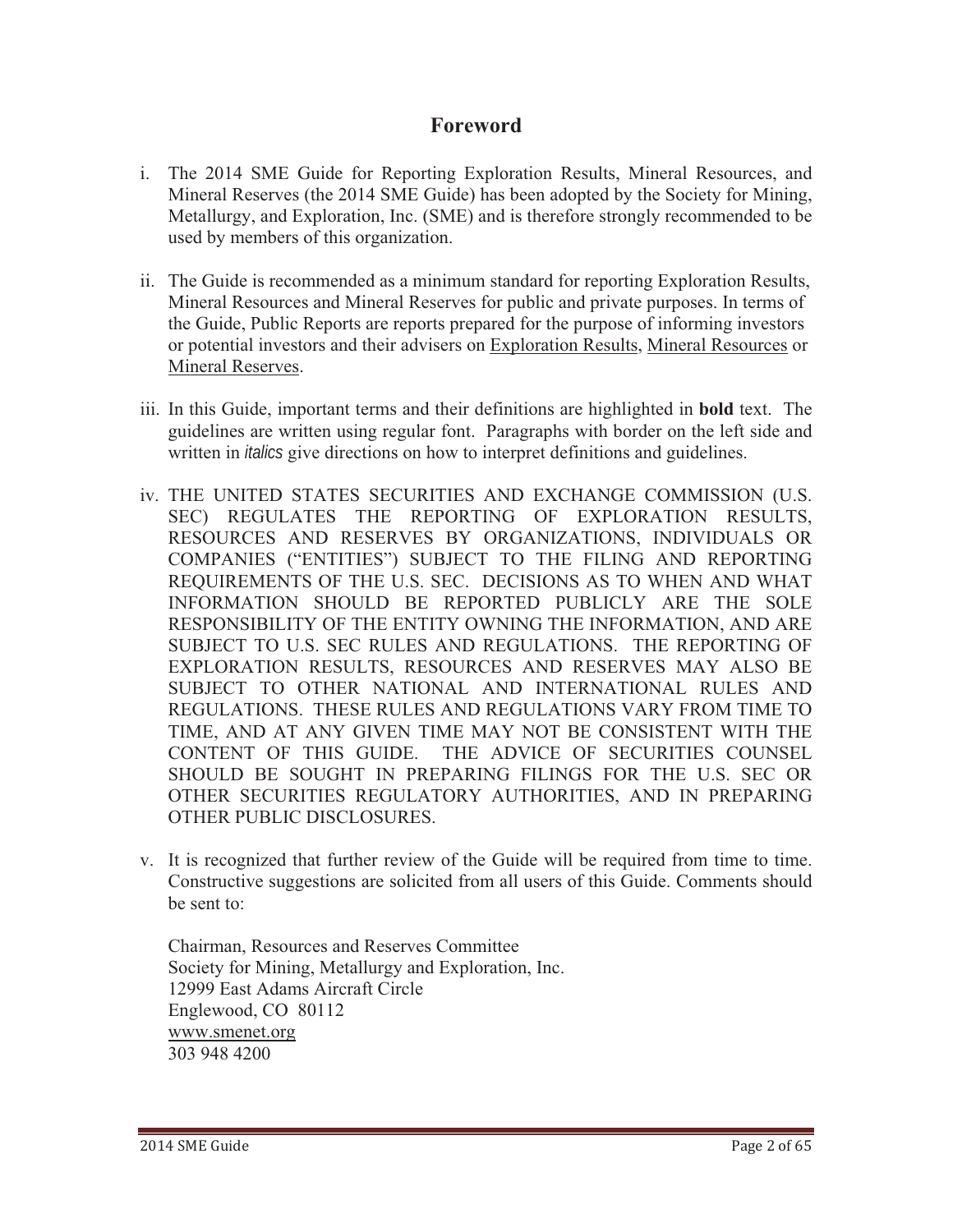| LADIU VI UUHUHU                                                                               | <b>Clause Number</b> |                |
|-----------------------------------------------------------------------------------------------|----------------------|----------------|
|                                                                                               | from                 | to             |
| Foreword                                                                                      | 1                    | V              |
| Table of Contents                                                                             |                      |                |
| History                                                                                       | 1                    | 2              |
| Governing Principles                                                                          | 3                    | $\overline{3}$ |
| Scope                                                                                         | $\overline{4}$       | $\tau$         |
| Competence and Responsibility                                                                 | 8                    | 16             |
| Public Reporting – General                                                                    | 17                   | 29             |
| <b>Exploration Targets</b>                                                                    | 30                   | 30             |
| <b>Exploration Results</b>                                                                    | 31                   | 32             |
| <b>Mineral Resources</b>                                                                      | 33                   | 38             |
| <b>Mineral Reserves</b>                                                                       | 39                   | 46             |
| <b>Technical Studies</b>                                                                      | 47                   | 50             |
| Commodity Pricing and Marketing                                                               | 51                   | 55             |
| Permitting and Legal Requirements                                                             | 56                   | 57             |
| Environmental, Social, and Health and Safety Considerations                                   | 58                   | 58             |
| Mineralized Fill, Pillars, Low-Grade Mineralization, Stockpiles,<br>Dumps and Tailings        | 59                   | 59             |
| Exploration Results for Coal, Coal Resources and Coal Reserves                                | 60                   | 64             |
| Exploration Results, Mineral Resources and Mineral Reserves for<br><b>Industrial Minerals</b> | 65                   | 68             |
| Exploration Results, Mineral Resources and Mineral Reserves for<br>Diamonds                   | 69                   | 73             |
| TABLE 1. Checklist of Assessment Criteria                                                     |                      |                |
| TABLE 2. Study Accuracy Ranges for Capital and Operating Cost<br>Estimates                    |                      |                |
| APPENDIX A. List of Recognized Professional Organizations<br>(RPOS)                           |                      |                |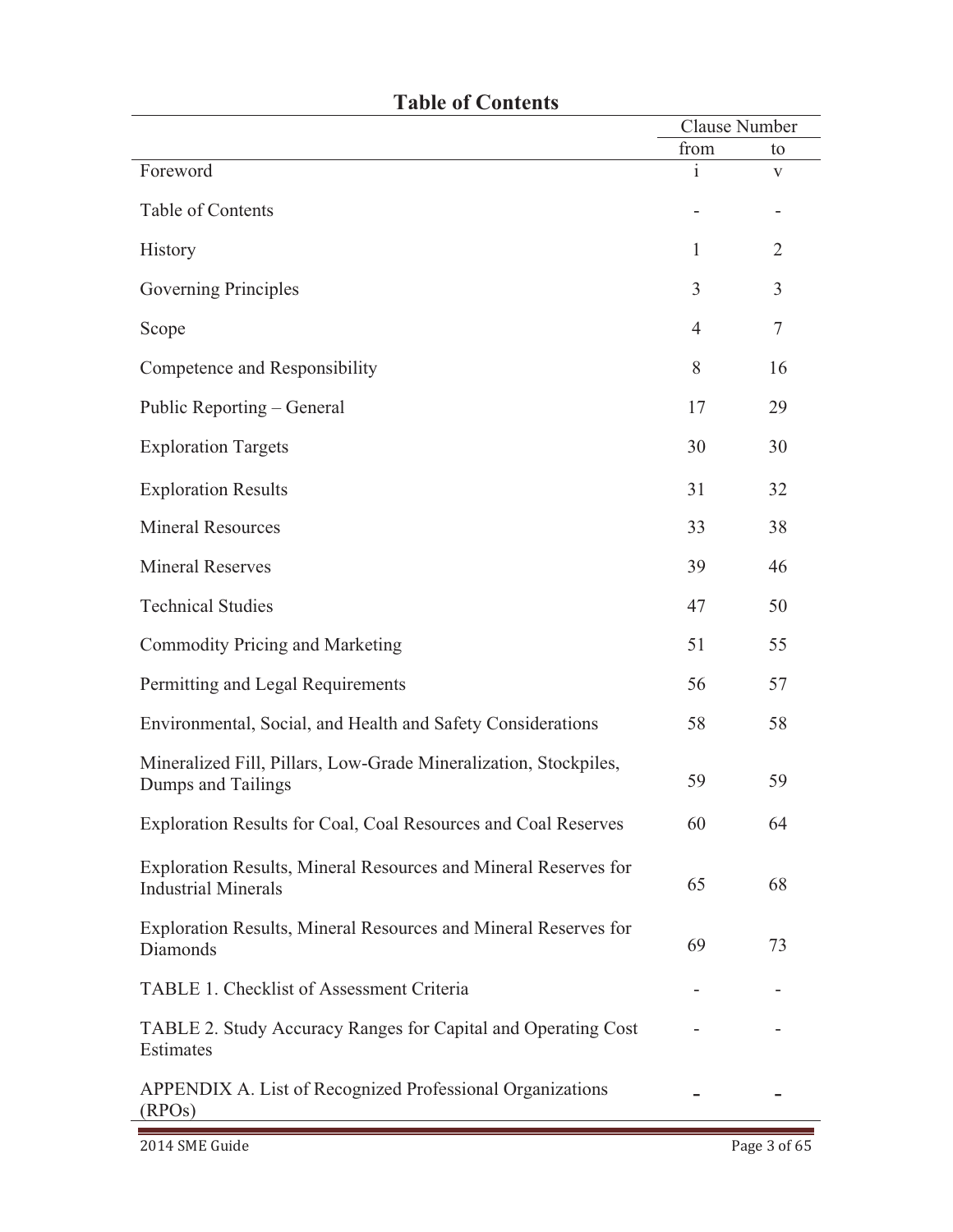### **History**

1. In 1988, at the request of members of the Society for Mining, Metallurgy, and Exploration, Inc. (SME), the President of SME formed Working Party #79, Ore Reserve Definition, with the mission to develop guidelines for the public reporting of Exploration Results, Mineral Resources, and Mineral Reserves. A Subcommittee was appointed by the Working Party to draft these guidelines and to submit recommendations to SME. The Subcommittee's recommendations were published by SME in the April 1991 issue of "Mining Engineering", and as a document entitled "A Guide for Reporting Exploration Information, Resources, and Reserves" (the SME Guide) in January 1992. Work continued on an ad-hoc basis until 1996, when Working Party #79 was renamed the SME Resources and Reserves Committee and became a standing committee.

In 1994, the Council of Mining and Metallurgical Institutions (CMMI) started a concerted international effort to create a set of international definitions for reporting Mineral Resources and Mineral Reserves. An ad-hoc International Definitions Group was formed, with representatives from mining and metallurgical institutions from the United States (SME), Australia (AusIMM), Canada (CIM), the United Kingdom (IMM) and South Africa (SAIMM). A major breakthrough came on October 18, 1997 when the CMMI International Definitions Group met in Denver, Colorado and reached a provisional agreement (the Denver Accord) on definitions of Mineral Resources and Mineral Reserves. Concurrently, and since 1992, the United Nations Economic Commission for Europe (UN-ECE) was developing an international framework classification for Mineral Resources and Mineral Reserves. The first edition was published in 1997. Starting in October 1998, joint meetings were held in Geneva between the CMMI International Definitions Group and the UN-ECE Task Force. These meetings resulted in agreement to incorporate the CMMI definitions into the UN Framework Classification.

In 2002, the Combined Reserves International Reporting Standards Committee (CRIRSCO, now known as the Committee for Mineral Reserves International Reporting Standards) was formed, replacing the CMMI International Definitions Group with the mission to continue coordination between member countries, of the development of international standards for the definition and reporting of Exploration Results, Mineral Resources and Mineral Reserves. Chile joined CRIRSCO in 2002 and developed the first non-English reporting code that follows the international definitions.

The international resources and reserves definitions or their precursors were accepted as part of national reporting codes (or standards) and guidelines by the regulatory agencies of Australia (1989), South Africa (2000), Canada (2001), and the United Kingdom (2001). These definitions were formally adopted by the United Nations in 1999 for the categories common to the two classifications (CRIRSCO and UNFC-1999). Subsequently following a cooperation agreement between the SPE, CRIRSCO and the Expert Group on Reserve Classification (EGRC) of the UN-ECE, the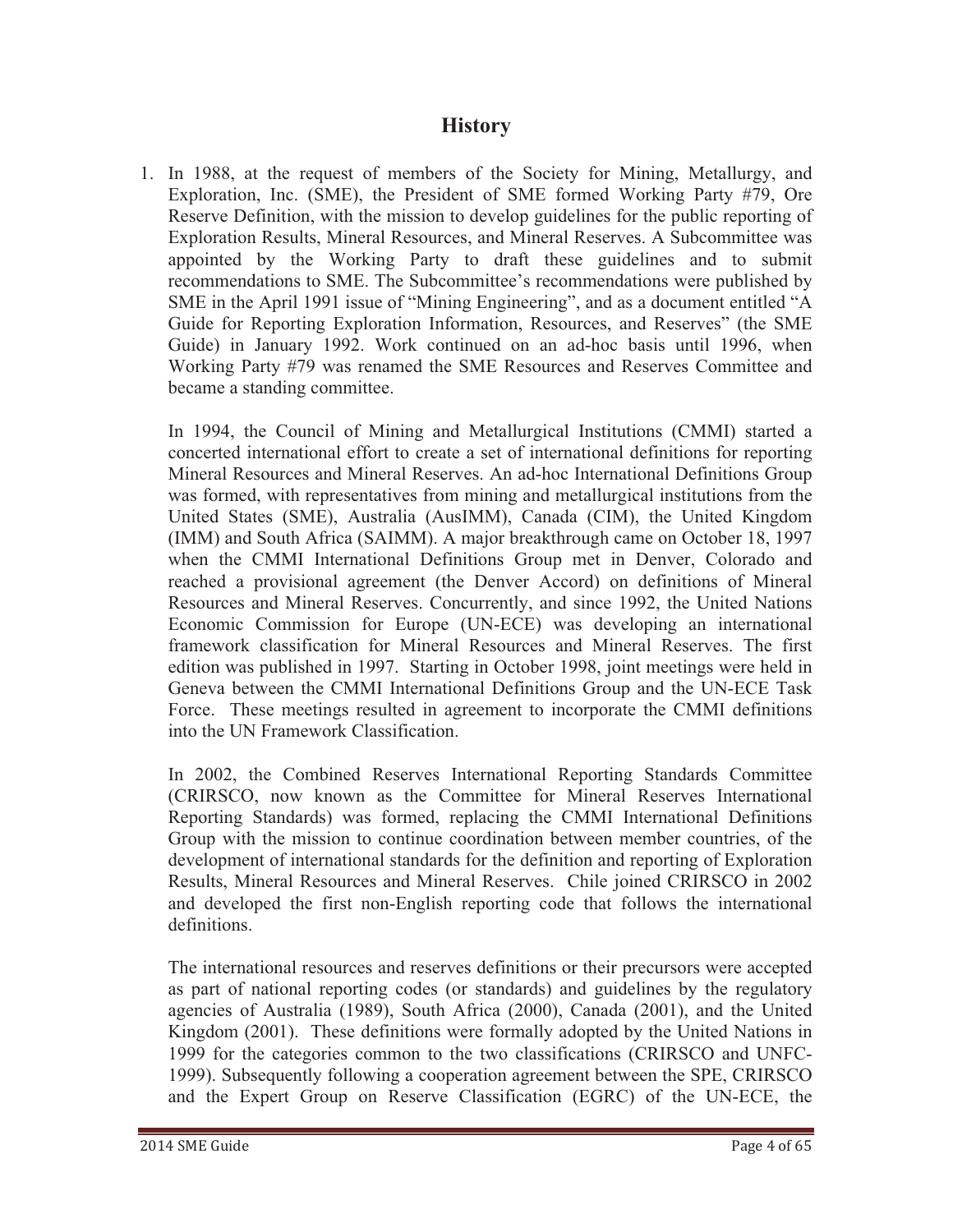definitions were slightly modified to suit the broader scope of the UNFC and which were included in a 2009 revision of the United Nations Framework Classification (UNFC-2009). However, the equivalence between the definition categories common to the two classifications remained the same as before. In 2007 the Government of Chile approved a reporting code that includes these definitions. In 2008 the Pan-European Code was issued by the Pan-European Resources and Reserves Reporting Committee (PERC), and in 2011 the Russian Code was issued by the National Association for Subsoil Examination (NAEN).

2. The SME Guide, first published in 1992, was updated in 1999 when the requirement was introduced that the reporting of Mineral Resources and Mineral Reserves be made by a Competent Person. The SME Guide was recommended for use by members of SME. However, some key aspects of the SME Guide were not consistent with requirements of the U.S. Securities and Exchange Commission (U.S. SEC), which are based on the U.S. SEC Industry Guide 7. While the SME Guide was accepted by a number of U.S. and international mining and consulting companies, its usefulness remained limited.

To resolve the differences between the SME Guide and the U.S. SEC rules and regulations, SME opened a dialogue with the U.S. SEC in 2003, and started a renewed effort to better define the industry position with respect to a number of critical issues. In February 2004, SME formed a consortium of mining, consulting and financial auditing organizations known as the SEC Reserves Working Group (the Working Group), whose members formed the SME Resources and Reserves Committee. The SME Guide was updated in 2007. The role of the Competent Person was re-emphasized.

In 2011 and 2012 CRIRSCO members noted that revisions to national reporting codes were diverging from the definitions adopted by the 1997 Denver Accord. Updated standard definitions were proposed and adopted by CRIRSCO, with the agreement that national reporting organizations could provide guidance reflecting technical and regulatory practice in their jurisdictions. The 2014 SME Guide was written to provide the core definitions and reflect practice within the United States.

In 2012, the SME petitioned the SEC to update its Industry Guide 7 using the SME Guide as a model. At present, the position of the U.S. SEC with respect to public reporting remains that stated in Industry Guide 7 as interpreted by U.S. SEC staff. Consequently at any given time some key aspects of the 2014 SME Guide may not be consistent with requirements of the U.S. Securities and Exchange Commission. In 2014, the Chairperson of the SEC recognized the need to update Industry Guide 7.

# **Governing Principles**

3. This Guide was written taking into account industry good practices and the mission of the U.S. Securities and Exchange Commission (U.S. SEC), which is to protect investors and to maintain the integrity of the securities markets. All investors and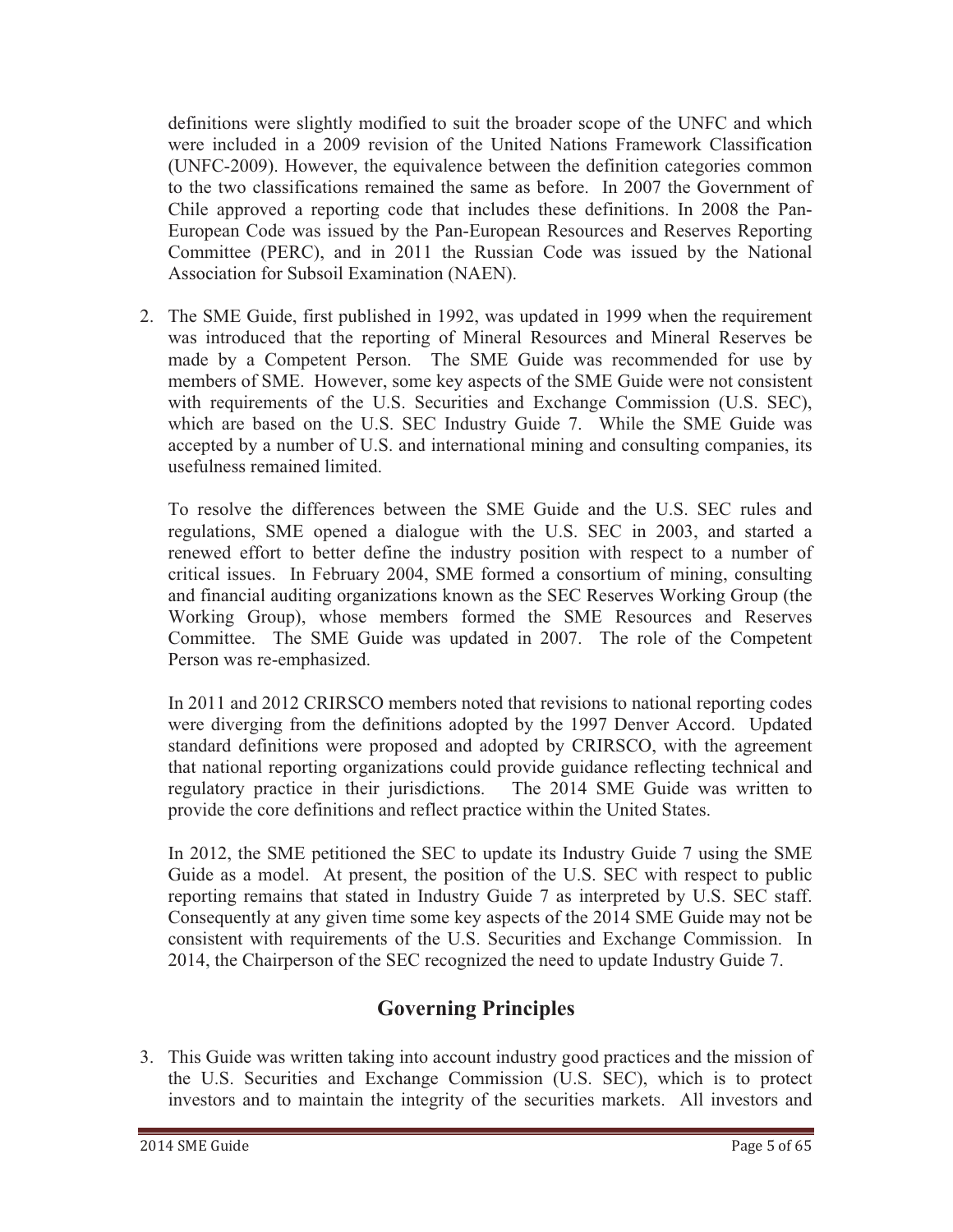their advisors, whether large institutions or private individuals, should have access to material facts presented in a transparent manner about an investment prior to purchasing or selling it. The U.S. SEC requires public entities to disclose meaningful financial and other information to the public, which provides a common pool of knowledge for all investors to use to judge for themselves if a company's securities are a good investment. Only through the steady flow of timely, comprehensive and accurate information can the public make sound investment decisions. To meet the SEC's requirements for disclosure, a entity must make available all material information, whether it is positive or negative, that might be relevant to an investor's decision to buy, sell, or hold the security.

The main principles governing the development and application of this Guide are transparency, materiality and competence.

- *Transparency* requires that the reader of a public report is provided with sufficient information, the presentation of which is clear and unambiguous, so as to understand the report and not to be misled.
- *Materiality* requires that a public report contains all the relevant information which investors and their professional advisers would reasonably require, and reasonably expect to find in a public report, for the purpose of making a reasoned and balanced judgment regarding the Exploration Results, Mineral Resources or Mineral Reserves being reported.
- *Competence* requires that the public report be based on work that is the responsibility of suitably qualified and experienced *Competent Persons* who are subject to an enforceable professional code of ethics<sup>1</sup> and rules of conduct.

*Transparency and Materiality are governing principles of the Guide, and the Competent Person must provide explanatory commentary on the material assumptions underlying the disclosure of Exploration Results, Mineral Resources or Mineral Reserves.* 

*In particular, the Competent Person, defined below in Clause 9, must consider that the benchmark of Materiality is the inclusion of all aspects relating to the Exploration Results, Mineral Resources or Mineral Reserves on which investors or their advisers would reasonably expect to be provided explicit comments from the Competent Person. The Competent Person must discuss any material aspect for*  which the presence or absence of comment could affect the public perception or value of the mineral *occurrence. Mineral Resources and Mineral Reserves are estimates with attendant uncertainty. The Competent Person should provide a balanced discussion of risks and opportunities accompanying statements of Mineral Resources and Mineral Reserves.* 

*The report should be supported adequately by text, figures, tables, sections, and maps to demonstrate competence by conveying material information in a transparent manner. Figures of any type should contain appropriate explanatory information in the form of titles and/or captions.* 

<sup>&</sup>lt;sup>1</sup> Registered Members of SME are required by SME to comply with the code of ethics of the SME Registered Members.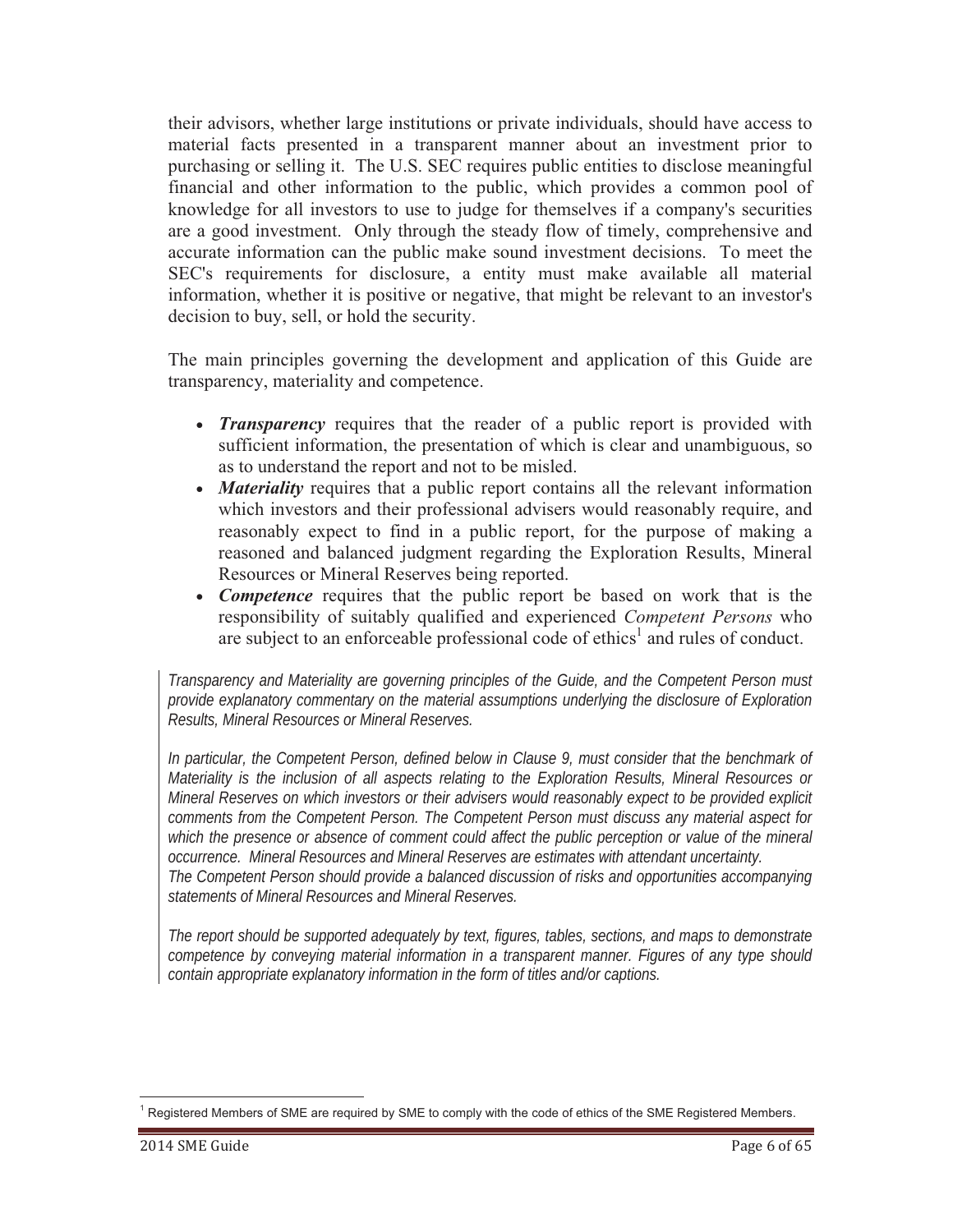The following additional principles should also be taken into account:

- *Consistency between Financial Reports and Technical Studies*: Financial reports take into account Mineral Resources and Mineral Reserves and are based on assumptions concerning commodity prices, exchange rates, and other parameters of significance. To be clear and unambiguous, technical and financial information should be published on a comparable basis in terms of assumed parameters.
- *Consistency between Financial Markets*: For global entities, transparency can be achieved only if information is reported on a consistent basis in all financial markets. Only then can the information supplied to all investors be comparable, clear and unambiguous.

# **Scope**

- 4. Public reporting: The Guide is recommended as a minimum standard for reporting Exploration Results, Mineral Resources and Mineral Reserves for public and private purposes. In terms of the Guide, Public Reports are reports prepared for the purpose of informing investors or potential investors and their advisers on Exploration Results, Mineral Resources or Mineral Reserves..
- 5. Use of the Guide: Entities must provide all relevant and material information concerning a mineral deposit that could influence its economic value, which is necessary for an intelligent layman or his professional advisers to make a reasoned and balanced assessment of the Exploration Results, Mineral Resources and Mineral Reserves and attendant risks and opportunities being reported. A mineral deposit (including coal, diamonds and industrial minerals) is defined herein as an accumulation of mineralization of potential economic interest within estimated geologic boundaries.

*While every effort has been made within the Guide to cover most situations likely to be encountered in the reporting of Exploration Results, Mineral Resources and Mineral Reserves, inevitably there will be situations when doubt exists as to the appropriate procedure to follow. In such cases, users of the Guide and those compiling reports under the Guide should refer to the Guide's intent, which is to provide a minimum standard for reporting and to ensure that such reporting contains all information which investors and their professional advisers would reasonably require, and reasonably expect to find in the report, for the purpose of making a reasoned and balanced judgment regarding the Exploration Results, Mineral Resources and Mineral Reserves reported. The principle of transparency requires that the decision process of the Competent Person be explained when the Guide is not explicit as to the appropriate procedure to follow.* 

*Table 1, included at the end of the Guide, supplies a checklist of items that should be considered when evaluating a project. The importance of each item will vary with the project, and it is recognized that, for some projects, other items may be relevant which are not on the list. The Table should be considered a guide to facilitate a rational and orderly approach to evaluation; as always, relevance, transparency and materiality are overriding principles that determine what information should be reported publicly.*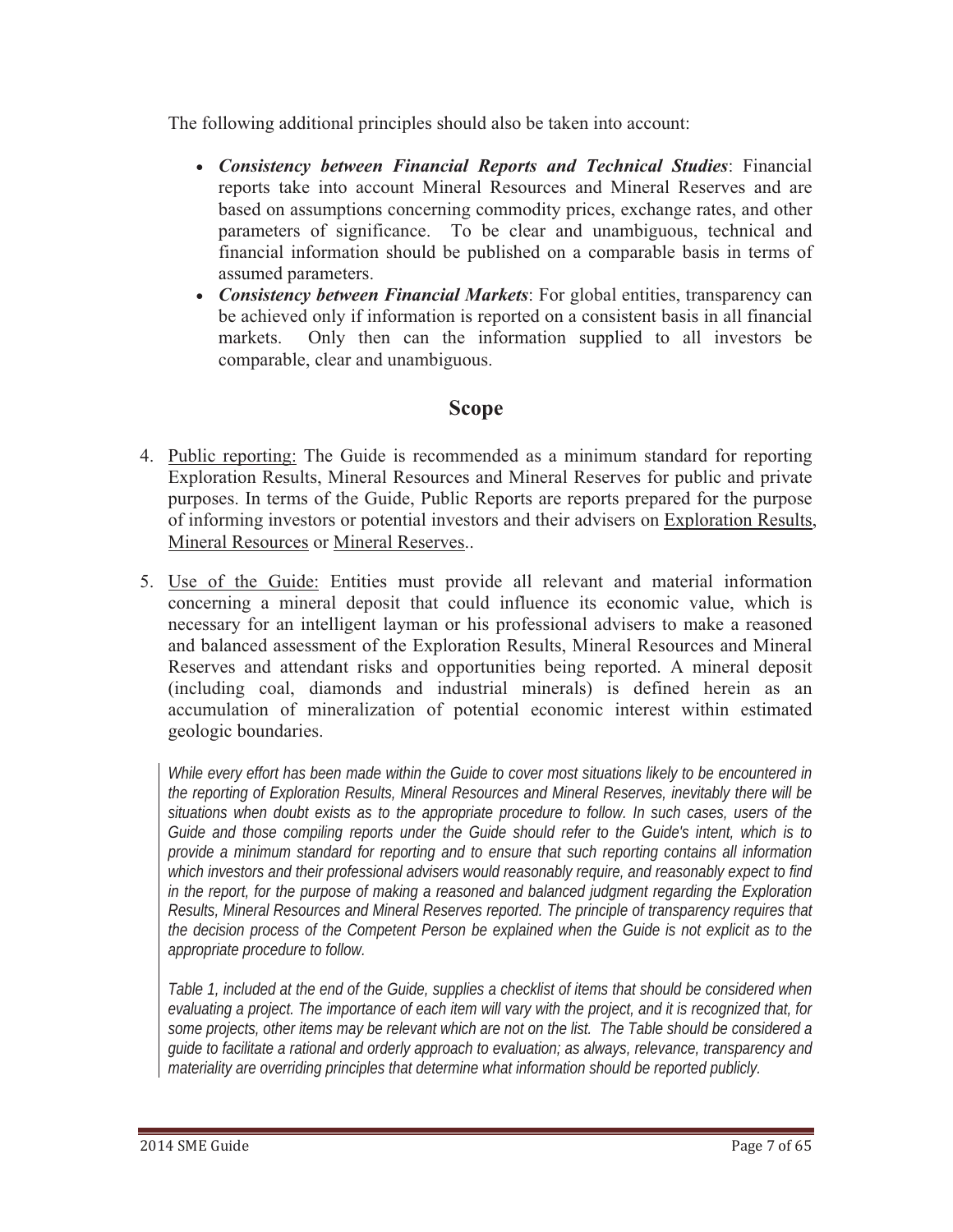*This Guide does not alleviate the need for exploration and mining professionals to make difficult decisions, such as to classify material as a Mineral Resource, and to classify further Mineral Resources (as Inferred, Indicated or Measured), or a Mineral Reserve (as Probable or Proven). Decisions remain a matter of professional judgment based on knowledge, experience, and industry practices using the criteria set forth in Table 1.* 

*The relative importance of the items in Table 1 will vary with each project depending on the geological environment and technical constraints, as well as economic, marketing, legal, environmental infrastructure, social and governmental conditions pertaining at the time of evaluation. When evaluating a project, the relative importance of each item should be weighed. All relevant information must be given careful consideration before deciding which information should be reported to the public.* 

*Table 2, included at the end of the Guide, provides a range of expected accuracies for capital and operating cost estimates relative to the three study levels outlined in the guide for the reporting of Mineral Resources and Mineral Reserves. Scoping studies are mining studies at a conceptual level, and may be utilized to identify options for project development and to define and support future work programs to enable conversion of Mineral Resources to Mineral Reserves, whereas the more comprehensive Pre-Feasibility and Feasibility studies must be used to support declaration of Mineral Reserves.*

*It is recognized that estimates of Exploration Results and related interpretations, and that estimates of Mineral Resources and Mineral Reserves (being predictions of reality based on imperfect and incomplete information available at the time of estimation) are inherently forward-looking statements, and all will be inaccurate to some degree. It is also recognized that different individuals analyzing the same data may arrive at somewhat differing interpretations and conclusions. Statements concerning Exploration Results, Mineral Resources and Mineral Reserves must have a reasonable basis and be made in good faith.* 

*The fact that at some later date a Mineral Resource or Mineral Reserve estimate is misclassified or proven inaccurate when additional information becomes available or economic conditions have changed, does not necessarily mean that the estimate was unreasonable or made in bad faith by a Competent Person taking into account the information available at the time the estimate was made.*

6. Relationship Between Definitions: Figure 1 sets out the framework for classifying Exploration Results, Mineral Resources and Mineral Reserves.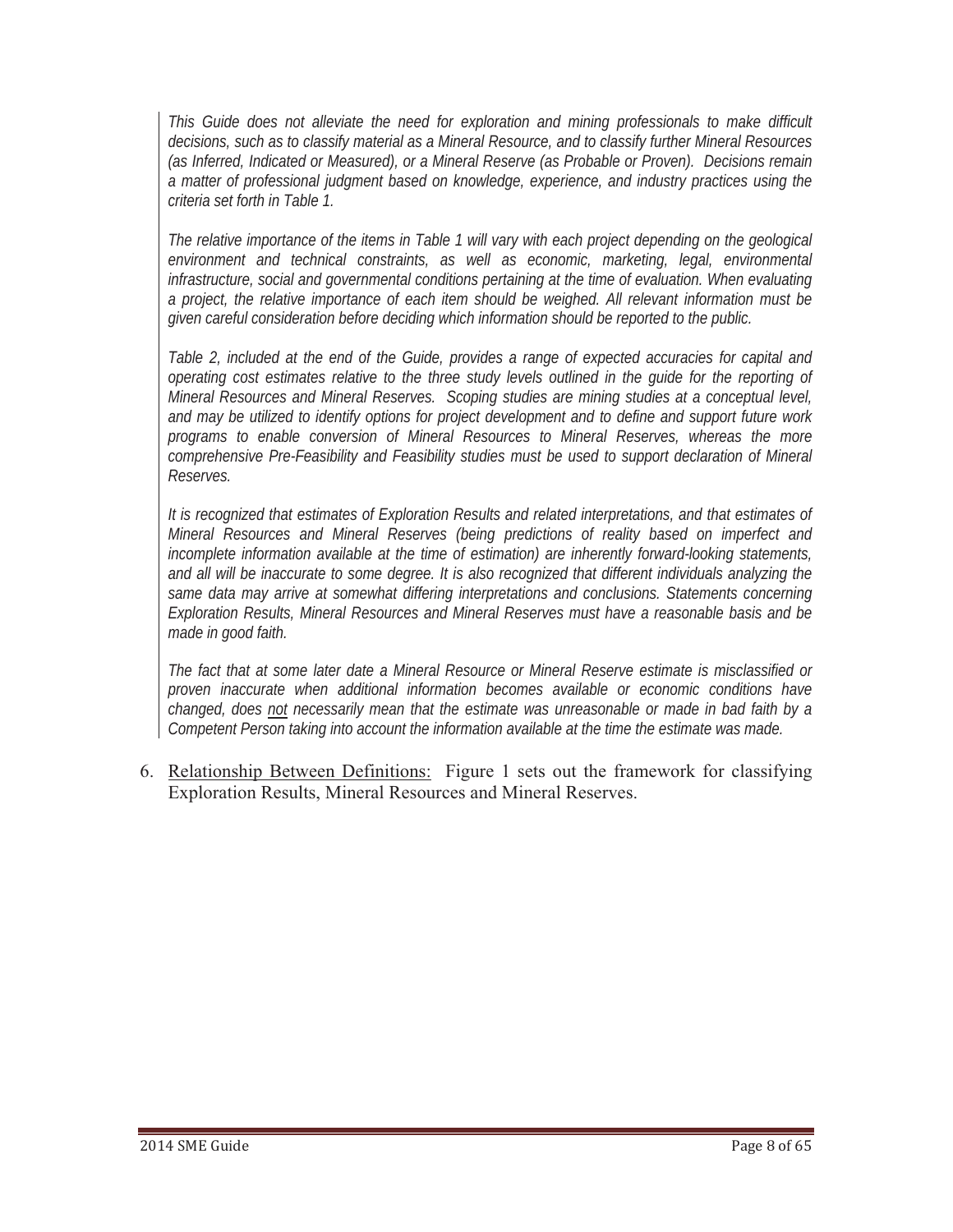

**Figure 1. General relationship between Exploration Results, Mineral Resources and Mineral Reserves** 

*The relationships in Figure 1 reflect different levels of geoscientific knowledge and different degrees of technical and economic evaluation. Mineral Resources can be estimated on the basis of geoscientific information with input from other disciplines to establish reasonable prospects for eventual economic extraction. Mineral Reserves, which are a modified sub-set of the Indicated and Measured Mineral Resources, require consideration of those factors affecting extraction, including mining, metallurgical, economic, marketing, legal, environmental, infrastructure, social and governmental factors, and should in most cases be estimated with input from a range of disciplines.* 

*In certain situations, Measured Mineral Resources could convert to Probable Mineral Reserves rather than to Proven Mineral Reserves because of uncertainties associated with Modifying Factors which are taken into account in the conversion from Mineral Resources to Mineral Reserves. This relationship is shown by the broken arrow in Figure 1. In such situations, these Modifying Factors should be fully explained.*

*In certain situations, previously reported Mineral Reserves could convert back to Mineral Resources because of new Modifying Factor information according to which a Mineral Reserve can no longer be reported. The resulting two-way relationship is shown by the two-headed arrows in Figure 1. The Modifying Factors that resulted in reclassification of a Mineral Reserve should be fully explained.* 

7. **Modifying Factors are considerations used to convert Measured and Indicated Mineral Resources to Proven and Probable Mineral Reserves. These include, but are not restricted to, mining, processing, metallurgical, economic, marketing, legal, environmental, infrastructure, social and governmental factors.**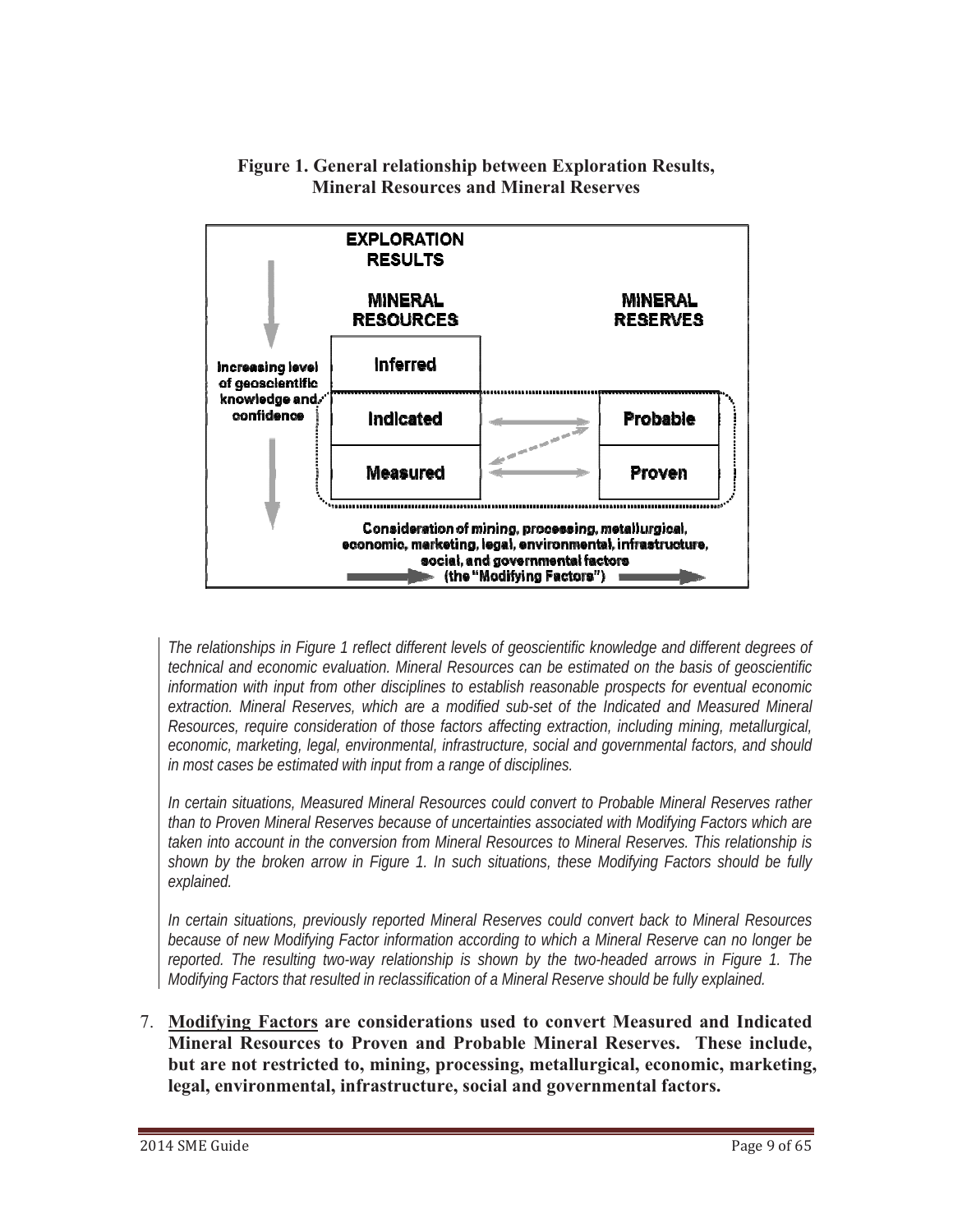*Mineral Resources are supported by Modifying Factors based on benchmarks and/or the opinion and experience of the Competent Person. For Mineral Reserves, Modifying Factors are defined and applied by studies completed at "Pre-Feasibility Study" or "Feasibility Study" level.*

### **Competence and Responsibility**

8. Any Public Report concerning an entity's Exploration Results, Mineral Resources and Mineral Reserves is the responsibility of the entity's management. Any such report, usually only for properties of material value to the entity, must be based on, and fairly reflect the information and supporting documentation prepared by a Competent Person<sup>2</sup>, as defined below.

An entity issuing a Public Report shall make publicly available the name(s) of the Competent Person. This information should include whether the Competent Person is a full-time employee of the entity, and, if not, name the Competent Person's employer, its relationship with the entity, and whether the Competent Person and his/her employer are independent with respect to the entity or project that is the subject of the Public Report.

Issuance of the Public Report requires the written consent of the Competent Person as to the form and context in which it appears prior to release of the report. The entity must provide to the Competent Person the entity's public disclosure of information prepared by the Competent Person, and seek approval for its context and the use of the Competent Person's name in connection with that disclosure. Reasonable time must be allowed for the Competent Person to review these materials prior to approving.

*The requirement for, and the naming of, a Competent Person is aimed at improving and ensuring the quality of the information being released, and thus increasing investor confidence.*

9. **A Competent Person is a minerals industry professional who is a Registered Member of the SME or an eligible member of an approved "Recognized Professional Organization" ("RPO") included in a list promulgated by the SME from time to time (Appendix A). A requirement for a professional organization to be recognized as an RPO is that it has enforceable disciplinary processes including the powers to suspend or expel a member.** 

**A Competent Person must have a minimum of five years relevant experience in the style of mineralization and type of deposit under consideration and in the activity which that person is undertaking.**

 $2$  Note that various CRISCO members use different terms for the Competent Person; e.g., Canada (Qualified Person) and Chile (Qualified Competent Person). These alternative terms are considered to be directly equivalent to Competent Person. As used herein a Competent Person can be singular or plural.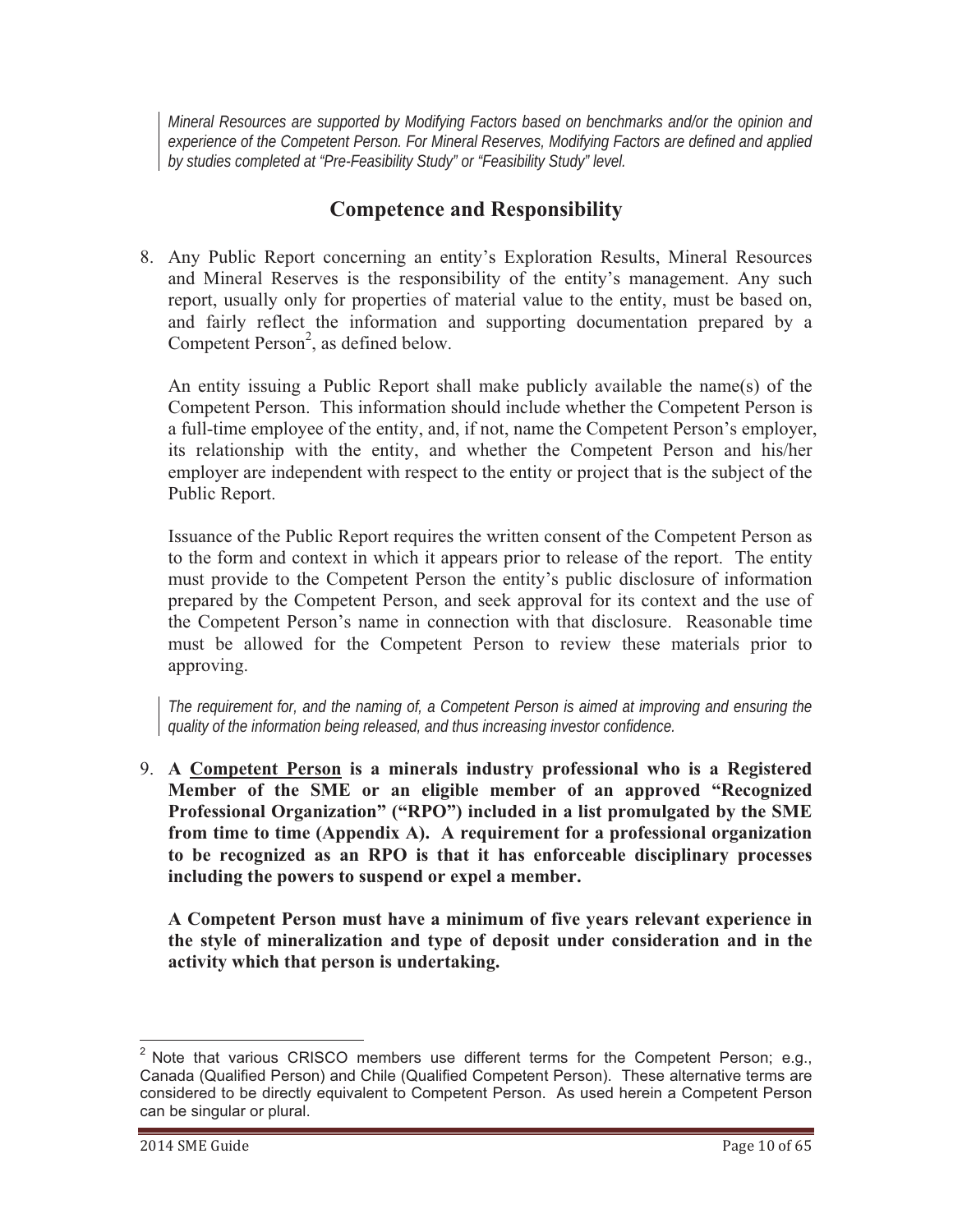If the Competent Person is preparing a report on Exploration Results, the relevant experience must be in exploration. If the Competent Person is estimating, or supervising the estimation of Mineral Resources, the relevant experience must be in the estimation, assessment and evaluation of Mineral Resources. If the Competent Person is estimating, or supervising the estimation of Mineral Reserves, the relevant experience must be in the estimation, assessment, and economic evaluation of Mineral Reserves.

*The key qualifier in the definition of a Competent Person is the word "relevant". Determination of what constitutes relevant experience can be difficult, and common sense has to be exercised. Different experience is required to evaluate coal, base metal, industrial mineral, iron ore, sand and gravel, or gold deposits. Other differences are less obvious. In estimating Mineral Resources for vein-gold mineralization, experience in a high-nugget, vein-type mineralization such as tin, uranium, etc. will probably be relevant, whereas experience in (say) a low grade disseminated gold deposit may not be. To qualify as a Competent Person in the estimation of Mineral Reserves for alluvial gold deposits, considerable (at least five years) experience in the evaluation and economic extraction of this type of mineralization would be needed. This is due to the characteristics of gold in alluvial systems, the particle sizing of the host sediment, and the low grades involved. Experience with placer deposits containing minerals other than gold may not necessarily provide appropriate relevant experience.* 

*The key word "relevant" also means that it is not always necessary for a person to have five years experience in each and every type of deposit in order to act as a Competent Person if that person has relevant experience in other deposit types. For example, a person with (say) 20 years experience in estimating Mineral Resources for a variety of metalliferous hard-rock deposit types may not require as much as five years specific experience in (say) porphyry-copper deposits in order to act as a Competent Person. Relevant experience in the other deposit types could count towards the experience in relation to porphyry-copper deposits.* 

*In addition to experience in the style of mineralization, a Competent Person taking responsibility for the compilation of Exploration Results or Mineral Resource estimates should have sufficient experience in the sampling and analytical techniques relevant to the deposit under consideration to be aware of problems which could affect the reliability of data. Some appreciation of extraction and processing techniques applicable to that deposit type may also be required.* 

*When applying the Modifying Factors to convert Mineral Resources to Mineral Reserves, the Competent Person must have sufficient knowledge and experience in the application of these factors to the mineral deposit. Collaboration of Competent Persons with geology, geostatistics, mining, and extraction/processing experience that is applicable to that deposit type is required.* 

10. Persons being called upon to act as Competent Persons should be satisfied in their own minds that they could face their peers and demonstrate competence in the commodity, type of deposit and situation under consideration. If doubt exists, the person should either seek opinions from appropriately experienced colleagues or should decline to act as a Competent Person.

Both reports and documentation must be well organized and archived such that competence is clearly demonstrated, and any forthcoming reviews (e.g., internal or external audits) can be conducted efficiently.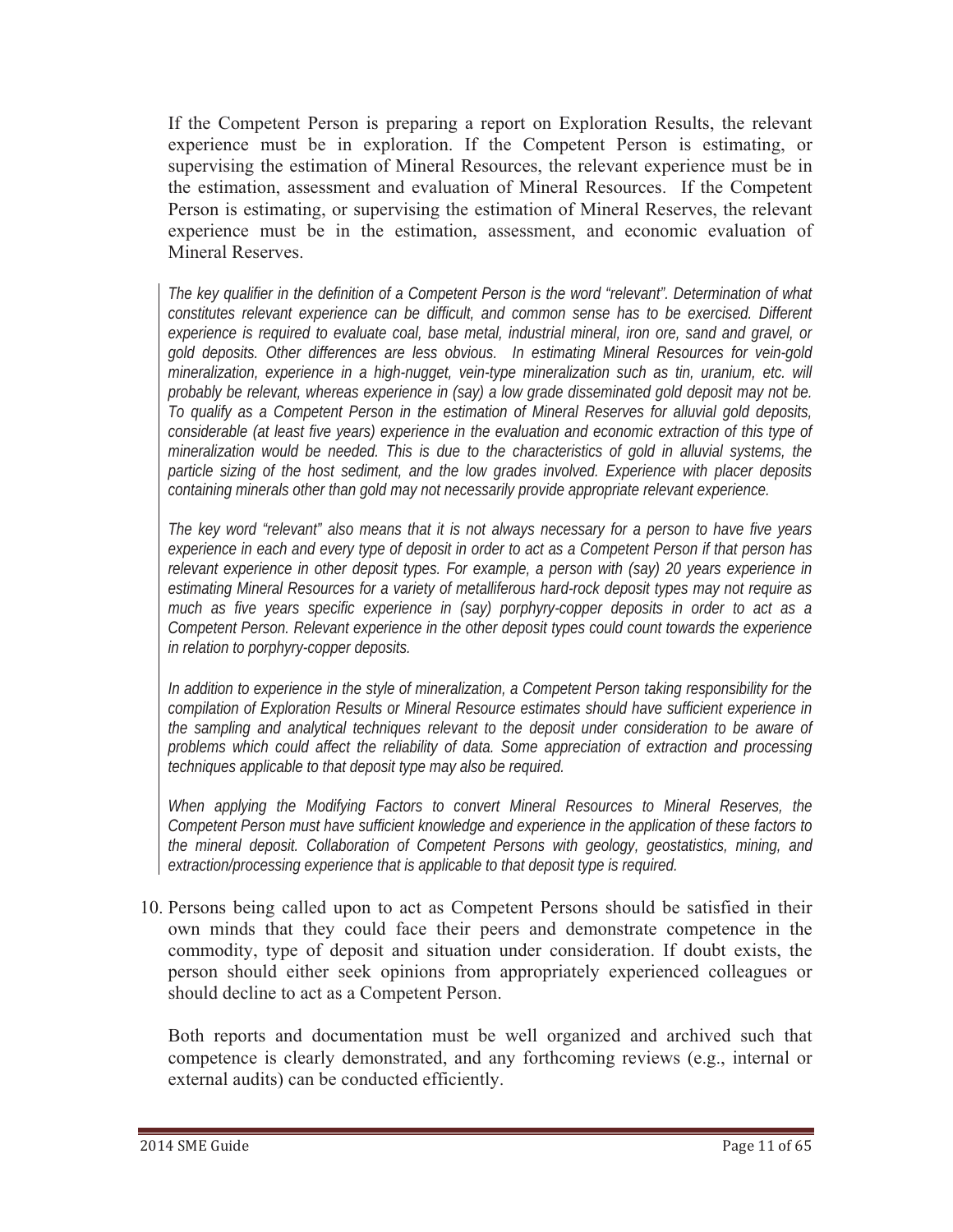*Estimation of Mineral Resources should be a team effort (for example, involving one person or team collecting the data and another person or team preparing the estimate). Estimation of Mineral Reserves is always a team effort involving several disciplines. Where there is a clear division of responsibility within a team, each Competent Person and his or her contribution should be identified, and responsibility accepted for that particular contribution. However, the definitions have been specifically written to allow an appropriate degree of latitude for entities to define the organizational structure within which they apply the role of the Competent Person. If only one Competent Person signs the Mineral Resource or Mineral Reserve documentation, that person is responsible and accountable for the whole of the documentation under the Guide. It is important in this situation that the Competent Person accepting overall responsibility for a Mineral Resource or Mineral Reserve estimate and supporting documentation prepared in whole or in part by others, is satisfied, in his/her professional opinion, that the work of the other contributors is reliable. However, the Competent Person who prepares or supervises the preparation of all or part of a report may include a limited disclaimer of responsibility if the Competent Person is relying on a report, opinion or statement of another expert who is not a Competent Person, or on information provided by the issuer, concerning marketing, legal, political, environmental or tax matters relevant to the report.* 

*A Competent Person may be an employee of the entity reporting Exploration Results, Mineral Resources and Mineral Reserves, or an independent consultant. When the Competent Person's findings and recommendations are likely to have material consequences (such as development of a new mining or processing facility, or significant decreases or increases in Mineral Resources and/or Mineral Reserves), it is important that these findings and recommendations be reviewed independently before the recommendations are finalized. The independent reviewer must qualify as a Competent Person in the context of the project being reviewed.*

11. An entity's management is responsible for having a Competent Person review documents supporting Mineral Resource and Mineral Reserve estimates on at least an annual basis. Public Reports must be updated by a Competent Person if there are material changes in Mineral Resources, Mineral Reserves, and/or other scientific, technical and economic parameters.

*If such review results in material changes in, or reclassification of, Mineral Resources and Mineral Reserves, timely disclosure is required. In operating mines, reconciliation reports, which compare depleted Mineral Resources and Mineral Reserves with actual production, should be reviewed at least annually.*

- 12. Complaints made in respect of the professional work of a Competent Person must follow procedures of the professional organization such that they can be investigated and dealt with, when required, under the disciplinary procedures of the professional organization to which the Competent Person belongs.
- 13. When a U.S.-listed entity with foreign interests wishes to report foreign Exploration Results, Mineral Resources and Mineral Reserves, whose estimates were prepared by a person who is not a Registered Member of the SME or a member or fellow of a Recognized Professional Organization, it is necessary for the entity to nominate a Competent Person to take responsibility for the Exploration Results, Mineral Resources or Mineral Reserves estimate. The Competent Person undertaking this activity should appreciate that they are accepting full responsibility for the estimate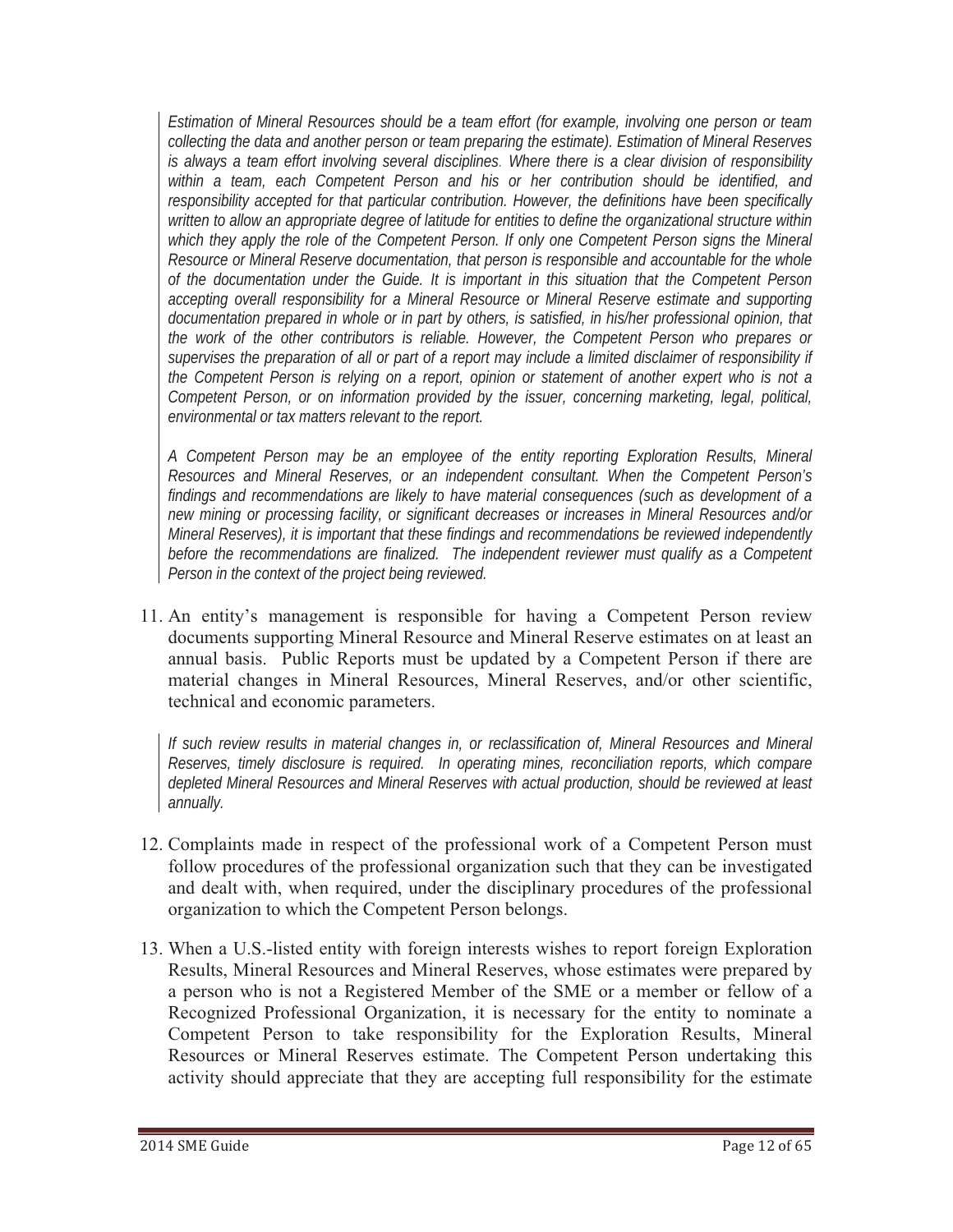and supporting documentation and should not treat the procedure merely as a "rubberstamping" exercise.

*Rules, regulations or guidelines concerning the Competent Person and public reporting differ from country to country. When Exploration Results, Mineral Resources and Mineral Reserves are reported in the United States or in countries other than the United States, it is the responsibility of the Competent Person and the entity making a public report to ensure that the applicable local disclosure rules, regulations and guidelines are followed.* 

14. Documentation detailing Exploration Results, Mineral Resources and Mineral Reserves estimates, on which a Public Report on Exploration Results, Mineral Resources and Mineral Reserves is based, must be prepared by, or under the direction of, and signed by, a Competent Person. If documentation detailing Exploration Results, Mineral Resources or Mineral Reserves is signed by an independent firm or company, a partner, officer or director of that firm or company, must be a Competent Person and must also sign this documentation.

*A partner, officer or director of a company, or any individual who signs a document accepts overall*  responsibility for this document and must be satisfied, in his/her professional opinion, that the work of *the other contributors is reliable. It is recommended that when a document is signed by a firm, company, or individual, a list is included of all contributors who acted as Competent Persons in the preparation of parts of the document and the particular responsibility of each contributor is listed.* 

*As stated in Clause 8 above, issuance of a Public Report must be based on documentation prepared by a Competent Person, and requires the written consent of the Competent Person. If the documentation used to prepare the Public Report was signed by a firm or company, the partner or director who signed the document assumes the responsibilities of the Competent Person and must meet the criteria described in Clause 9 above.* 

- 15. If documentation was signed by a partner, officer or director of a firm or company, who is no longer a member of the firm or company, another partner or director can take responsibility for the documentation. This partner, officer or director must satisfy the Competent Person criteria set out in Clauses 8-14. Before signing this documentation, the partner, officer or director must complete sufficient work to be satisfied, in his/her professional opinion, that the content of the documentation remains reliable.
- 16. The Competent Person(s) must visit the property if accessible and/or sample preparation facilities, analytical laboratories and metallurgical testing laboratories as appropriate, before initial disclosure of Exploration Results, Mineral Resources or Mineral Reserves, and subsequently at a frequency that is appropriate to the risks, opportunities and level of work being completed (exploration, resource definition, or reserve definition) and in consideration of access to the property. The documentation should contain the date(s) that the Competent Person visited the property.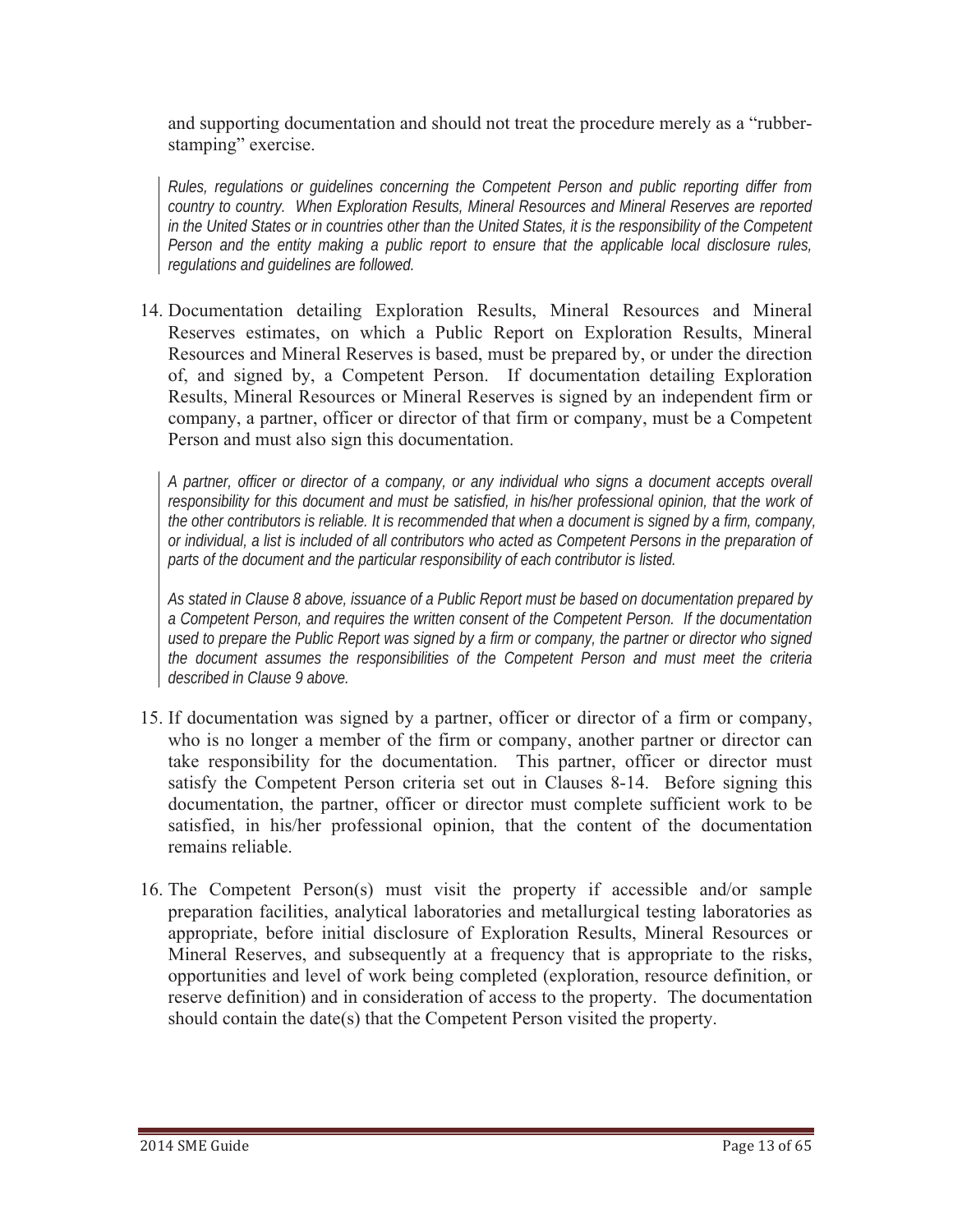# **Public Reporting - General**

- 17. **Public Reports are reports prepared for the purpose of informing investors or potential investors and their advisers on Exploration Results, Mineral Resources or Mineral Reserves. They include, but are not limited to annual and quarterly company reports, press releases, information memoranda, technical papers, website postings, and public presentations.**
- 18. Public Reports dealing with Exploration Results, Mineral Resources and/or Mineral Reserves must only use the terms set out in Figure 1.

*Reports are prepared for different reasons and may contain more or less detail according to their intended purpose and readership. The contents of a report should be determined by the Competent Person to be appropriate for its use on the basis of relevance (materiality and transparency) and, where appropriate, backup documentation (such as audit reports) should be referred to or made available.*

*Public disclosure of factors and relevant assessment criteria listed in Table 1 that are most likely to affect the accuracy of estimates made in the report is required. The authors of reports should both identify and evaluate these important factors within their reports. A Mineral Resource and/or Mineral Reserve statement is a summary report of the Resource and/or Reserve estimates, and must include discussion of key assumptions used in their derivation as per the guidelines in Table 1. Mineral Resource statements must include descriptions of the assumptions made and justification for reasonable prospects for eventual economic extraction.* 

*Where a particular report addresses only some of the items in Table 1, the report should disclose its limited scope and should refer to other information required for a complete evaluation of the Exploration Results, Mineral Resources and Mineral Reserves being reported. While such limited scope reports are commonly prepared as part of the overall preparation of an evaluation, such reports may contain*  information warranting public disclosure independent of the results of other studies, and the authors of *such reports should be aware of their responsibilities with respect to public disclosure with regard to the principles of transparency, materiality and competency.* 

*Demonstrating feasibility of economic extraction is not required for reporting Exploration Results or Mineral Resources. However, Mineral Resources must be supported by reasonable prospects of eventual economic extraction. Particular attention should be given to all relevant information that increases or decreases the reasonable prospects that the project will result in eventual economic extraction.*

*An entity may disclose an historical estimate of Mineral Resources and Mineral Reserves, using the original terminology, if the disclosure:* 

- *identifies the source and date of the historical estimate, including any existing technical report,*
- *comments on the relevance and reliability of the historical estimate,*
- *to the extent known, provides the key assumptions, parameters, and methods used to prepare the historical estimate,*
- *states whether the historical estimate uses categories other than those set out in Figure 1 and if so includes an explanation of differences,*
- *includes any more recent estimates or data available to the entity,*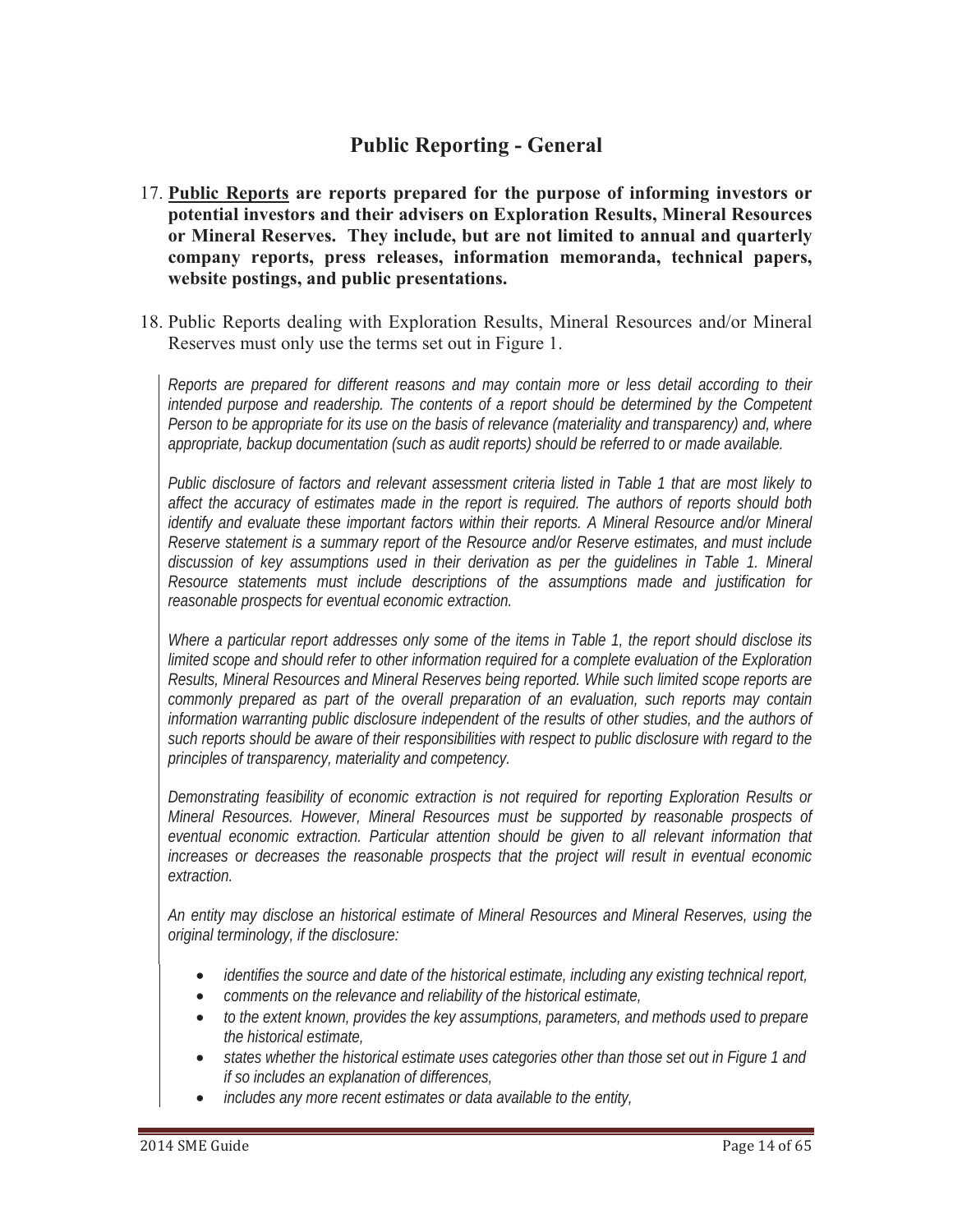- *comments on what work needs to be done to upgrade or verify the historical estimate as current Mineral Resources or Mineral Reserves, and*
- *states with equal prominence that a Competent Person has not done sufficient work to classify the historical estimate as current Mineral Resources or Mineral Reserves and that the entity is not treating the historical estimate as current Mineral Resources or Mineral Reserves.*
- 19. Public Reports concerning an entity's Exploration Results, Mineral Resources or Mineral Reserves must include effective dates. All reports must include a description of the style and nature of mineralization, and reports based on more advanced technical studies should include descriptions of geological interpretation, sampling and assaying, interpolation methods utilized, mining and processing methods, as well as discussion of other Modifying Factor assumptions and results.
- 20. An entity must disclose relevant information concerning the status and characteristics of a mineral deposit which could materially influence the entity's value. To meet disclosure obligations, an entity must promptly report any material changes in its Mineral Resources or Mineral Reserves.
- 21. Reports must contain an assessment of the critical risks to geometry, grade/quality, tonnage, or contained metal or product in the estimated Mineral Resources or Mineral Reserves. Risks associated with uncertainties in the Modifying Factors must also be identified. Opportunities for expanding the Mineral Resource or Mineral Reserves or for reducing the uncertainty of the Modifying Factors must also be discussed.
- 22. An entity must review and publicly report on its Mineral Resources and Mineral Reserves at least annually.

*Reviews of Mineral Resources and Mineral Reserves should include the relevance of current technical and economic conditions compared to those which may have been applied when the Mineral Resources and Mineral Reserves were estimated. Relevant Assessment Criteria listed in Table 1 and Modifying Factors should be reviewed. If necessary, technical and economic studies including Prefeasibility and Feasibility studies should be updated when there are material changes of a long-term nature (see Clause 38 below).* 

- 23. The reporting of Mineral Resources or Mineral Reserves for polymetallic deposits in terms of metal equivalents (a single equivalent grade of one major metal) is strongly discouraged. If used, the report must show details of all material factors needed to calculate the contribution of each metal constituent. The following minimum information must be reported in reference to metal equivalents:
	- individual grades for all metals included in the metal equivalent calculation,
	- commodity prices (Clause 51) for all metals, adjusted for smelter/refinery terms,
	- metallurgical recoveries for all metals and discussion of the basis on which the recoveries are derived and used (metallurgical test work, detailed mineralogy, similar deposits, etc.),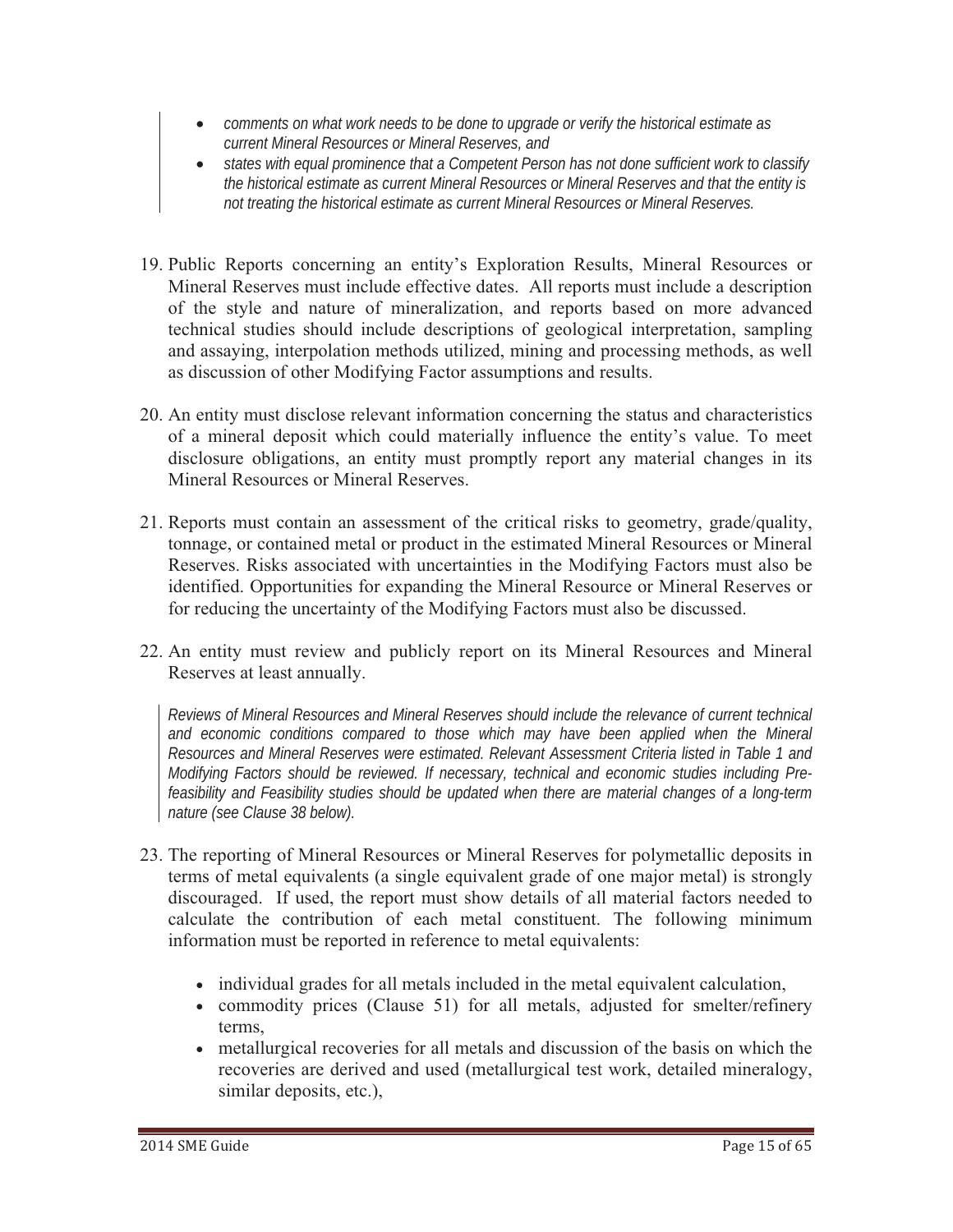- a clear statement that it is the entity's opinion that all the elements included in the metal equivalents calculation have a reasonable potential to be recovered and sold,
- any other relevant parameters useful for understanding the equivalent grade, and
- the calculation formula used.

*In most circumstances, the metal chosen for reporting on an equivalent basis should be the one that contributes most to the metal equivalent calculation. If this is not the case, a clear explanation of the logic of choosing another metal must be included in the report.*

*Reporting on the basis of metal equivalents is never appropriate if metallurgical recovery information is not available or able to be estimated with reasonable confidence. For many projects at the Exploration Results stage, metallurgical recovery information may not be available or able to be estimated with reasonable confidence.* 

- 24. Mineral Resource reports must specify one or more of the classes of "Inferred", "Indicated" and "Measured". Reports must not contain Inferred Mineral Resource figures combined with either of the other two classes. The Measured and Indicated classes can be combined only if also reported separately. A Mineral Resource must not be reported in terms of contained metal or product unless corresponding tonnage and grade figures are also presented. When Mineral Resource figures are reported exclusive of Mineral Reserves, the Mineral Resources must not be aggregated with Mineral Reserve figures.
- 25. Mineral Reserve reports must specify one or both of the classes of "Proven" and "Probable". Reports that combine Proven and Probable Mineral Reserve figures must provide estimates for each class. Reports must not present contained or recovered metal figures unless corresponding tonnage and grade figures are also presented.
- 26. Mineral Resource and Mineral Reserve estimates in some cases are reported after adjustment by cutting of high grades, the application of Modifying Factors such as dilution, ore loss, mine or mill recovery and "call factors". If Mineral Resource and Mineral Reserve estimates, or the data on which the estimates are based, are materially adjusted or modified for the purpose of making the estimate, this should be clearly stated in a public report. The nature of the adjustment or modification should be clearly described and quantified if possible.
- 27. Public reporting of specific tonnage and grade estimates other than Mineral Resources and Mineral Reserves is not permitted under the Guide. As stated in Clause 30, for more preliminary estimates such as target definition, only ranges of estimated tonnages and grades are allowed and are to be accompanied by sufficient transparent justifying and qualifying language.

*Other estimates may be useful for an entity in its internal calculations and evaluation processes, but their inclusion in public reports could cause confusion and is not permitted.*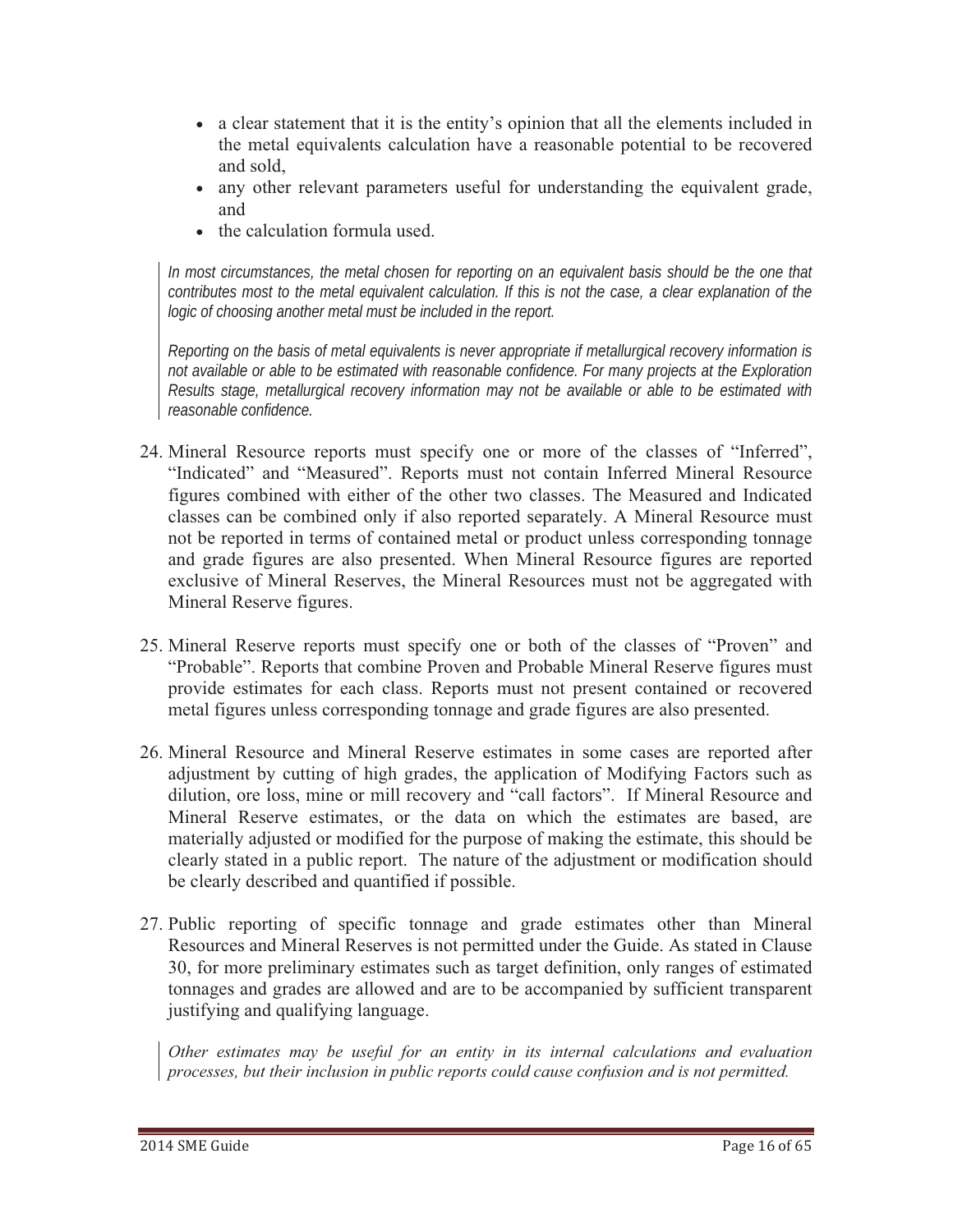28. Mineral Resource and Mineral Reserve estimates are not precise calculations. Tonnage and grade figures in reports should be expressed so as to convey the order of accuracy of the estimates by rounding off to appropriately significant figures.

*To emphasize the imprecise nature of a Mineral Resource or Mineral Reserve, the final result should always be referred to as an estimate based on information available at the time of estimation, not a calculation.*

*Competent Persons are encouraged, where appropriate, to discuss the relative accuracy and/or confidence of the Mineral Resource and Mineral Reserve estimates. The statement should specify whether it relates to overall or local estimates, and, if local, state the applicable tonnage or volume. Where a statement of the relative accuracy and/or confidence is not possible, a qualitative discussion of the uncertainties should be provided.* 

*Depending on the accuracy of the estimate, rounding to the second or third significant figure should be sufficient. For example, 10,863,425 tons at 8.23 per cent zinc could be stated as 11 million tons at 8.2 percent or 10.9 million tons at 8.23 percent zinc.*

29. In addition to the various metals and other commodities that are being reported, the presence of material deleterious elements, contaminants or minerals that may affect workplace safety and environmental conditions, and processing and/or marketing of the saleable product must be disclosed to the extent known. Examples of such deleterious elements and minerals may include (but are not limited to) talc, asbestos, iron, arsenic, antimony, fluorine, mercury, thorium, uranium, beryllium, bismuth, cadmium, cobalt, chromium and lead (where these are not a primary focus of exploration). In addition to these elements, the presence, or potential presence, of significant amounts of unwanted potential acid-generating iron sulfides (pyrite, pyrrhotite) and iron sulfates in the product or waste materials should be reported if direct test work has been completed.

# **Exploration Targets**

30. **An Exploration Target is a statement or estimate of the exploration potential of a mineral deposit in a defined geological setting where the statement or estimate, quoted as a range of tons and a range of grade or quality, relates to mineralization for which there has been insufficient exploration to estimate Mineral Resources.**

*It is recognized that it is common practice for an entity to comment on and discuss its exploration strategy in terms of target size and type. Any such information relating to exploration target size must not be expressed in a way that could be confused as an estimate of Mineral Resources or Mineral Reserves. Any statement referring to potential quantity and grade of the target must be expressed as ranges and must include a detailed explanation of the basis for the assumptions made and procedures used to estimate ranges of tonnage and grade or quality, and extent. There must also be a proximate statement that the potential quantity and grade is conceptual in nature, that there has been insufficient exploration to define a Mineral Resource, and that it is uncertain if further exploration will result in the determination of a Mineral Resource. The detailed explanation of the basis for the statement of a target*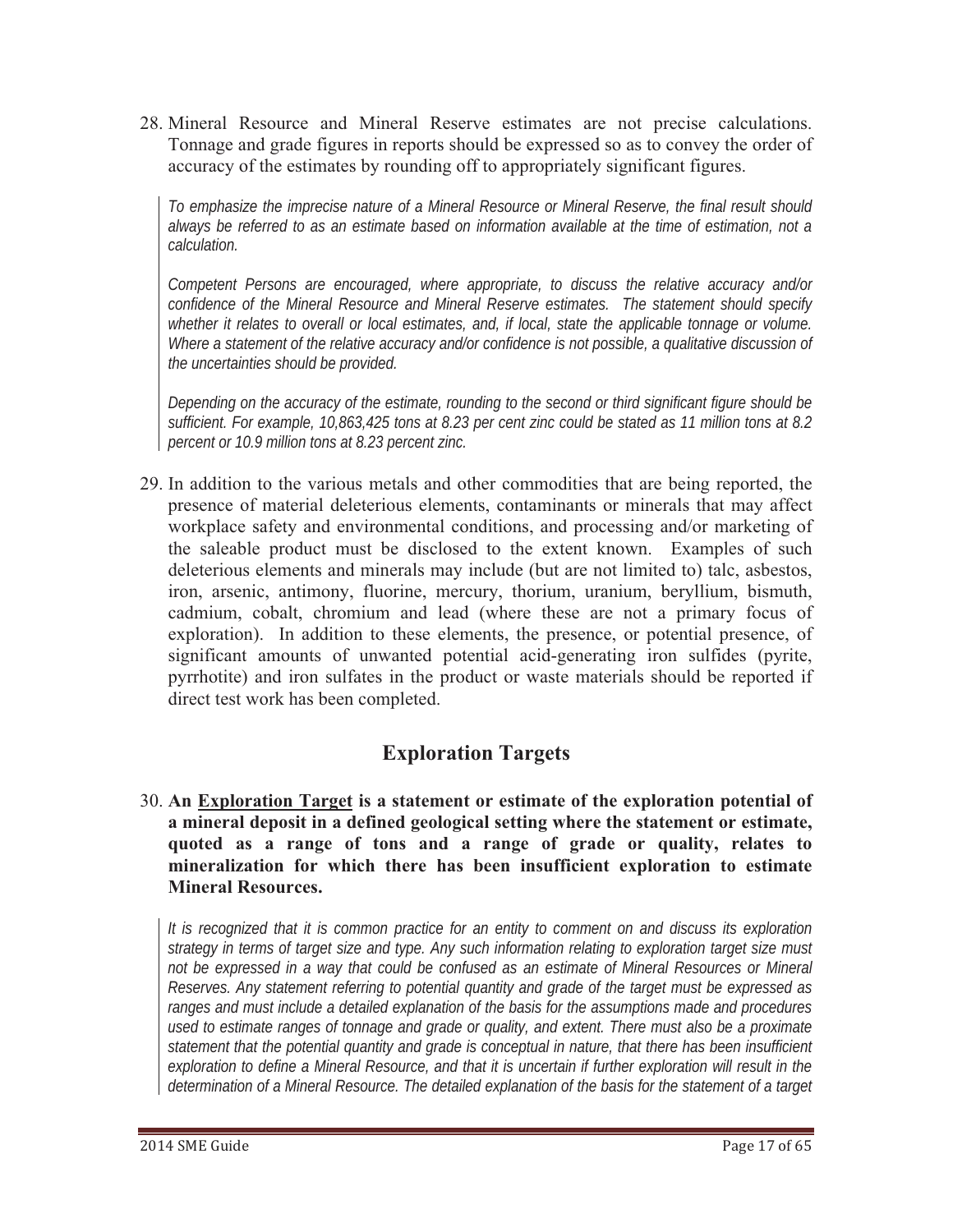*must specifically discuss the geological setting and exploration strategy, exploration activity already completed and the presence of or lack of the following attributes:* 

- *mineralized outcrops and assays,*
- *surface geochemical and physical sampling results,*
- *surface and subsurface geophysical survey results, and*
- $\bullet$ *drill holes, test pits, and underground workings.*

*Proposed exploration activities designed to test the validity of an exploration target should be detailed and include the timeframe within which they are expected to be completed.* 

# **Exploration Results**

31. **Exploration Results include data and information generated by mineral exploration programs that might be of use to investors but which do not form part of a declaration of Mineral Resources or Mineral Reserves.**

Exploration Results may or may not be part of a formal declaration of Mineral Resources and Mineral Reserves.

*The reporting of such information is common in the early stages of exploration when the quantity of data available is generally not sufficient to allow any reasonable estimates of Mineral Resources.* 

*If an entity reports Exploration Results in relation to mineralization not classified as a Mineral Resource or a Mineral Reserve, then estimates of tonnages and average grade or quality must not be assigned to the mineralization unless the situation is covered in Clause 30 above, and then only in strict accordance with the requirements of that clause.* 

*Examples of Exploration Results include results of outcrop sampling, geological mapping, assays of drill hole intercepts, geochemical and physical test results, and geophysical survey results.* 

32. Public Reports of Exploration Results must contain sufficient information to allow a considered and balanced judgment of their significance. Reports must include relevant information such as exploration context, type and method of sampling, sampling intervals and methods, relevant sample locations, distribution, dimensions and relative location of all relevant assay and physical data, data aggregation methods, land tenure status plus information on any of the other criteria listed in Table 1 that are material to such an assessment.

Public reports of Exploration Results must not be presented so as to unreasonably imply that potentially economic mineralization has been discovered. If appropriate to the deposit type, true widths of mineralized zones must be reported. Where true widths cannot be reported, an appropriate qualification must be included in the public report.

Where assay and analytical results are reported, they must be reported using one of the following *methods, selected as the most appropriate by the Competent Person:*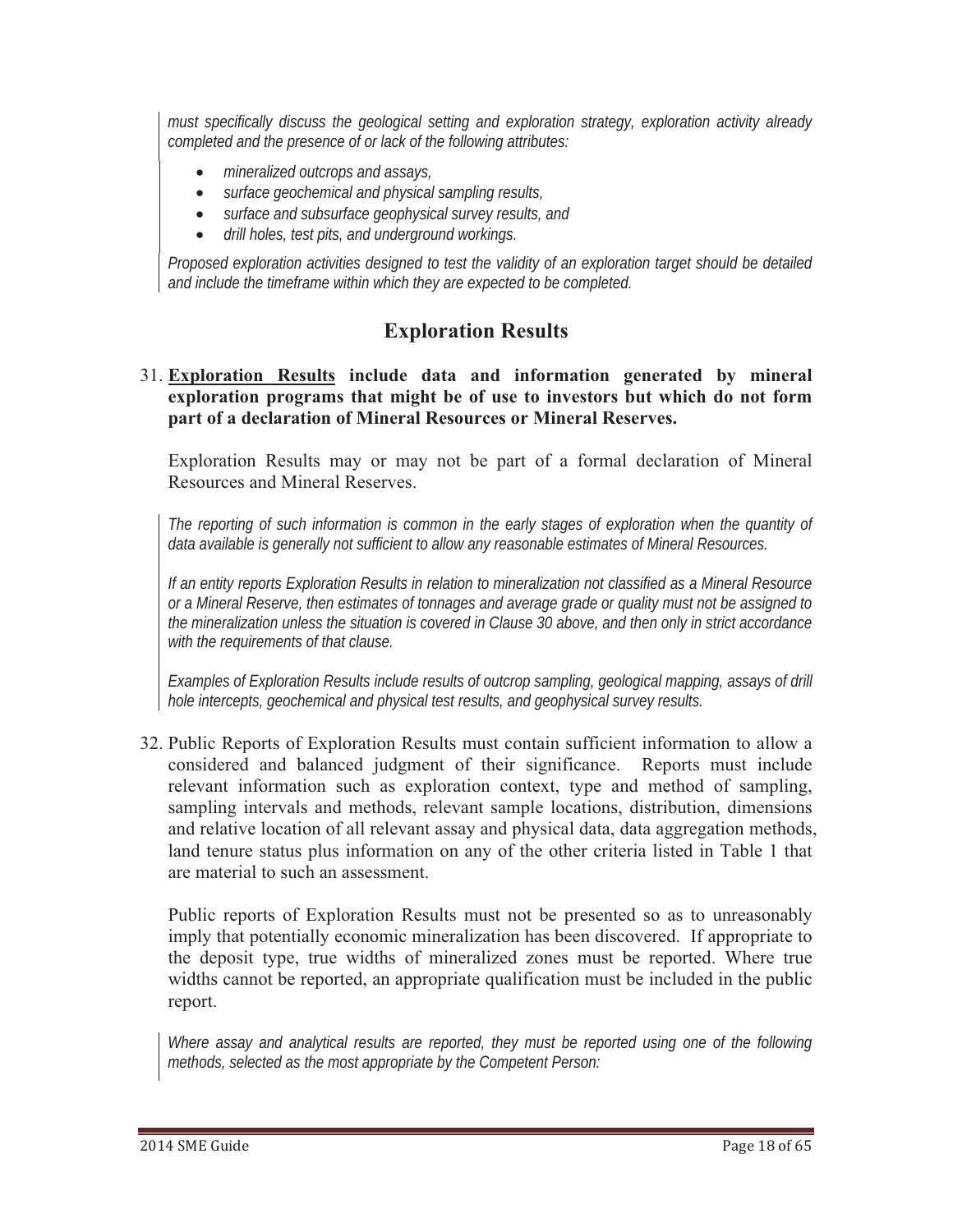- $\bullet$ *either by listing all results, along with sample intervals (or size, in the case of bulk samples), or*
- *by reporting weighted average grades of mineralized zones, indicating clearly how the grades were calculated.*

*Clear diagrams and maps designed to represent the geological context must be included in the report. These must include, but not be limited to a plan view of material drill hole collar locations with geological features and appropriate sectional views including these geologic boundaries. If drill holes are not considered to be material by the Competent Person, this must be explained in the Public Report.* 

*Reporting of selected information such as isolated assays, isolated drill holes, assays of panned concentrates or supergene enriched soils or surface samples, without placing them in perspective in the report is unacceptable.* 

*Table 1 contains a checklist and guideline to which those preparing reports on Exploration Results should refer. The checklist is not prescriptive and, as always transparency and materiality are overriding principles, which determine what information should be reported publicly.* 

# **Mineral Resources**

33. **A Mineral Resource is a concentration or occurrence of solid material of economic interest in or on the Earth's crust in such form, grade or quality and quantity that there are reasonable prospects for eventual economic extraction. The location, quantity, grade or quality, continuity and other geological characteristics of a Mineral Resource are known, estimated or interpreted from specific geological evidence and knowledge, including sampling.**

Mineral Resources are subdivided, in order of increasing geoscientific confidence, into Inferred, Indicated and Measured classes.

Portions of a deposit that do not have reasonable prospects for eventual economic extraction must not be included in a Mineral Resource.

*The term "Mineral Resource" encompasses mineralization (including, in certain instances, dumps and tailings) which has been identified within reasonable spatial limits and estimated through exploration and sampling and within which Mineral Reserves may be defined by the detailed consideration and application of Modifying Factors. Mineral Resources are based on information gathered through appropriate techniques from locations such as outcrops, trenches, pits, workings and drill holes.*

*In some cases both grade and quality are known, estimated or interpreted from specific geological evidence and knowledge, including sampling. An example would be nickel and the silica/magnesia ratio in lateritic nickel deposits.* 

*The term "reasonable prospects for eventual economic extraction" implies a judgment (albeit preliminary) by the Competent Person with respect to the technical and economic factors likely to influence the prospect of economic extraction, including the approximate mining parameters, such as dilution, mining recovery, and minimum mining thickness. In other words, a Mineral Resource is not an inventory of all mineralization drilled or sampled, regardless of cut-off grade, likely mining dimensions, location, or continuity; rather it is a realistic estimate of mineralization which, under assumed and justifiable technical and economic conditions, might become economically extractable. Portions of a*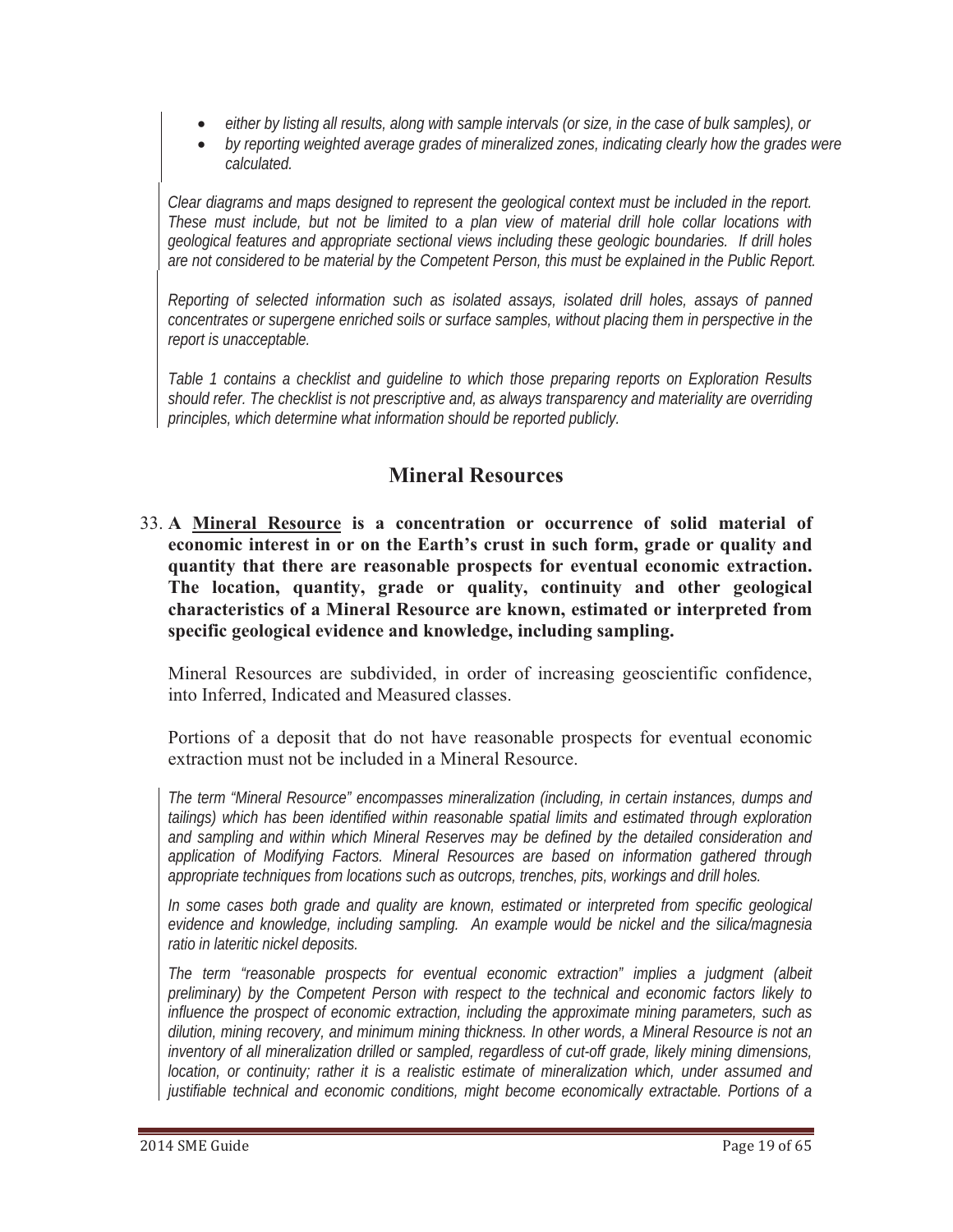*deposit that do not have potential for eventual economic extraction, or which contain significant amounts of deleterious elements/minerals for which adequate test work has not been carried out, cannot be included.* 

*The term "reasonable prospects" implies that Measured, Indicated, and Inferred Mineral Resources are constrained within pit shells for surface mining methods and constrained to coherent zones for underground extraction, both of which support mining, processing and future development cost estimates. A deposit model is required, which may be a computer-generated block model or a model based on maps, plans or sections. If necessary, viable beneficiation process(es) must be identified to meet the criteria for reasonable prospects. Economic criteria should be applied in like manner to all classes of Mineral Resources (Measured, Indicated and Inferred). All material assumptions made in determining the reasonable prospects for eventual economic extraction must be documented and justified.*

*Interpretation of the word "eventual" in this context may vary depending on the commodity or mineral involved. For example, for some coal, iron ore, bauxite and other bulk minerals or commodities, it may be reasonable to envisage eventual economic extraction as covering time periods in excess of 50 years. For many smaller deposits, application of the concept would normally be restricted to perhaps 10-15 years and frequently to much shorter periods of time. Interpretation and judgement of the word "eventual" is the responsibility of the Competent Person.* 

*Commodity prices used in Mineral Resource reporting should be based on a reasonable and supportable range of commodity prices. If prices used for Mineral Resource estimation differ from those used for Mineral Reserve reporting, these differences should be documented and justified.*

*Mineralized stope fill, mineralized in situ remnants, shaft and stope pillars left for ground support purposes, and stockpiles of mineralized material, old dumps and tailings can be considered when reporting Mineral Resources provided they have reasonable prospects for eventual economic extraction.*

*When publishing Mineral Resource estimates, a statement should be made that, while the estimate of Mineral Resources is based on the Competent Person's judgment that there are reasonable prospects for eventual economic extraction, no assurance can be given that Mineral Resources will eventually convert to Mineral Reserves. Consideration should also be given to publication of the reasons why a reported Mineral Resource was not reported as a Mineral Reserve, e.g. capital requirement to develop the project may not have been approved.* 

*Certain reports (e.g., inventory reports, exploration reports to a government and other similar reports not intended for providing information for investment purposes) may require full disclosure of all mineralization, including some material that does not have reasonable prospects for eventual economic extraction. Such estimates of mineralization would not qualify as Mineral Resources by this definition and therefore are not reportable publicly.* 

*The terms "Coal Resources" and Mineral Resources can be used interchangeably where it is customary to do so, for coal deposits.* 

*Table 1 contains a checklist and guidelines to which those preparing reports on Mineral Resources should refer (in particular, uncertainties with respect to geological interpretations, the geometry of mineralization boundaries, sampling and assay data, and estimates of grade and tonnage). The checklist is not prescriptive and, as always transparency and materiality are overriding principles which determine what information should be reported publicly.*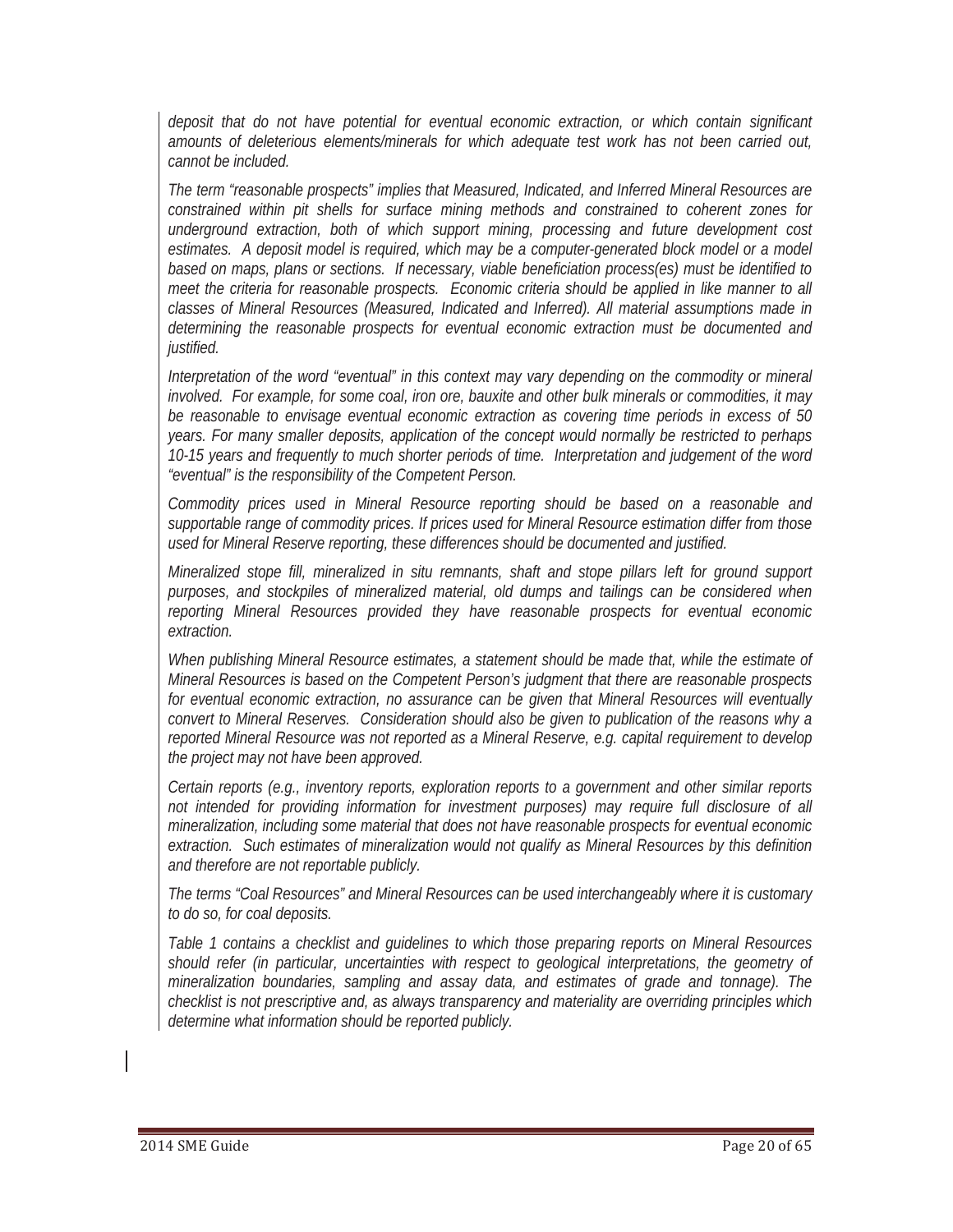34. **An Inferred Mineral Resource is that part of a Mineral Resource for which quantity and grade or quality are estimated on the basis of limited geological evidence and sampling. Geological evidence is sufficient to imply but not verify geological and grade or quality continuity.**

**An Inferred Mineral Resource has a lower level of confidence than that applying to an Indicated Mineral Resource and must not be converted to a Mineral Reserve. It is reasonably expected that the majority of Inferred Mineral Resources could be upgraded to Indicated Mineral Resources with continued exploration.**

*The "Inferred" class is intended to cover situations where a mineral concentration or occurrence has been identified and limited measurements and sampling completed, but the data are sufficient to allow the inference of geological (and grade or quality) continuity. An Inferred Mineral Resource can be*  based on interpolation between widely spaced data where there is reason to expect geological *continuity of mineralization, but not excessively extrapolated from the data. The proportion of extrapolated Mineral Resource outside the nominal drill grid spacing must be limited and disclosed.* 

*Confidence in the estimate is sufficient to allow the application of assumed but not verified technical and economic parameters for conceptual planning. However, confidence is often not sufficient to allow the results of the application of these technical and economic parameters to be used for incremental planning and production scheduling. For this reason, there is no direct link from an Inferred Mineral Resource to any class of Mineral Reserves (see Figure 1). Caution should be exercised if Inferred Mineral Resources are considered in technical and/or economic studies. This class of material should not be used to economically support Mineral Reserves.*

*Inferred Mineral Resources should exclude material for which there are insufficient data to allow the inference of geological and grade continuity. Inferred Mineral Resources are intended to be sufficiently defined that their overall tonnages, grades and mineral contents can be estimated with a reasonable level of confidence.*

35. **An Indicated Mineral Resource is that part of a Mineral Resource for which quantity, grade or quality, densities, shape and physical characteristics are estimated with sufficient confidence to allow the application of Modifying Factors in sufficient detail to support mine planning and evaluation of the economic viability of the deposit. Geological evidence is derived from adequately detailed and reliable exploration, sampling and testing and is sufficient to assume geological and grade or quality continuity between points of observation.**

**An Indicated Mineral Resource has a lower level of confidence than that applying to a Measured Mineral Resource and may only be converted to a Probable Mineral Reserve.** 

*A deposit or part of a deposit may be classified as an Indicated Mineral Resource when the nature, quality, amount and distribution of data are such as to allow the Competent Person determining the Mineral Resource to confidently interpret the geological framework and to assume physical continuity of mineralization. Confidence in the estimate is sufficient to allow the appropriate application of technical and economic parameters to prepare incremental mine plans (typically annual or phases) and*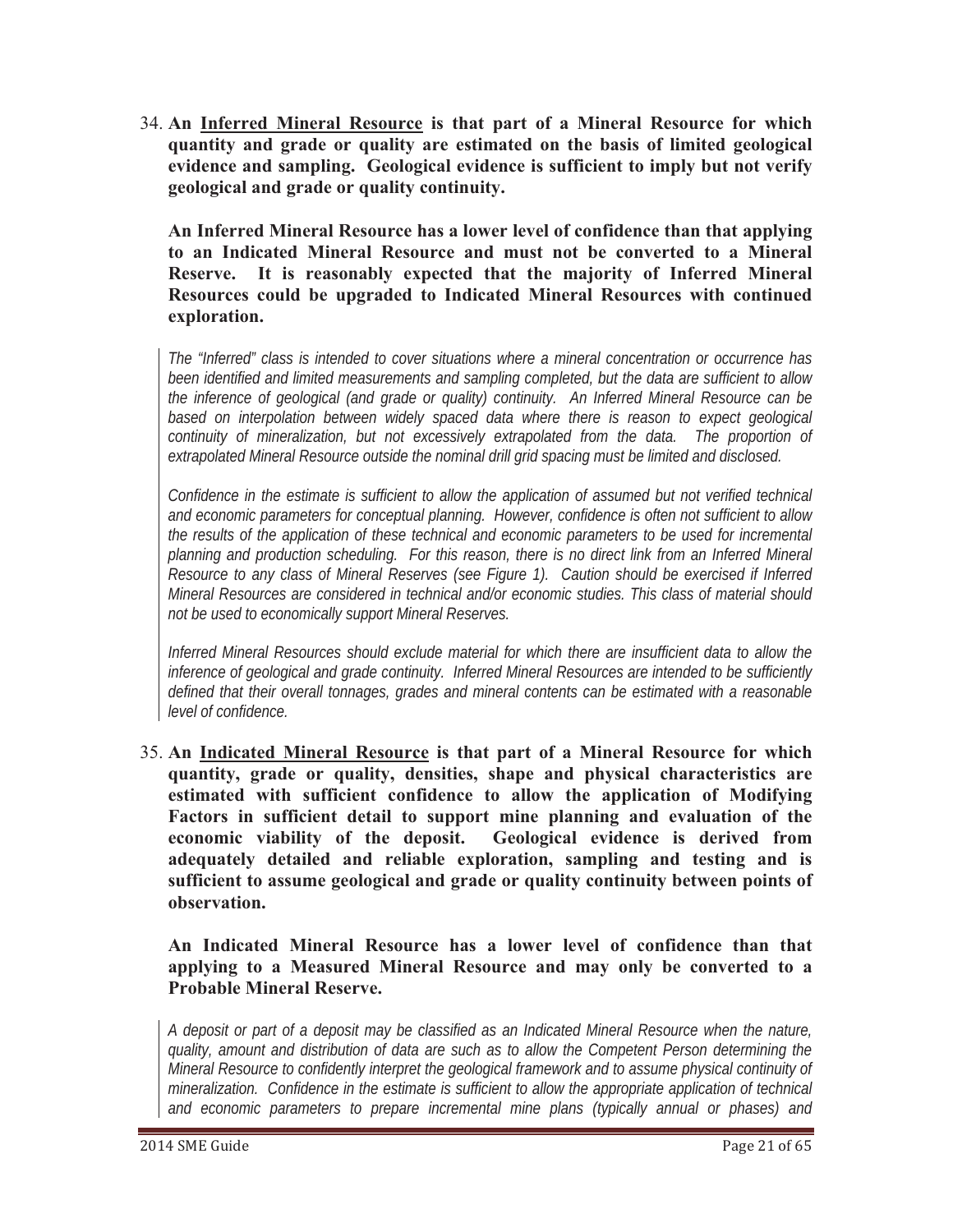*production schedules and to enable an evaluation of economic viability. Overall confidence in the estimates is high, while local confidence is reasonable. The Competent Person must recognize the importance of the Indicated Mineral Resource class to the advancement of the feasibility of the project. An Indicated Mineral Resource estimate is of sufficient quality to support detailed technical and economic studies leading to Probable Mineral Reserves which can serve as the basis for major development decisions.* 

*In assessing continuity between points of observation, the Competent Person must consider the likely cut-off grade and geometric limits that would be used to prepare incremental (e.g. annual or phases) mine plans.* 

36. **A Measured Mineral Resource is that part of a Mineral Resource for which quantity, grade or quality, densities, shape, and physical characteristics are estimated with confidence sufficient to allow the application of Modifying Factors to support detailed mine planning and final evaluation of the economic viability of the deposit. Geological evidence is derived from detailed and reliable exploration, sampling and testing and is sufficient to confirm geological and grade or quality continuity between points of observation.**

**A Measured Mineral Resource has a higher level of confidence than that applying to either an Indicated Mineral Resource or an Inferred Mineral Resource. It may be converted to a Proven Mineral Reserve or to a Probable Mineral Reserve.** 

*A deposit or part of a deposit may be classified as a Measured Mineral Resource when the nature, quality, amount and distribution of data are such as to leave no reasonable doubt, in the opinion of the Competent Person determining the Mineral Resource, that the tonnage, grade, and geometry of production planning and scheduling increments can be estimated within close limits and that any variation from the estimate would not significantly affect potential economic viability of individual increments (typically quarterly or smaller). This class requires a high level of confidence in, and understanding of, the geology and controls of the mineral deposit. A Measured Mineral Resource estimate is of sufficient quality to support detailed technical and economic studies leading to Mineral Reserves which can serve as the basis for major development decisions with no additional sampling or other geological definition required to support these decisions.*

37. The choice of the appropriate class of Mineral Resource depends upon the quantity, distribution and quality of data available, the level of confidence that attaches to those data, and the specific details of the estimation methodology applied. The appropriate Mineral Resource class must be determined by the Competent Person.

*Mineral Resource classification is a matter for skilled judgment, and the Competent Person should take into account those items in Table 1 which relate to confidence in Mineral Resource estimation.* 

*In deciding between Measured Mineral Resource and Indicated Mineral Resource, the Competent Person may find it useful to consider, in addition to the phrases relating to geological and grade continuity in Clauses 35 and 36, (i) the phrase in the guideline to the definition for Measured Mineral Resource: ".... any variation from the estimate would not significantly affect potential economic viability of individual increments (typically quarterly or smaller)" and (ii) the guideline to the definition for Indicated Mineral Resource in Clause 35 "Confidence in the estimate is sufficient to allow the*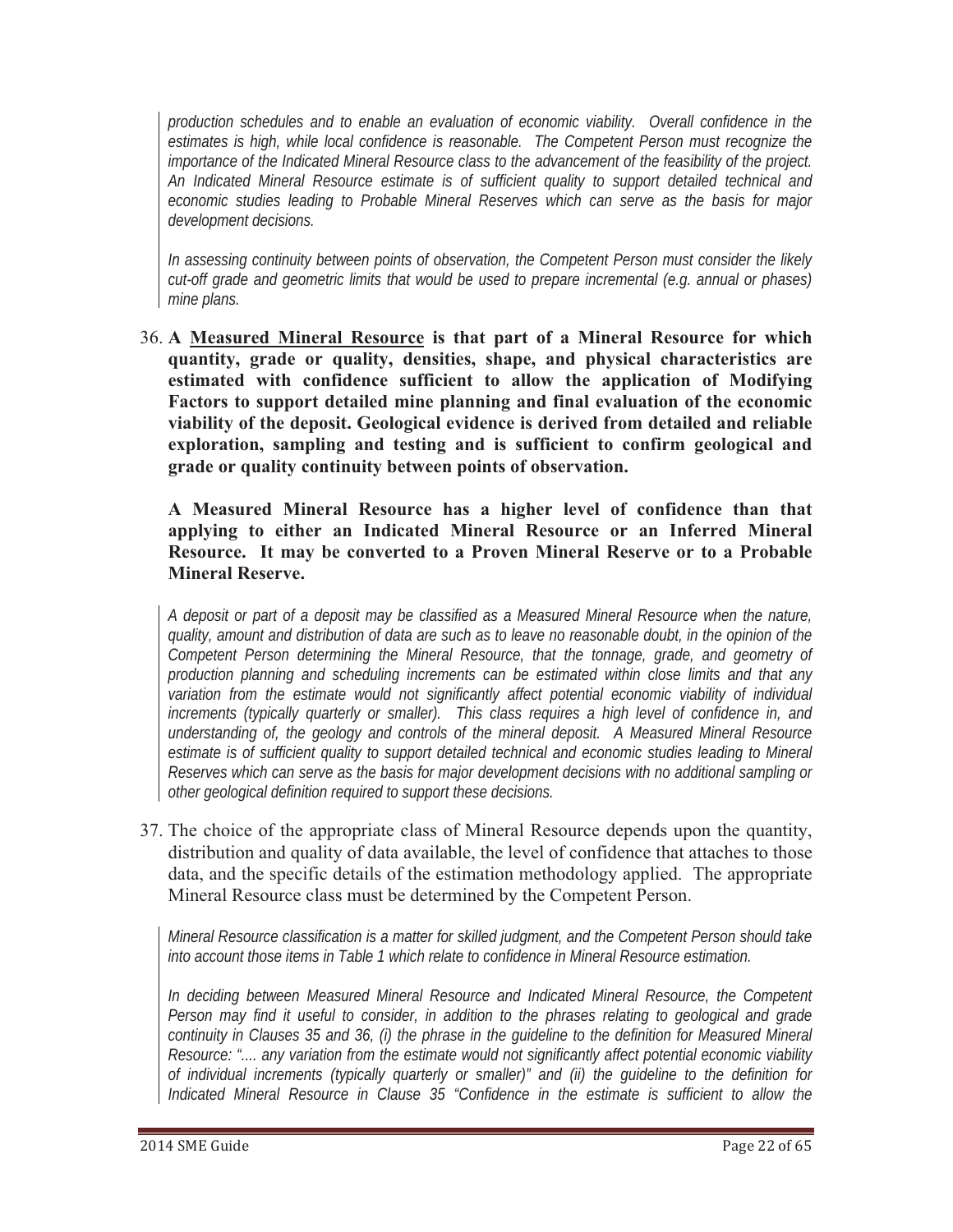*appropriate application of technical and economic parameters to prepare incremental plans (typically annual or phases) and production schedules and to enable an evaluation of economic viability", which contrasts with the guideline to the definition for Inferred Mineral Resource in Clause 34: "Confidence in the estimate is sufficient to allow the application of assumed but not verified technical and economic parameters for conceptual planning".* 

*Where deleterious elements/minerals are present that may have an impact on application of the Modifying Factors; their impact must be taken into account when classifying the Mineral Resources as Inferred, Indicated, or Measured.*

38. The words "ore" and "reserves" must not be used in stating Mineral Resource estimates as the terms imply that technical feasibility and economic viability have been demonstrated and are only appropriate when all relevant mining, processing, metallurgical, economic, marketing, legal, environmental, infrastructure, social and governmental factors have been considered. Reports and statements should continue to refer to the appropriate class or classes of Mineral Resources until technical feasibility and economic viability have been established by appropriate studies. If reevaluation indicates that the Mineral Reserves are no longer viable, the Mineral Reserves must be reclassified as Mineral Resources or removed from Mineral Resource/Mineral Reserve statements altogether.

*It is not intended that reclassification from Mineral Reserves to Mineral Resources should be applied as a result of changes expected to be of a short-term or temporary nature, or where management has made a deliberate decision to operate on a non-economic basis. Examples of such situations might be a commodity price decrease expected to be of short duration, mine emergency of a non-permanent nature, transport strike, etc.* 

### **Mineral Reserves**

39. **A Mineral Reserve is the economically mineable part of a Measured and/or Indicated Mineral Resource. It includes diluting materials and allowances for losses, which may occur when the material is mined or extracted and is defined by appropriate level of study at Pre-Feasibility, Feasibility, or equivalent, that includes the application of Modifying Factors. Such studies demonstrate that, at the time of reporting, extraction could reasonably be justified. The reference point at which Reserves are defined, usually the point where the ore is delivered to the processing plant, must be stated. It is important that, in all situations where the reference point is different, such as for a saleable product, a clarifying statement is included to ensure that the reader is fully informed as to what is being reported.**

*Mineral Reserves are those portions of Mineral Resources that result in an estimated tonnage and grade which, in the opinion of the Competent Person making the estimates, can be the basis of an economically viable project after taking account of all relevant Modifying Factors. Mineral Reserves are subdivided in order of increasing confidence into Probable Mineral Reserves and Proven Mineral Reserves. The term "economically viable" implies that extraction of the Mineral Reserve has been established or analytically demonstrated (e.g. such as by a cash flow in the report) to be viable and*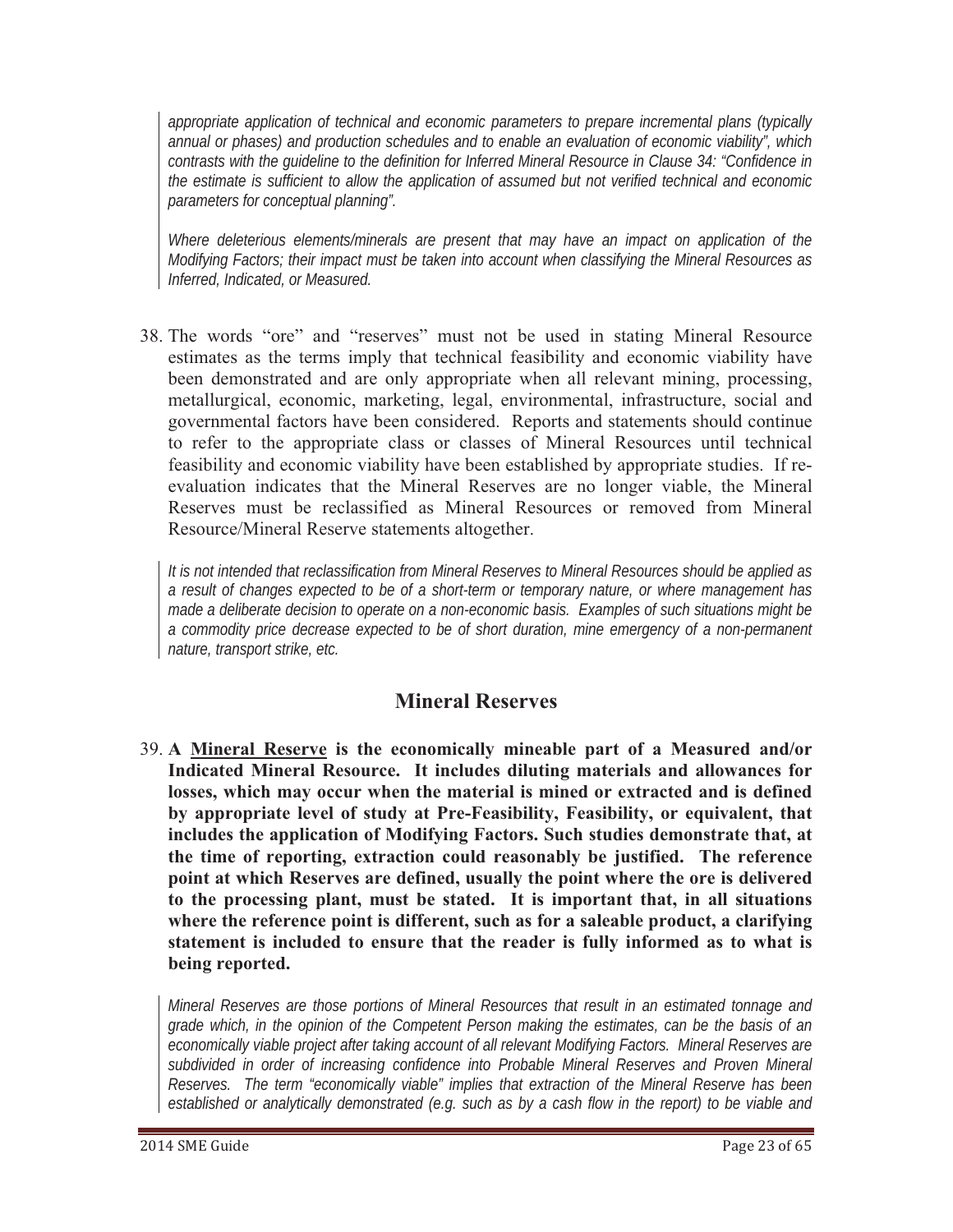*justifiable under reasonable investment and market assumptions. The term Mineral Reserve need not necessarily signify that extraction facilities are in place or operative or that all governmental approvals have been received. It does signify that there are reasonable expectations of timely approvals.* 

*This guidance does not imply that an economic operation must have Proven Mineral Reserves. Situations arise where Probable Mineral Reserves alone may be sufficient to justify development and operation.*

*At operating properties (brownfield projects) an economic life of mine plan can be considered as the appropriate level of study for the reporting of Mineral Reserves, unless those reserves require significant new infrastructure, such as a new shaft or a new processing method and associated plant.* 

*The terms "Ore Reserves" and "Mineral Reserves" can be used interchangeably where it is customary to do so, usually for metallic deposits and some industrial minerals. The terms "Coal Reserves" and "Mineral Reserves" can be used interchangeably where it is customary to do so, for coal deposits.* 

*Table 1 contains a checklist and guidelines to which those preparing reports on Mineral Reserves should refer. The checklist is not prescriptive and, as always transparency and materiality are overriding principles that determine what information should be reported publicly.* 

40. **A Probable Mineral Reserve is the economically mineable part of an Indicated and, in some circumstances, a Measured Mineral Resource. The confidence in the Modifying Factors applying to a Probable Mineral Reserve is lower than that applying to a Proven Mineral Reserve.**

*When the confidence in the Modifying Factor(s) becomes lower, a Measured Mineral Resource may be reclassified as a Probable Mineral Reserve.* 

*A Probable Mineral Reserve has a lower level of confidence than a Proven Mineral Reserve but is sufficient to serve as the basis for a decision to develop the deposit.* 

#### 41. **A Proven Mineral Reserve is the economically mineable part of a Measured Mineral Resource. A Proven Mineral Reserve implies a high degree of confidence in the Modifying Factors.**

*A Proven Mineral Reserve represents the highest degree of confidence in the estimate. The style of mineralization or other factors could mean that a Proven Mineral Reserve cannot be demonstrated in some deposits. Competent Persons should be aware of the consequences of declaring a Proven Mineral Reserve before satisfying themselves that all of the relevant Mineral Resource parameters and Modifying Factors have been established at a similarly high level of confidence. Subsequent retraction of a publicly reported Proven Mineral Reserve can lead to investor uncertainty and lack of corporate confidence.*

*Issues with the confidence in the Modifying Factors could mean that some Measured Mineral Resources may not be converted to a Proven Mineral Reserve.* 

42. The choice of the appropriate class of Mineral Reserve is determined primarily by the classification of the corresponding Mineral Resource and after considering any uncertainties in the Modifying Factors. Allocation to the appropriate class must be made by the Competent Person.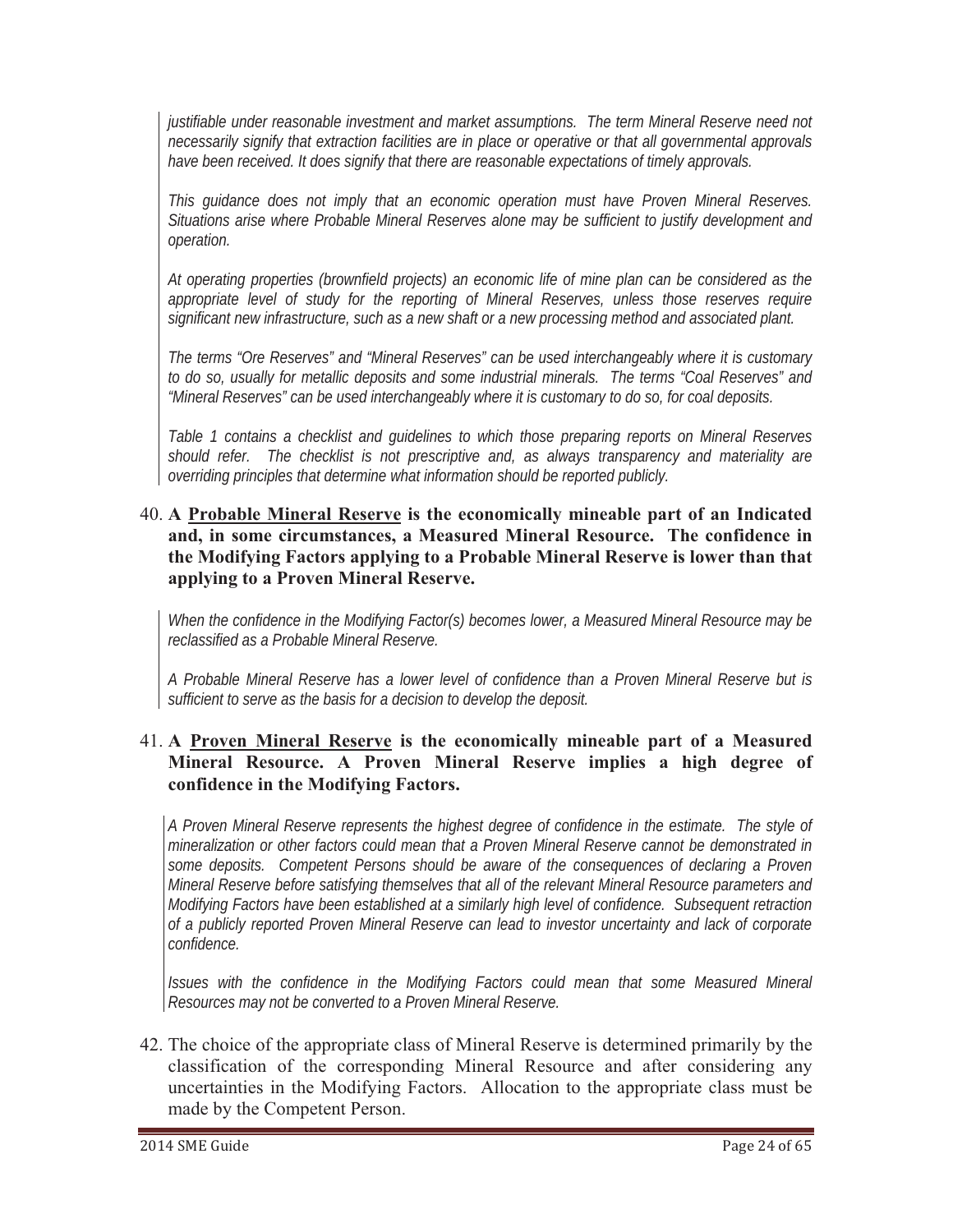*The Guide provides for a direct relationship between Indicated Mineral Resources and Probable Mineral Reserves and between Measured Mineral Resources and Proven Mineral Reserves. In other words, the level of geoscientific confidence for Probable Mineral Reserves is at least as high as that required for the determination of Indicated Mineral Resources, and the level of geoscientific confidence for Proven Reserves is the same as that required for the determination of Measured Mineral Resources.* 

*The Guide provides for a two-way relationship between Measured Mineral Resources and Probable Mineral Reserves. This is to cover the situation where uncertainties associated with any of the Modifying Factors considered when converting Mineral Resources to Mineral Reserves may result in there being a lower degree of confidence in the Mineral Reserves than in the corresponding Mineral Resources. Such a conversion would not imply a reduction in the level of geoscientific knowledge or confidence.*

*If the uncertainties in the Modifying Factors that prevented the Measured Mineral Resource being converted to a Proven Mineral Reserve are removed, then the Measured Mineral Resource may be converted to a Proven Mineral Reserve. No amount of confidence in the Modifying Factors for conversion of a Mineral Resource into a Mineral Reserve can override the upper level of confidence which exists in the Mineral Resource. Under no circumstances can an Indicated Mineral Resource be converted to a Proven Mineral Reserve, unless new information first justifies conversion to a Measured Mineral Resource. Under no circumstances can an Inferred Mineral Resource be converted to a Mineral Reserve unless first converted to an Indicated or Measured Mineral Resource.* 

- 43. Mineral Reserve reports must specify one or both of the classes of "Proven" and "Probable". Reports that combine Proven and Probable Mineral Reserve figures must provide estimates for each class as well. When reporting a Mineral Reserve, tonnages, grades and mineral or metal contents must be reported after taking into account mining loss and mining dilution. Saleable contents including the point of sale (reference point) can be reported after taking into account processing recoveries. If processing recoveries are not taken into account, the percentage expected to be recovered or lost during processing must be reported.
- 44. In situations in which figures for both Mineral Resources and Mineral Reserves are reported, the Public Report must include a statement that clearly indicates whether the Mineral Resources are inclusive of, or exclusive of those Mineral Resources that have been modified to produce Mineral Reserves.

*For transparency, it is preferred that Mineral Resources be reported as exclusive of Mineral Reserves. However, in some situations, there are reasons for reporting Mineral Resources inclusive of Mineral Reserves. It must be made clear which form of reporting has been adopted. Appropriate forms of clarifying statements may be:*

*"The Measured and Indicated Mineral Resources are exclusive of (in addition to) Mineral Reserves." OR "The Measured and Indicated Mineral Resources are inclusive of those modified to produce Mineral Reserves."*

*In the latter instance, if any portions of Measured and Indicated Mineral Resources have not been modified to produce Mineral Reserves, the relevant details (primarily grade and tonnage) of these unmodified Mineral Resources should be included in the report. This is to assist the reader of the*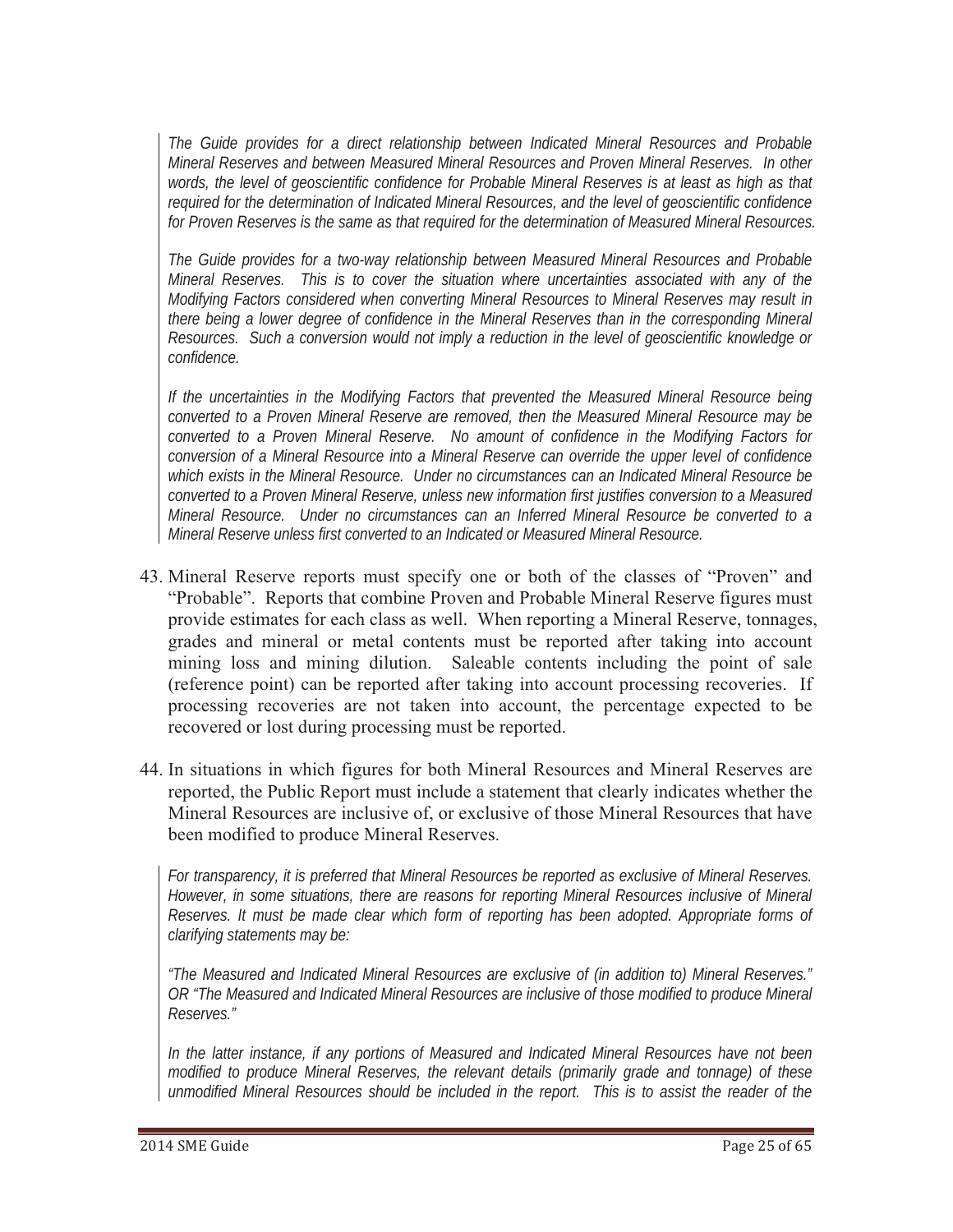report in making a judgment of the likelihood of the unmodified Measured and Indicated Mineral *Resources eventually being converted to Mineral Reserves.* 

*Mineral Resources (whether inclusive or exclusive of Mineral Reserves) must be tabulated separately from Mineral Reserves. If Mineral Resources are reported exclusive of Mineral Reserves, they must not be aggregated because the resulting total will be misleading and may be misunderstood or, more seriously, misused to give a false impression of the prospectivity of a project.* 

45. Public reporting of a Mineral Reserve will normally indicate an entity has intent to mine, or that a tangible asset has been defined for potential sale or lease.

*Where Mineral Reserves have been defined but are scheduled to be mined at a date some distance in the future, sufficient assurance should be available on an annual basis that, in the judgment of the Competent Person, and endorsed by the reporting entity, that application of the Modifying Factors can still support the publicly reported reserves.* 

46. A Reserve Test is conducted at least annually for mineral properties to verify that the future undiscounted cash flow from reserves is positive. The cash flow ignores all sunk costs and only considers future operating (including royalties and severance taxes) and closure expenses as well as future capital costs. The Reserve Test uses commodity price(s) as discussed in Clause 52 and un-inflated costs.

*If the Reserve Test has a negative cash flow, part of the higher cost sections in the Mineral Reserve estimate will need to be eliminated to achieve positive cash flow. If a positive cash flow cannot be achieved, a Mineral Reserve can no longer be reported.* 

# **Technical Studies**

47. Study definitions are included in the Guide to provide clarity on what is expected when reporting using the terms "Scoping Study", "Pre-Feasibility Study", or "Feasibility Study". The definition of a Scoping Study has been included because of the common usage of the term in Public Reports.

*Attention is drawn to the requirement for a Pre-Feasibility Study or a Feasibility Study to have been completed for the Public Reporting of a Mineral Reserve in Clause 39. A Mineral Reserve must not be reported based on the completion of a Scoping Study. Table 1 shows typical assessment criteria for Technical Studies. Table 2 shows the range of accuracy of cost estimates for Technical Studies.* 

*Formal assessment of relevant criteria, as listed in Tables 1 and 2, is required in order to determine how much available Measured and Indicated Mineral Resource may be converted to Mineral Reserves.*

48. **A Scoping Study is an order of magnitude technical and economic study of the potential viability of Mineral Resources that includes appropriate assessments of realistically assumed Modifying Factors together with any other relevant operational factors that are necessary to demonstrate at the time of reporting that progress to a Pre-Feasibility Study can be reasonably justified.**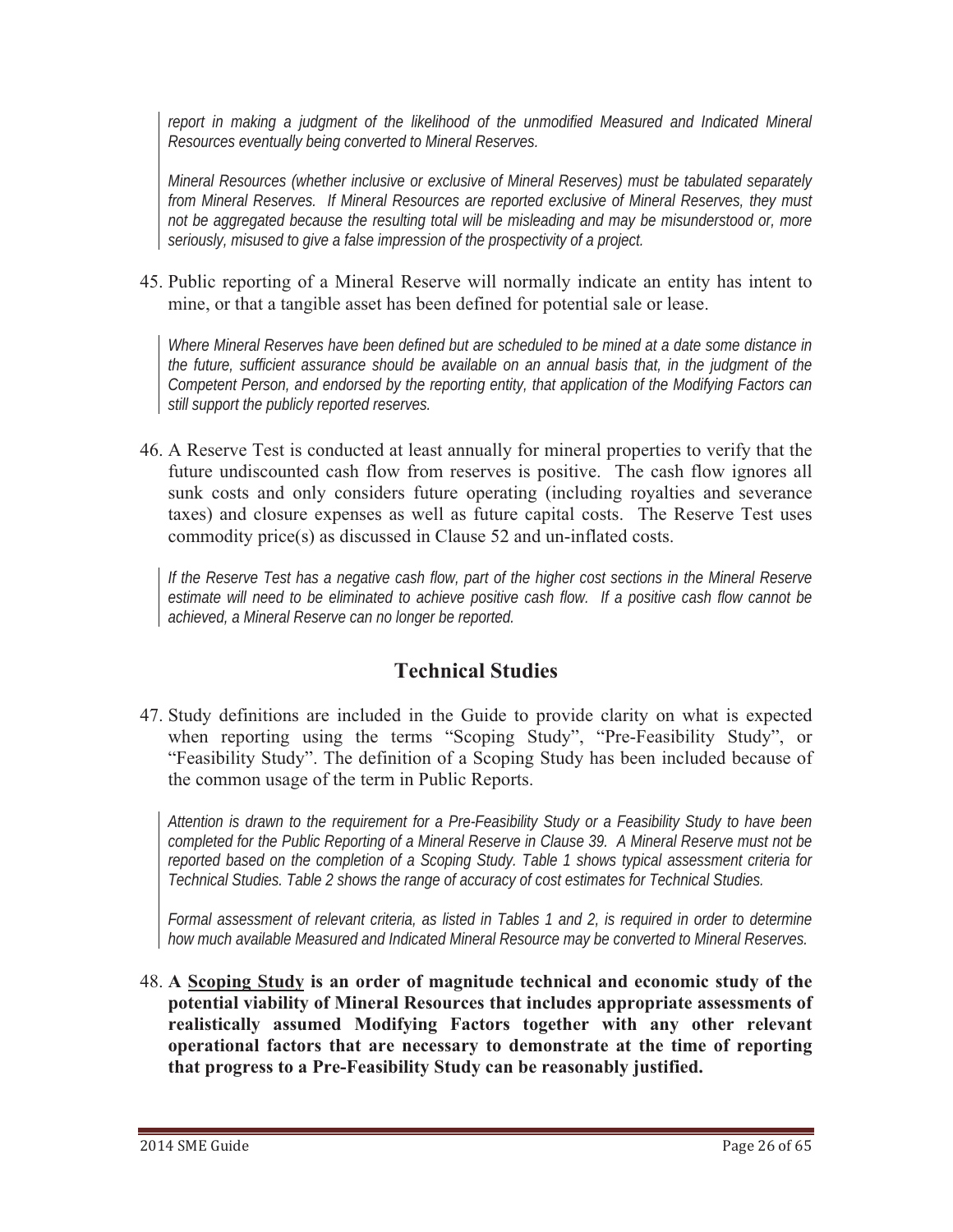*Scoping Studies are commonly early economic evaluations of a project and may be based on a combination of directly gathered project data together with assumptions sourced from similar deposits or operations to the case envisaged. Scoping Studies are also commonly used internally by entities for comparative and planning purposes. Reporting the general results of a Scoping Study needs to be undertaken with care and should include appropriate cautionary statements to ensure there is no implication that Mineral Reserves have been established or that economic development is assured. In this regard it may be appropriate to indicate the Mineral Resource inputs to the Scoping Study and the processes applied. If the Scoping Study is partially or wholly supported by Inferred Mineral Resources, this must be clearly stated, and a cautionary statement must be included. A Scoping Study must not be used as a basis for estimation of Mineral Reserves.*

*Scoping Studies also have been called Preliminary Economic Assessments or Conceptual Studies. "Order of magnitude" as used herein typically implies that cost estimates will have an accuracy level of approximately ±50% (see Table 2).* 

49. **A Pre-Feasibility Study is a comprehensive study that may include a range of options for the technical and economic viability of a mineral project that has advanced to a stage where a preferred mining method, in the case of underground mining, or the pit configuration, in the case of an open pit, is established and an effective method of mineral processing is determined. It includes a financial analysis based on the Modifying Factors and the evaluation of any other relevant factors which are sufficient for a Competent Person, acting reasonably, to determine if all or part of the Mineral Resource may be converted to a Mineral Reserve at the time of reporting. A Pre-Feasibility Study is at a lower confidence level than a Feasibility Study.** 

*A Pre-Feasibility Study will consider the application and description of all Modifying Factors to demonstrate economic viability of Measured and Indicated Mineral Resources to support declaration of a Mineral Reserve. Inferred Mineral Resources must be excluded from demonstration of economic viability in support of declaration of a Mineral Reserve. A Pre-Feasibility Study will identify the preferred mining, processing, and infrastructure requirements and capacities, but may not have finalized these*  matters. Assessments of environmental and socio-economic impacts and requirements will be well *advanced (refer to Table 1, Articles G and H). The Pre-Feasibility Study will highlight areas that require further refinement within the final study stage.* 

50. **A Feasibility Study is a comprehensive technical and economic study of the selected development option for a mineral project that includes appropriately detailed assessments of applicable Modifying Factors together with any other relevant operational factors and detailed financial analysis that are necessary to demonstrate at the time of reporting that extraction is reasonably justified (economically mineable). The results of the study may reasonably serve as the basis for a final decision by a proponent or financial institution to proceed with, or finance, the development of the project. The confidence level of the study will be higher than that of a Pre-Feasibility Study.** 

*A Feasibility Study is of a higher degree of accuracy than a Pre-feasibility Study and would normally contain mining, infrastructure, and process designs completed with sufficient rigor to serve as the basis for an investment decision or to support project financing. The Feasibility Study will contain the*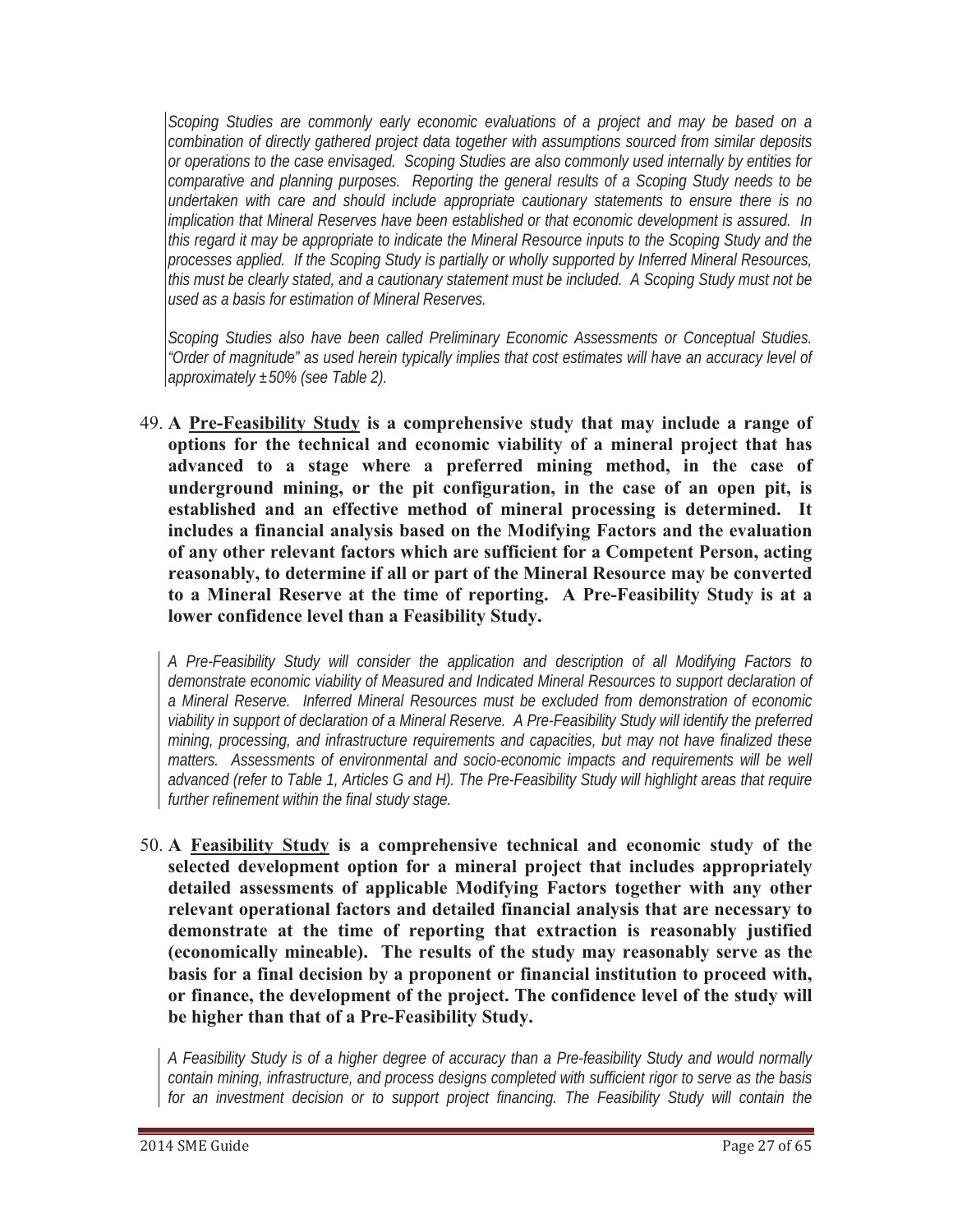*application and description of relevant criteria (as outlined in Tables 1 and 2) in a more detailed form or with more certainty than the Pre-feasibility Study, and will address detailed mining schedules, construction and production ramp up, and project execution plans.*

*Terms such as "Full, Final, Comprehensive, Bankable, Definitive" Feasibility Study are noted as being equivalent to a Feasibility Study.* 

*The Guide does not require that a Feasibility Study has been undertaken to convert Mineral Resources to Mineral Reserves, but it does require that at least a Pre-feasibility Study will have determined that the mining project is technically and economically feasible, and that relevant Modifying Factors have been considered for such a conversion. However, there may be some projects for which the Competent Person determines that a Feasibility Study, instead of a Pre-Feasibility Study, is required before the Mineral Resources may be converted to Mineral Reserves due to uncertainties in the Modifying Factors.* 

# **Commodity Pricing and Marketing**

- 51. Commodity prices and sales volume expectations used for the determination of Mineral Resources and Mineral Reserves should be based on forward-looking estimates reflecting management's reasonable and supportable short- and long-term expectations as supported by all available evidence, which may include consensus forecasts. The basis for the selected prices and sales volumes must be justified and supported by appropriate documentation. The Competent Person must ascertain that these prices and volumes are consistent with historical prices or with sales agreements and marketing determinations.
- 52. For current mining operations, the price and volume profile used for Mineral Resources and Mineral Reserve estimation can reflect current market conditions for short-term forecasts, while trending with time upward or downward toward the longterm price and volume estimates based on management's expectations. For undeveloped Mineral Reserves, management should use their long-term price and volume expectations.
- 53. For commodities sold under existing contracts, Mineral Resources and Mineral Reserves should be determined based on contract terms. For Mineral Reserves whose production would extend beyond the quantities specified in existing contracts, reasonable and supportable assumptions should be made to determine the likelihood of contract renewal and prices applicable for the estimation and reporting of these Mineral Resources and Mineral Reserves.
- 54. To demonstrate the economic feasibility of a Mineral Reserve, the estimated prices, combined with other engineering parameters and Modifying Factors, must be applied to only Measured and Indicated Mineral Resources.

*Mineral Reserves are the economically mineable part of a Measured or Indicated Mineral Resource; hence, appropriate assessments must demonstrate at the time of reporting that extraction is reasonably*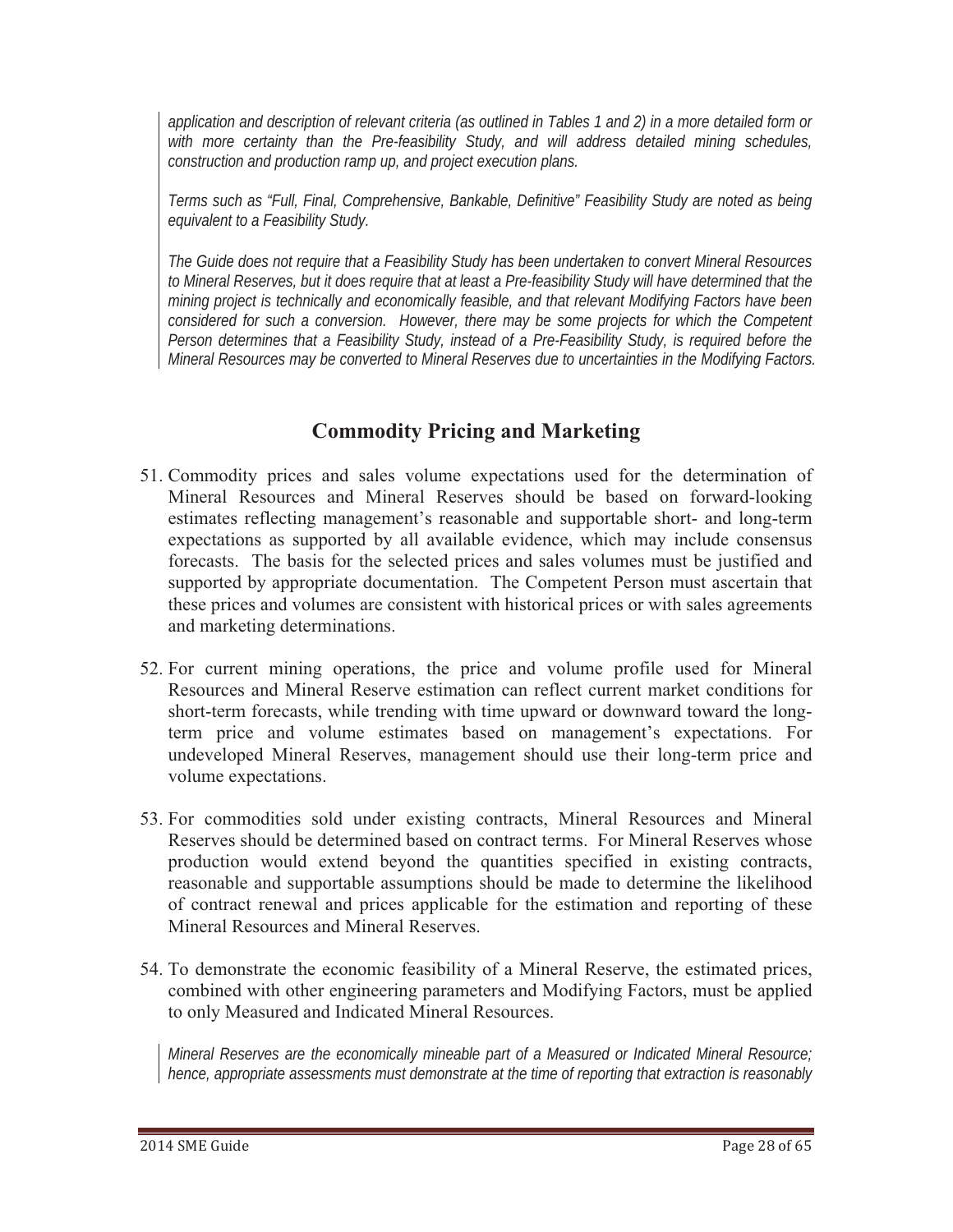*justified. This requires that assumptions are made concerning the price of the commodity or product that will be sold when the mine is in production.*

*Mineral Reserves are estimated and published to supply information to investors concerning the value of the deposit and the risk which may be associated with its development. Mineral Reserves are used by management, in conjunction with Mineral Resources, for short-term, long-term and strategic planning. They play a critical role in accounting, including impairment testing, fair value accounting, calculation of depreciation, depletion and accumulated retirement obligation provision rates. To supply investors with information which is consistent with management's plans and financial reporting, commodity prices used for the determination of Mineral Reserves should be based on forward-looking estimates reflecting management's reasonable expectations as supported by all available evidence.*

*Most commodities, whether sold using publicly quoted prices (e.g., base metals and precious metals) or under long term contract (e.g., coal and iron ore), experience long-term price cycles. Price expectations should reflect current prices as well as long-term trends. Overly optimistic or pessimistic price expectations could result in significant over or underestimation of Mineral Reserves. It is the responsibility of management and the Competent Person to determine whether the prices used for Mineral Reserve estimation are reasonable and supportable, given all available information.* 

*During periods of low prices, a mining company may choose to temporarily curtail operations and conserve the asset until prices recover. When such actions are taken, this information must be publicly disclosed. In such circumstances, previously published Mineral Reserves may not have to be written off, provided, in the opinion of management and the Competent Person, higher future prices can be reasonably and supportably assumed, and it can reasonably expected that operations will be resumed..*

*The documentation supporting management's expectations should include: comparison of prices with historical and current prices and forward curves, contracts and market considerations, currency exchange rates where applicable, third party sources, and supplemental information.* 

55. Public disclosure of prices used for Mineral Reserve estimation is required except in the case of exemptions discussed here. It is recognized that in some cases, such as when a product is sold under long term contract, the terms of which must be kept confidential, there can be valid commercial reasons for non-disclosure of prices. There are circumstances where disclosure of long term price assumptions used for business planning and Mineral Reserve reporting can be detrimental to the entity and the investors, such as when bidding for sales contracts or property acquisitions. If prices are not published, the reasons must be documented. Supporting documentation may be treated as confidential but should be available for review by auditors or regulators when required. Whether or not commodity prices used to estimate Mineral Reserves are published, the overall methodology used to determine those prices should be disclosed. Such disclosure should be in a form which helps investors determine whether, in their own opinion, prices used represent reasonable views of future prices.

# **Permitting and Legal Requirements**

56. For a mineral deposit to be considered a Mineral Reserve, it is required that legally enforceable mineral title sufficient to have access to the mineral rights for exploration,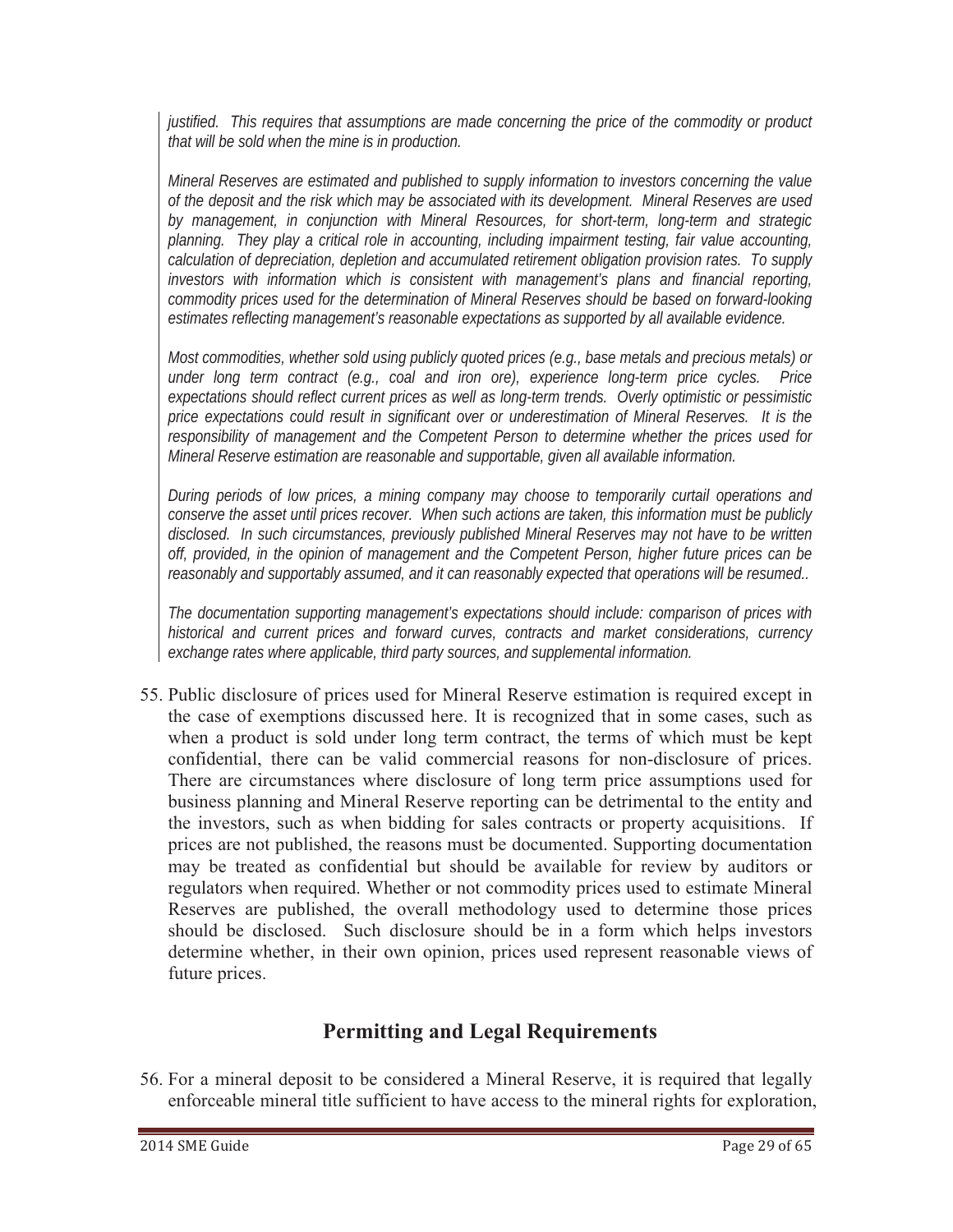development and extraction, is controlled by the reporting entity at the time of determination. If the reporting entity is leasing or sub-leasing the mineral, the lease or sub-lease should be from an entity which has control of the necessary mineral titles. There must be no known material obstacles to mining, such as those which could cause shut down of mines or processing plants, or failure to get permits or social license to operate. There must be a reasonable expectation by the Competent Person, often through reliance on legal and permitting experts that all permits, ancillary rights (including water rights) and authorizations required for mining, and to the extent applicable, processing and marketing, can be obtained in a timely fashion, and maintained for ongoing operations.

*The reporting entity must complete a review of all legal and permitting requirements and document the results of this review. Local environmental laws and processes must be taken into account. To demonstrate reasonable expectation that all permits, ancillary rights and authorizations can be obtained, the reporting entity must show understanding of the procedures to be followed to obtain such permits, ancillary rights and authorizations. Demonstrating earlier success in obtaining the necessary permits can be used to document the likelihood of future success. If permits are required, but there is no defined procedure to obtain such permits, reasonable expectation of success may be difficult to support.* 

*Information that materially increases or decreases the risk that the necessary legal rights or permits will be obtained must be publicly disclosed. It is recognized that the legal and permitting environment may change over time and that such changes could have an impact on Mineral Reserve estimation. If it is determined that obstacles arise or are eliminated, the Mineral Reserve estimates must be adjusted accordingly.*

*It is recognized that some permits cannot be obtained until after a Mineral Reserve has been declared. There might be sound business reasons why obtaining some permits should be postponed. It is also recognized that waiting for all permits to be on hand could result in critical information not being released to the investors in a timely fashion, and therefore it is recommended that disclosure of material information occur prior to obtaining permits as appropriate.* 

*Documentation should include a brief description of the title, claim, lease or option under which the reporting entity has the right to hold or operate the property, indicating any conditions that the registrant must meet in order to obtain or retain the property. Royalty terms and clawback rights of former claim holders also must be disclosed. If held by leases or options, the expiration dates of such leases or options should be stated. If extension of leases or options will be needed to mine the Mineral Reserves, there should be reasonable expectation that such extension will be granted.* 

*Information relating to this review of legal and permitting issues must be documented either in full or by reference. The information may remain confidential to the reporting entity. However, when required, it may be released to regulators or auditors on a confidential basis.* 

57. If the reporting entity has title to a mineral deposit that meets all the Mineral Reserve criteria, and the reporting entity licenses, leases, or subleases the Mineral Reserves to another entity for economic consideration, the Mineral Reserves that have been licensed, leased, or subleased, must be reported by the reporting entity (the lessor) as a subset of the entity's total Mineral Reserves.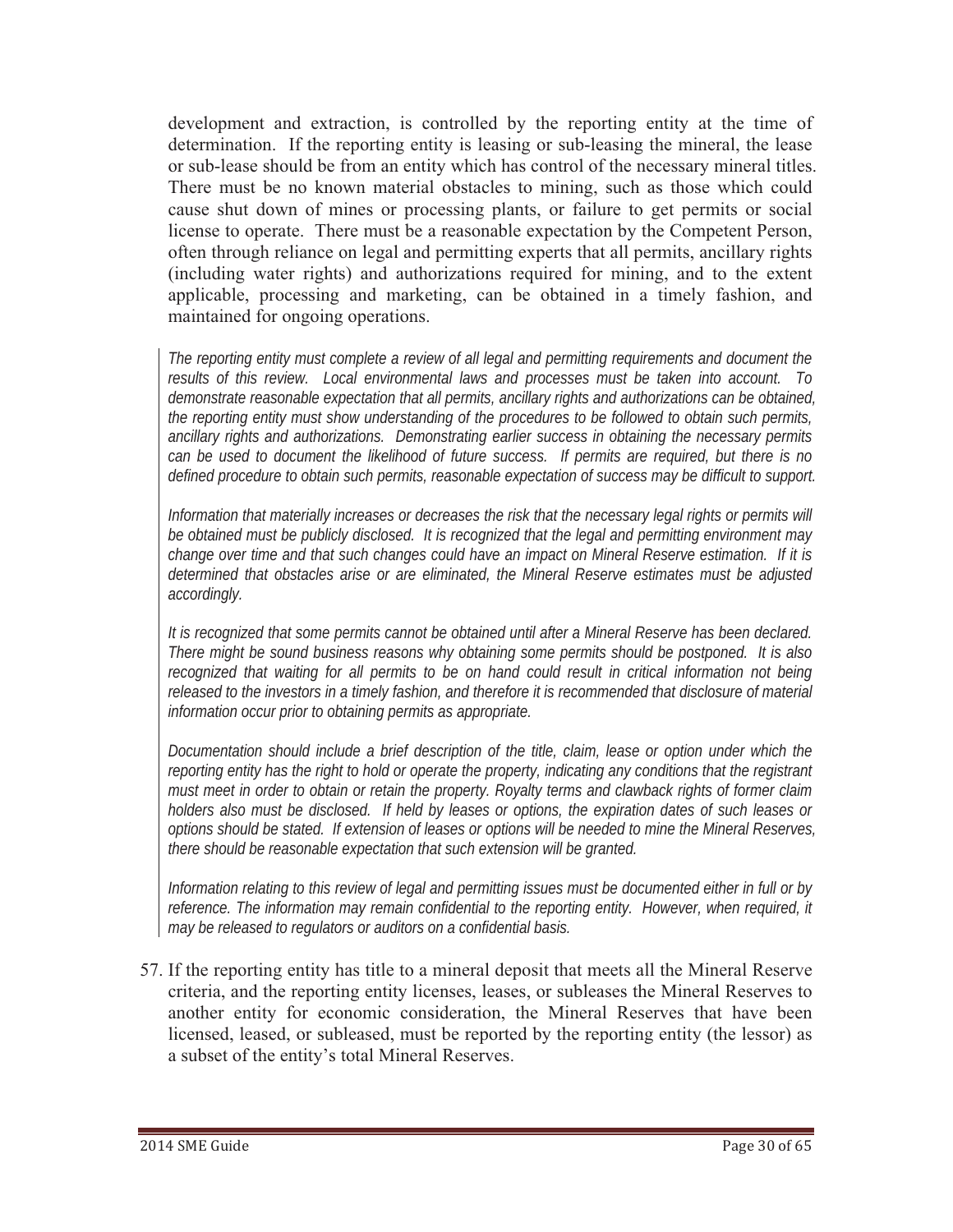If the reporting entity has licensed, leased, or subleased Mineral Reserves from another entity, the Mineral Reserves that have been licensed, leased, or subleased, must be reported by the reporting entity (the lessee) as a subset of the entity's total Mineral Reserves.

*This requirement for additional disclosure is particularly relevant to mineral holding companies whose business is leasing mineral properties, acquiring royalty streams, or production sharing.* 

### **Environmental, Social and Health and Safety Considerations**

58. Public reports should discuss environmental, social (sustainability), and health and safety impacts that are expected during development, operation and after closure. These impacts will affect employees, contractors, neighboring communities, and customers. Past achievements should be used to engage all stakeholders and to plan for continued benefits for all concerned parties.

*The Competent Person should ensure the report discusses reasonably available information on environmental, permitting, and social or community factors related to the project. Consideration should be given to include, where relevant:* 

- *a summary of the results of any environmental studies and a discussion of any known environmental issues that could materially impact the issuer's ability to extract the mineral resources or mineral reserves,*
- requirements and plans for waste and tailings disposal, site monitoring, and water *management both during operations and post mine closure,*
- $\bullet$  *project permitting requirements, the status of any permit applications, and any known requirements to post performance or reclamation bonds,*
- $\bullet$  *a discussion of any potential social or community related requirements and plans for the project and the status of any negotiations or agreements with local communities,*
- *a discussion of mine closure (remediation and reclamation) requirements and costs, and*
- -*"Conflict Minerals" should be considered and addressed.*

### **Mineralized Fill, Pillars, Low-Grade Mineralization, Stockpiles, Dumps and Tailings**

59. This clause of the Guide applies to the reporting of all potentially economic mineralized material including mineralized fill, pillars, low-grade mineralization, stockpiles, dumps, and tailings.

*For the purposes of the Guide, mineralized stope fill and stockpiles of mineralized material can be considered to be similar to in situ mineralization when reporting Mineral Resources and Mineral Reserves. Consequently the Competent Person carrying out the assessment of the fill or stockpiles must use the basis of classification outlined in the Guide. The Competent Person should make a judgment about the mineability of fill, remnants and pillars.*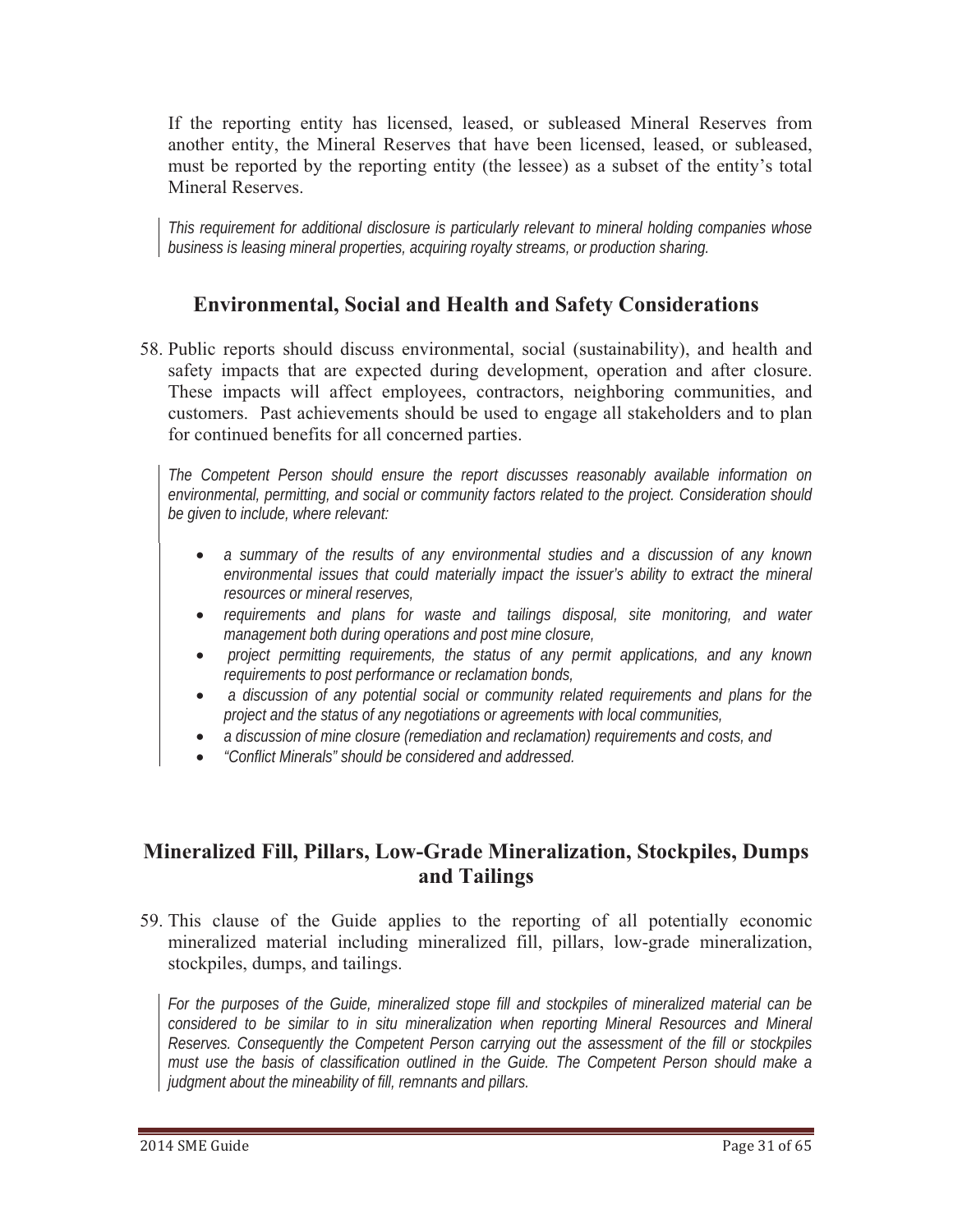*Stockpiles are defined to include both surface and underground stockpiles, including broken ore in stopes, and can include ore currently in the ore storage system. Stockpiles in the course of being processed (including leaching), if reported and of material importance, should be reported separately together with the basis for estimation. If some portion is currently sub-economic, but there is a reasonable expectation that it will become economic, then this material may be classified as a Mineral Resource. Such stockpile material may include old dumps and tailings storage facility material. If technical and economic studies have demonstrated that economic extraction could reasonably be justified under realistically assumed conditions, then the material may be classified as a Mineral Reserve.*

*Mineralized remnants, shaft pillars and mining pillars which are potentially mineable and meet the requirements of having reasonable prospects for eventual economic extraction are in situ mineralization and consequently are included in the Guide definitions of Mineral Resources and Mineral Reserves. Because processing recoveries for previously mined material (mineralized fill, stockpiles, dumps, and tailings) are usually different from those expected from un-mined in situ material, the Competent Person should make a judgment regarding the required direct sampling and test work to support processing recoveries that can be expected from these types of materials.* 

*For historic tailings, surface or underground stockpiles and waste dumps, production records may not be available describing these materials in sufficient detail. In these cases, the contained grade(s) of the material must be defined by additional sampling. In some cases it may be difficult to define the grade adequately due to sampling issues. In such cases the Competent Person should use caution in defining the estimated grade and the classification of this material. For clarity of understanding, it is recommended that tonnage and grade estimates of such materials be itemized separately in Public Reports if they are of material quantity.* 

*The above guidelines apply equally to low-grade in situ mineralization, sometimes referred to colloquially as "mineralized waste" or "marginal-grade material", and often intended for stockpiling and treatment towards the end of mine life. For clarity of understanding, it is recommended that tonnage and grade estimates be itemized separately in Public Reports.* 

# **Exploration Results for Coal, Coal Resources and Coal Reserves**

60. The clauses in this section of the Guide address matters that relate specifically to the Public Reporting of Mineral Resources and Mineral Reserves for coal. Coal generally is sold on the basis of product specifications and market acceptance. Such factors as quality and marketability are therefore important and should be considered carefully before declaring Coal Resources or Coal Reserves. Unless otherwise stated, all other clauses in this Guide, including Figure 1 and Tables 1 and 2, apply to Exploration Results, Exploration Targets, Mineral Resources and Mineral Reserves for coal.

*When reporting information and estimates for coal deposits, the key principles and purpose of the Guide apply and should be borne in mind. The requirements for coal are generally similar to those for other commodities with the replacement of terms such as "mineral" by "coal" and "grade" by "quality". Because of coal-specific characteristics – including (i) geological continuity over large areas, (ii) the strategic value of controlling long-term reserves, and (iii) product pricing highly dependent on deposit location and coal quality – the most significant requirements which must be satisfied before a Coal*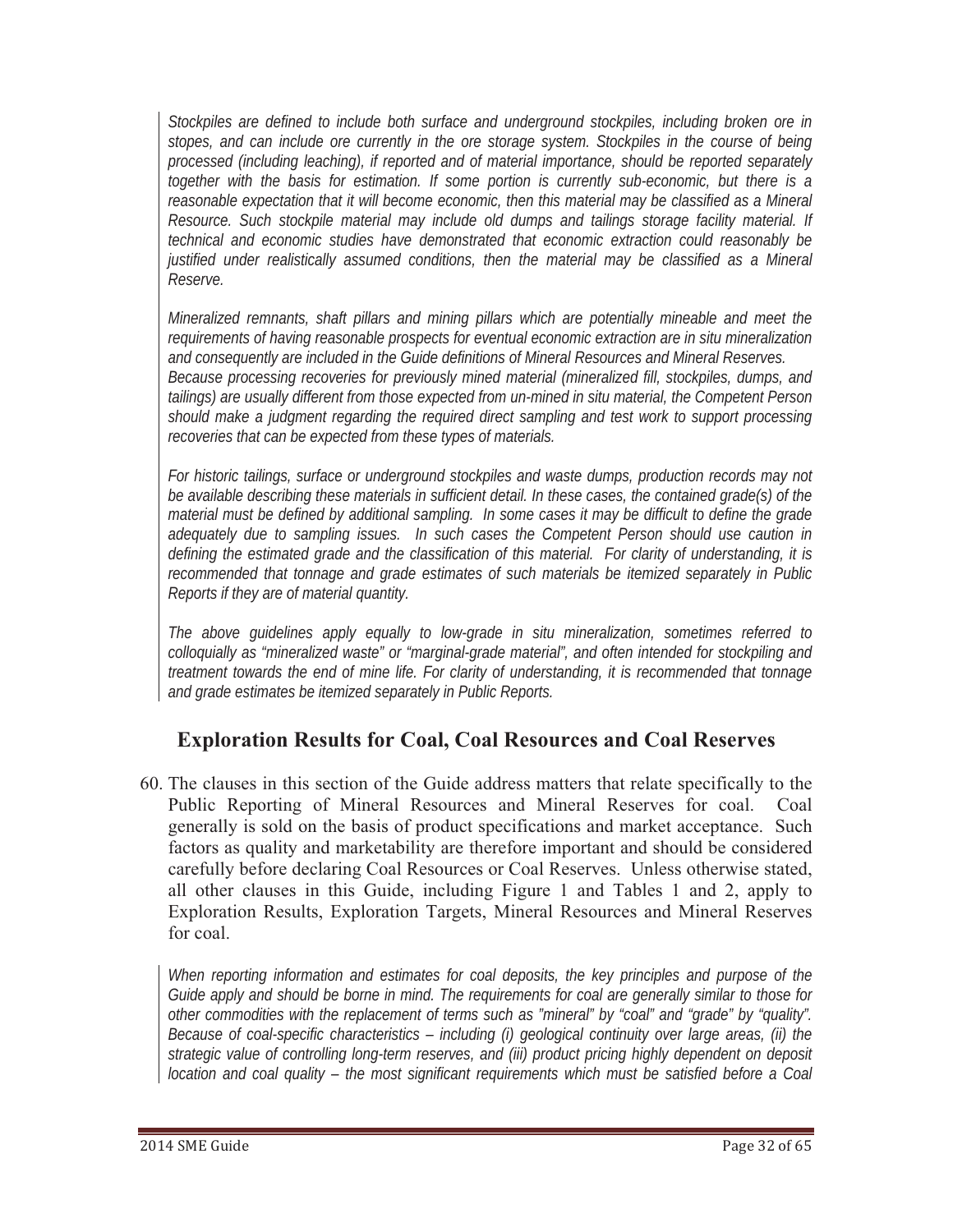*Resource or a Coal Reserve is declared are not necessarily the same for coal as they are for other minerals.*

61. The terms "Mineral Resource" and "Mineral Reserve", and the subdivisions of these terms as illustrated on Figure 1, apply also to coal reporting, but if preferred by the reporting entity, the terms "Coal Resource" and "Coal Reserve" and the appropriate subdivisions may be substituted.

*When reporting Coal Reserves, a clear distinction must be made between reserves where mining losses have been taken into account (sometimes described as "recoverable" or "run-of-mine") and saleable product where both mining and processing losses have been included (sometimes referred to as marketable reserves). All reserves, by definition, include mining losses and dilution, and the use of superfluous description is discouraged. In situ coal is, also by definition, a Coal Resource. For Coal Resources, the Competent Person should comment on the expected dilution and mining recovery that would occur during operations.* 

62. As for all minerals, it is the responsibility of the Competent Person to determine in each particular situation which specific requirement must be satisfied before a Coal Resource or a Coal Reserve can be declared. The Competent Person should determine which evaluation criteria in Table 1 are applicable, which additional evaluation criteria should be taken into account if any, and the materiality of such criteria.

*Many criteria listed in Table 1 which may be critical to the evaluation of other mineral deposits, such as base metals or precious metals, will not apply to the evaluation of coal deposits. Such criteria as coal quality, cost to markets including transportation cost, location and quality of competing coal reserves, and ability to compete with such Coal Reserves to access the market, are important and should be carefully considered before declaring a Coal Reserve.* 

*Geological similarity between neighboring coal deposits can greatly simplify demonstration of a new Coal Resource, as well as reduce the technical and economic study requirements needed to demonstrate a Coal Reserve next to an operating mine. Geological similarity must be demonstrated by means of drill holes, mapping or other deposit-specific geoscientific evidence to a suitable level of confidence required to declare Measured and/or Indicated Resources. Mere inference of the continuity of coal thickness and quality from an operating mine onto a neighboring block or property is not sufficient to declare Measured and Indicated Resources and subsequently a Proven and Probable Reserve.*

*Demonstration of geological similarity or analogy with an operating mine is usually not sufficient to demonstrate technical and economic feasibility. Factors such as access to the deposit and permitting constraints are likely to be project specific. It is the responsibility of the Competent Person to ascertain that there is sufficient information to demonstrate geological similarity and to determine which Modifying Factors must be taken into account to demonstrate technical and economic feasibility with a reasonable level of confidence.* 

*When a coal deposit is scheduled to be mined at a date some distance in the future, declaration of a Coal Reserve implies reasonable expectation at the time of reporting that the necessary permits could be obtained as needed.*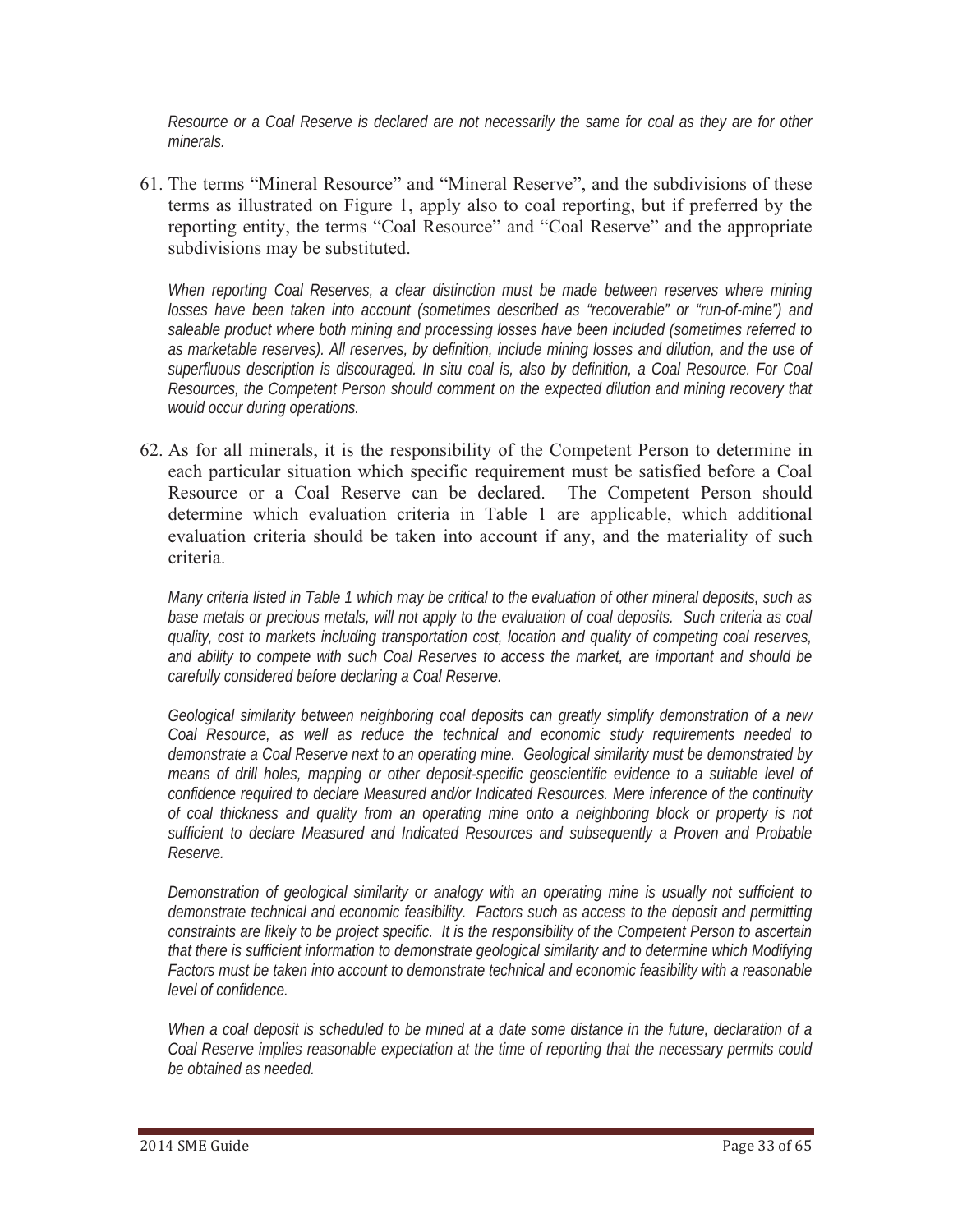*Coal reserves may be held and reported by mineral property owners or managers for their strategic asset value with the specific intent for future mining by themselves or others.*

63. Coal Reserves should be reported as saleable product (washed coal) in addition to run-of-mine coal, or as run-of-mine coal where this is the saleable product.

*For coal deposits, it is common practice to report a saleable product rather than the "as mined" product, which is traditionally regarded as the Mineral Reserve for most minerals. It is important that a clarifying statement is included to ensure that the reader is fully informed as to what is being reported and the reference point at which the sale occurs. Some coal deposits may be capable of yielding products suitable for more than one application and/or specification. If considered material by the reporting entity, such multiple products should be quantified and reported.* 

### 64. Coal may be exempt from price disclosure recommendations made in this Guide.

*Coal is sold in a highly competitive national and international market. A credible market entry strategy must be part of coal price assumptions, and commitments from prospective buyers on price, quantities, and quality of product should support Coal Reserve statements. Price disclosure can be viewed as price signaling and interpreted as anticompetitive. For business and legal reasons, disclosure of price assumptions made when estimating Coal Resources and Coal Reserves may be detrimental to the interest of the entity. Other requirements concerning pricing which are included in the Guide are applicable to coal. This includes the requirement that prices be based on forward-looking estimates reflecting management's reasonable and supportable short- and long-term expectations, and that justification for such prices be documented.*

# **Exploration Results, Mineral Resources and Mineral Reserves for Industrial Minerals**

65. The clauses in this section of the Guide address matters that relate specifically to the Public Reporting of industrial minerals, stone and aggregates of all forms. Industrial minerals are sold as mineral products that must meet customer specifications and volume demands. As a result, establishing the market for mineral products becomes the first step in evaluating an industrial mineral property. Customer physical and chemical specifications must be met for most industrial minerals. Specialty clays, fillers and extenders may require additional health and safety testing, plant trials, and consumer marketing tests. Such factors as quality and marketability are therefore very important and should be carefully considered before declaring Mineral Reserves. Unless otherwise stated, all other clauses in this Guide, including Figure 1 and Tables 1 and 2, apply to Exploration Results, Mineral Resources and Mineral Reserves for industrial minerals.

*When reporting Exploration Results or Mineral Resource and Mineral Reserve estimates for industrial minerals, the key principles and purpose of the Guide apply and should be borne in mind. Chemical analyses may not always be relevant, and other physical and chemical quality criteria may be more applicable (e.g., volume percent mineral). If criteria such as deleterious minerals or physical properties are of more relevance than the composition of the bulk mineral itself, then they should be reported accordingly.*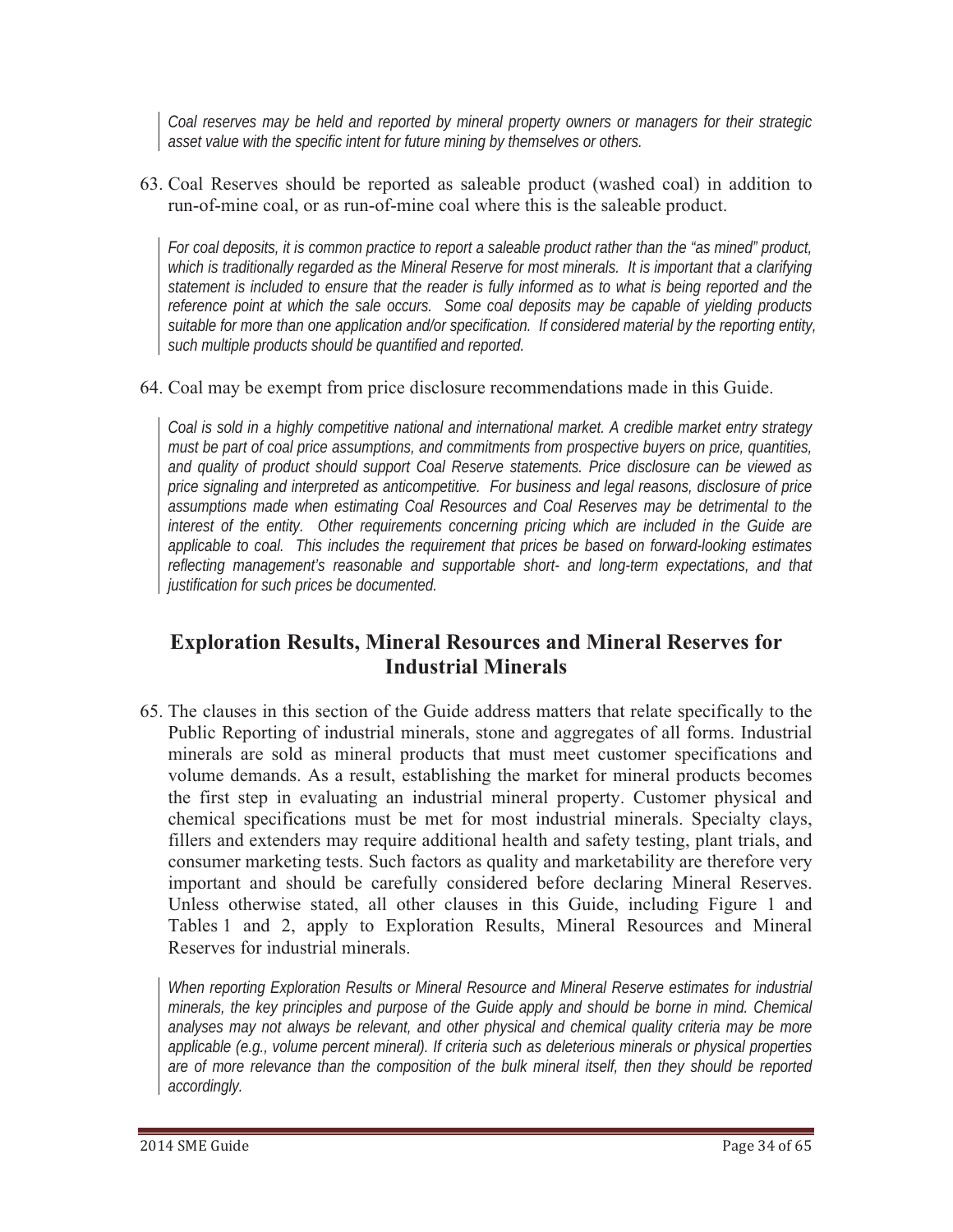*The factors underpinning the estimation of Mineral Resources and Mineral Reserves for industrial minerals are the same as those for other deposit types covered by the Guide. It may be necessary, in preparing to report a Mineral Resource or Mineral Reserve, to take particular account of certain key characteristics or qualities such as likely product specifications, proximity to markets, and present access to market or ability to obtain access to market. Material aspects should be discussed in the Public Report. The market for industrial minerals and specialty metals frequently has supply and demand in a tight balance, and there are significant barriers to market entry. Reliability of continuous supply and quality is of as much if not more importance to the buyer as price. A credible market entry strategy must be part of any commodity price assumptions for mineral resources, and commitments from prospective buyers on price, quantities, and quality of product should support mineral reserve statements.*

*For some industrial minerals, it is common practice to report the saleable product rather than the "asmined" product, which is traditionally regarded as the Mineral Reserve for base and precious metals and other minerals. It is important that, in all situations where the saleable product is reported, a clarifying statement is included to ensure that the reader is fully informed as to what is being reported.*

*Some industrial mineral deposits may be capable of yielding products suitable for more than one application and/or specification. If considered material by the reporting entity, such multiple products should be quantified either separately or as a percentage of the bulk deposit.*

- 66. With respect to industrial minerals, stone and aggregate, the Modifying Factors may be significantly more critical than geoscientific knowledge in determining Mineral Reserves. Such factors as quality, transportation, cost to markets, location and quality of competing deposits and ability to compete with such deposits to access the market, are important and should be carefully considered before declaring Mineral Resources and Mineral Reserves.
- 67. As a general rule, a Mineral Reserve cannot be declared unless there are reasonable expectations that all permits, ancillary rights and authorizations required for mining can be obtained and a viable market identified. For some minerals such as sand, gravel and aggregates, permitting requirements may be such that reasonable expectations can only be defined by comparison with competing reserves. When a deposit is scheduled to be mined at a date some distance in the future, declaration of a Mineral Reserve implies reasonable expectation at the time of reporting that the necessary markets and permits could be obtained when needed.
- 68. Industrial minerals may be exempt from price disclosure recommendations made in the guide.

*Some industrial minerals are sold in a highly competitive local, national and/or international market. For business and legal reasons, disclosure of price assumptions may be detrimental to the interest of shareholders and may not be advisable. Other requirements concerning pricing which are included in the Guide are applicable to industrial minerals. This includes the requirement that prices be based on forward-looking estimates reflecting management's reasonable and supportable short- and long-term expectations, and that justification for such prices be documented. For properties producing more than one product, a combined product revenue stream should be used for economic evaluation.*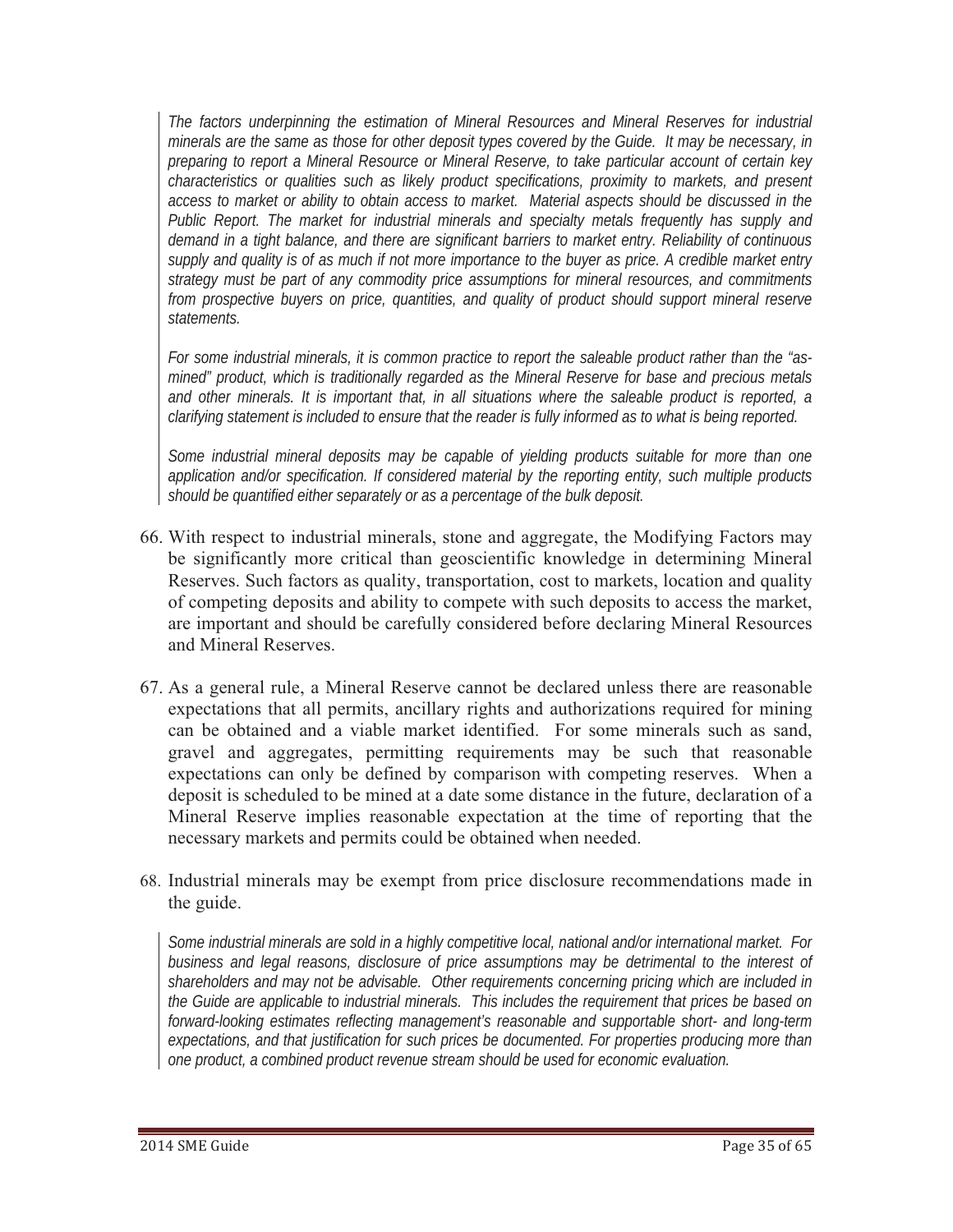### **Exploration Results, Mineral Resources and Mineral Reserves for Diamonds**

69. Clauses 69 to 73 of the Guide address matters that relate specifically to the Public Reporting of Exploration Results, Mineral Resources and Mineral Reserves for diamonds. Unless otherwise stated, Clauses 1 to 59 of this Guide (including Figure 1) apply. Table 1, as part of the guidelines, should be considered when reporting Exploration Results, Exploration Targets, Mineral Resources and Mineral Reserves for diamonds. Diamond deposits can be subdivided into (i) igneous-hosted deposits (ii) marine and alluvial placers, and (iii) tailings and stockpiles. A combination of the particulate nature of diamonds and generally low-grade nature of diamond deposits present specific problems in sampling, estimation and development of such deposits, which are discussed in the following sections and in Table 1. The points discussed in the guidelines are not equally applicable to primary and secondary diamond deposits. For example, the use of micro-diamonds for grade estimation is not relevant in the placer environment.

*For the purposes of Public Reporting, the requirements for diamonds have some similarity to those of other commodities with the replacement of terms such as 'mineral' by 'diamond'. The term grade refers specifically to diamond content and should always be quoted in conjunction with a bottom cut-off for diamond size expressed in mm or equivalent diamond sieve. Information on diamond value (related to color, shape, clarity and size) should be quoted in conjunction with grade estimates at the same bottom cut-off. A grade estimate may be disclosed in early stage sampling using macro diamond estimation to give a global estimate of grade before an estimate of diamond value can be made.*

*Micro-diamonds typically are less than 1 mm in size and are recovered by total liberation methods*  applied to small samples only. Total liberation generally refers to acidization or caustic fusion of *samples for micro-diamond recovery. Micro-diamond grade estimation may be used to support macrodiamond estimation once a robust micro- to macro-diamond relationship has been established.*

*Diamond grade is generally quoted in carats per tonne (cpt), carats per hundred tonnes (cpht); or in the case of offshore and some onshore alluvial deposits carats per m3, or the term "planar grade' in carats per m2 may be used.*

*As used in the Guide diamond value represents the estimated producer price in US dollars per carat at a specified time for a parcel or a deposit. The term diamond price can also be used.*

*The term "quality" should not be substituted for "grade", since in diamond deposits these have distinctly separate meanings.*

70. For Public Reports dealing with diamonds it is a requirement that any reported valuation of a parcel of diamonds be accompanied by a statement verifying the source of the valuation and that the accompanying value (price) estimate is based on a report from a demonstrably reputable and qualified expert, with beyond the usual experience of a Competent Person. The timing of the valuation must be stated, and it must be clearly stated whether the reported estimated value (price) is actual or modeled and, in the latter case, how the modeling was carried out and by whom. Reports of diamonds recovered from sampling programs must provide material information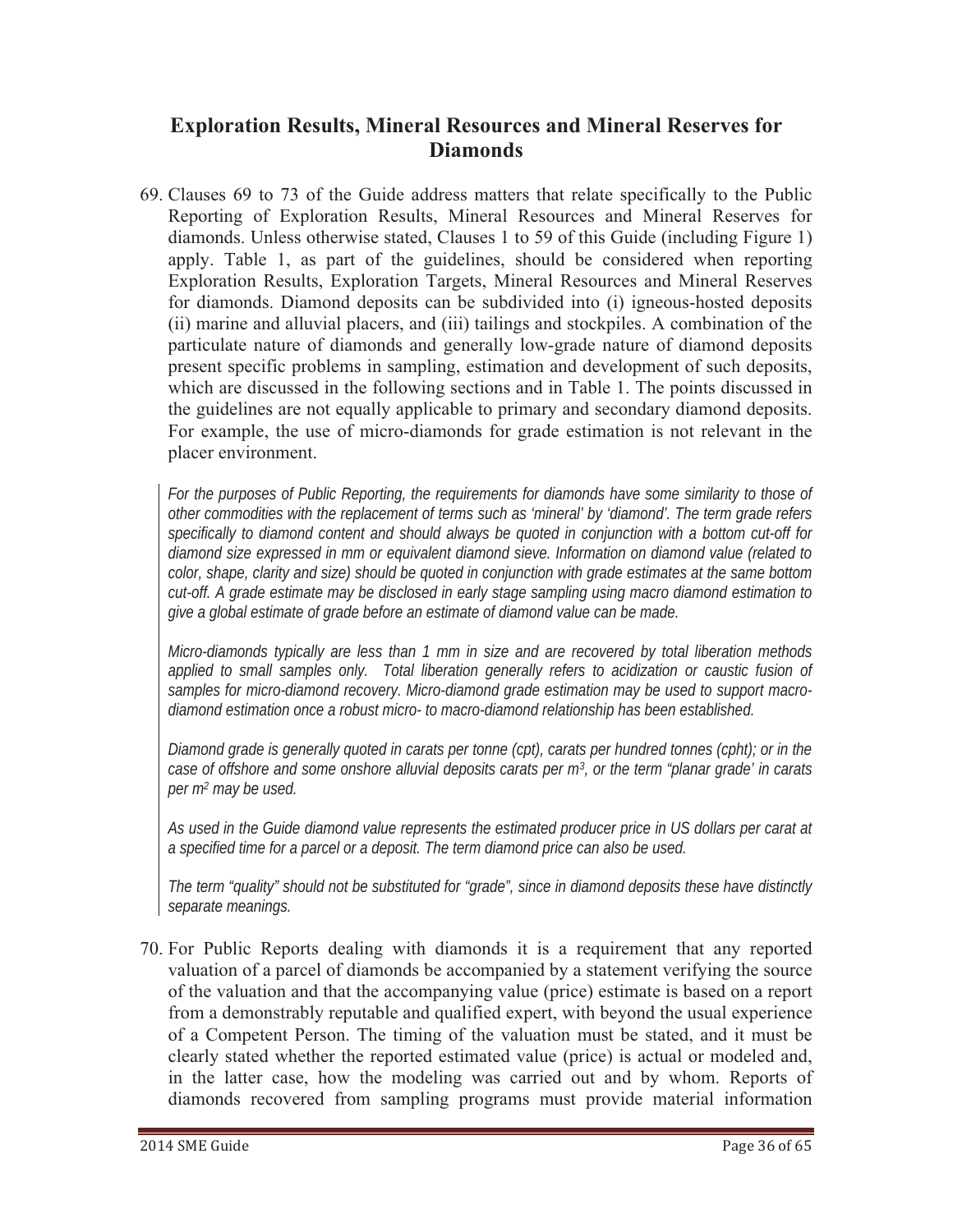relating to the basis on which the sample was taken and the method of recovery of the diamonds. The valuation of diamonds must state the bottom cut-off of the diamond recovery process and if the diamond value includes all categories of diamonds recovered above a bottom cut-off. The bottom cut-off should coincide with that used to disclose diamond grade. Values should not be reported for parcels of microdiamonds.

*There may be cases where valuation of macro-diamonds recovered from total liberation processes may be useful to the Competent Person and may have been used in the estimation of a modeled diamond value. If such valuations were to be disclosed then this disclosure must be done in the correct context and carefully qualified so as not to be misleading.*

*In order to demonstrate that a resource has reasonable prospects for eventual economic extraction, some appreciation of the likely stone-size frequency distribution and size-value distribution is necessary, however preliminary.*

*The stone size distribution and value of diamonds per sieve-size class are critical components in the estimation of diamond value. At an early exploration stage, sampling and delineation drilling usually will not provide the required information on diamond value, which relies initially on large diameter drilling. As a project moves beyond the conceptual stage, conventional bulk sampling such as pitting, trenching or exploratory underground development will be done. It is recognized, however, that even bulk sampling will likely not recover sufficient diamonds to establish a representative diamond value, and modeling will still be required.*

*Ideally the valuation parcel should be representative of size, shape, quality and color assortment of the diamonds in each geological unit of the resource. This representivity is rarely achieved and in most instances the diamond value used in a resource estimate is a "modeled value" which should be derived by a qualified expert. The expert should provide evidence to demonstrate the geological representivity of the value by for example, stating the proportion of carats attributed to each geological unit in the resource and in the parcel being valued or modeled.* 

*It is also important to qualify whether a parcel for which value is to be publicized, is "run-of-mine", if any selection has taken place, and if the parcel has been separated into different categories e.g. gem, neargem, industrial or by "selling mix", prior to valuation.*

71. Where Diamond Resource or Diamond Reserve grades are based on correlations between the frequency of occurrence of micro-diamonds and of commercial-size stones, this must be stated, the reliability of the procedure must be explained, and the bottom cut-off sieve-size for micro-diamonds reported. Details of the laboratory facilities used for the processing of samples and the method for recovery of microdiamonds should also be disclosed.

Diamond grade estimation using micro-diamond sampling would not be sufficient to declare a Diamond Resource unless sufficient macro-diamonds were also recovered to enable a robust estimate of diamond value and size frequency distribution. However, in the case of a producing mine or advanced development property, where Diamond Resources have been declared and sufficient macro-diamonds have been recovered to allow estimation of diamond value, and a preliminary size-frequency distribution can be modeled, it is permissible to extrapolate diamond values and size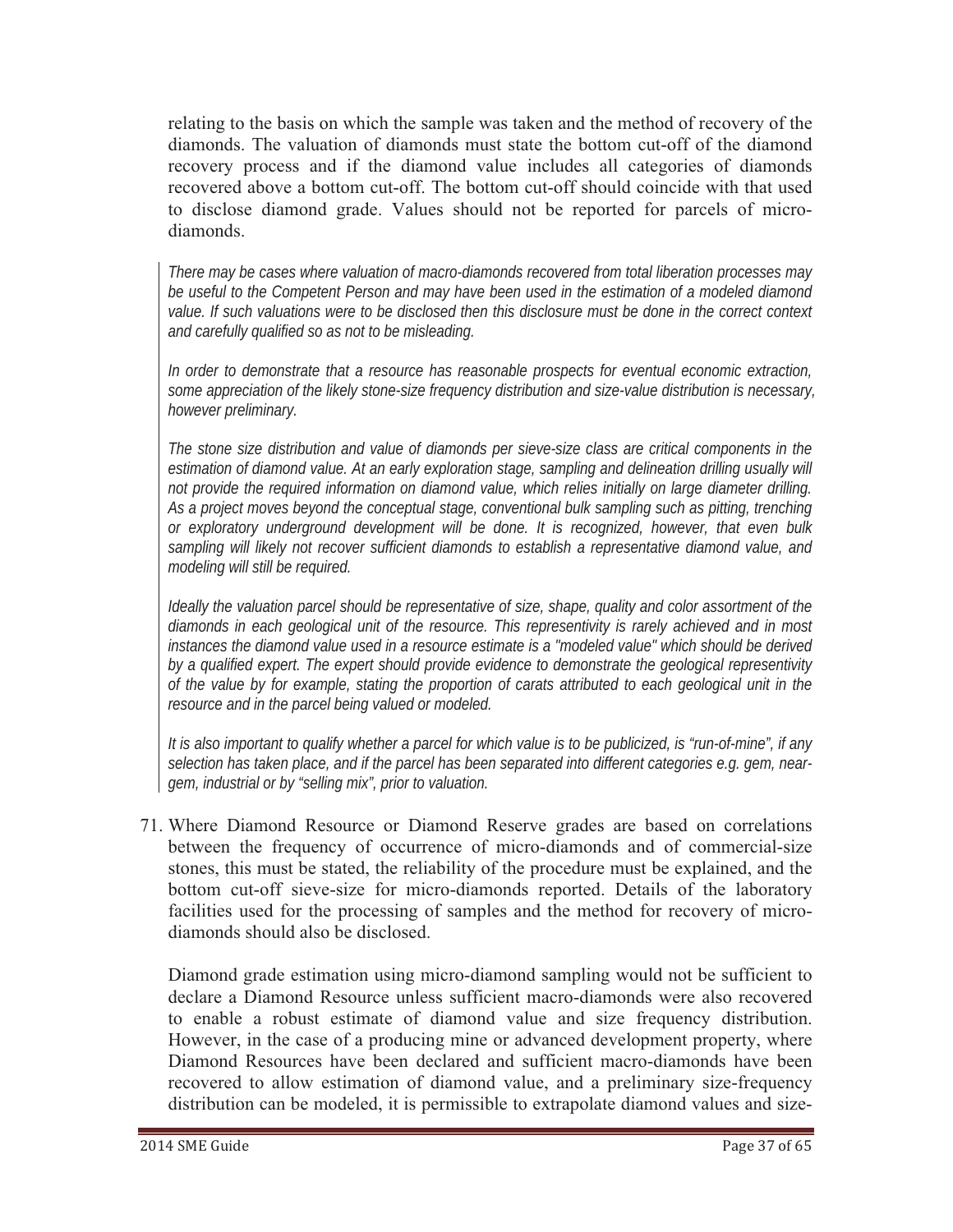frequency distribution if geological homogeneity and continuity can be demonstrated. The Competent Person must comment on the adequacy of the quantity of recovered macro-diamonds to estimate diamond value.

*Key issues in the micro-macro diamond grade modeling approach are the use of appropriate sampling protocols to ensure that dilution in the sample is sufficiently understood. The relationship between the micro- and macro-diamond portions of the total content curve (in situ size-frequency distribution) is critically affected by country rock dilution, diamond liberation, and diamond damage. The relative diamond recovery efficiencies of the sampling and subsequent mining and processing technologies must be addressed. This requirement is particularly relevant for sampling and mining marine placer deposits.*

*It is also important to understand that the diamond value and size-frequency distribution may change as additional diamonds are recovered and added to the parcel used to estimate the value and sizefrequency distribution.* 

72. Diamond sampling does not provide a "total" assay as with many other mineral commodities. Conventional macro-diamond sample processing will not liberate or recover all the contained diamonds, and micro-diamond sample processing only reports diamonds above a cut-off size which varies between laboratories. The relative efficiencies of micro-diamond sampling and full-scale treatment and recovery technologies must be considered, through granulometry and ore dressing studies, to derive appropriate Modifying Factors in the estimation of Diamond Reserves from Diamond Resources.

In the case of marine placers it is common practice, during the conversion of resources to reserves, to *apply mining recovery factors (based on analysis of the realized grades to estimated grades for the types and combination of sampling and mining tools used, and for the type of footwall present in the mined area).*

73. Diamond resource classification is based on Clauses 33 to 38 and on the following diamond-specific criteria:

*An Inferred Diamond Resource would be declared when the diamond parcel (the recovered stones from samples) is too small to be a reasonable representation of the full diamond assortment, Global grade and value estimates may be permissible if supported by adjacent Indicated Resources.* 

*An Indicated Diamond Resource would be declared when sufficient diamonds have been recovered so that the shape, physical characteristics, grade and diamond value can be estimated with a reasonable level of confidence.* 

*A Measured Diamond Resource would be declared when sufficient diamonds have been recovered so that the shape, physical characteristics, grade and diamond value can be estimated with a high level of confidence. As a result of the complexity of Diamond Resource estimation, diamond deposits rarely achieve Measured Resource (or Proven Reserve) status. Sampling and estimation of marine placer deposits is particularly difficult and expensive, and thus even the assignment of Indicated status may prove difficult.*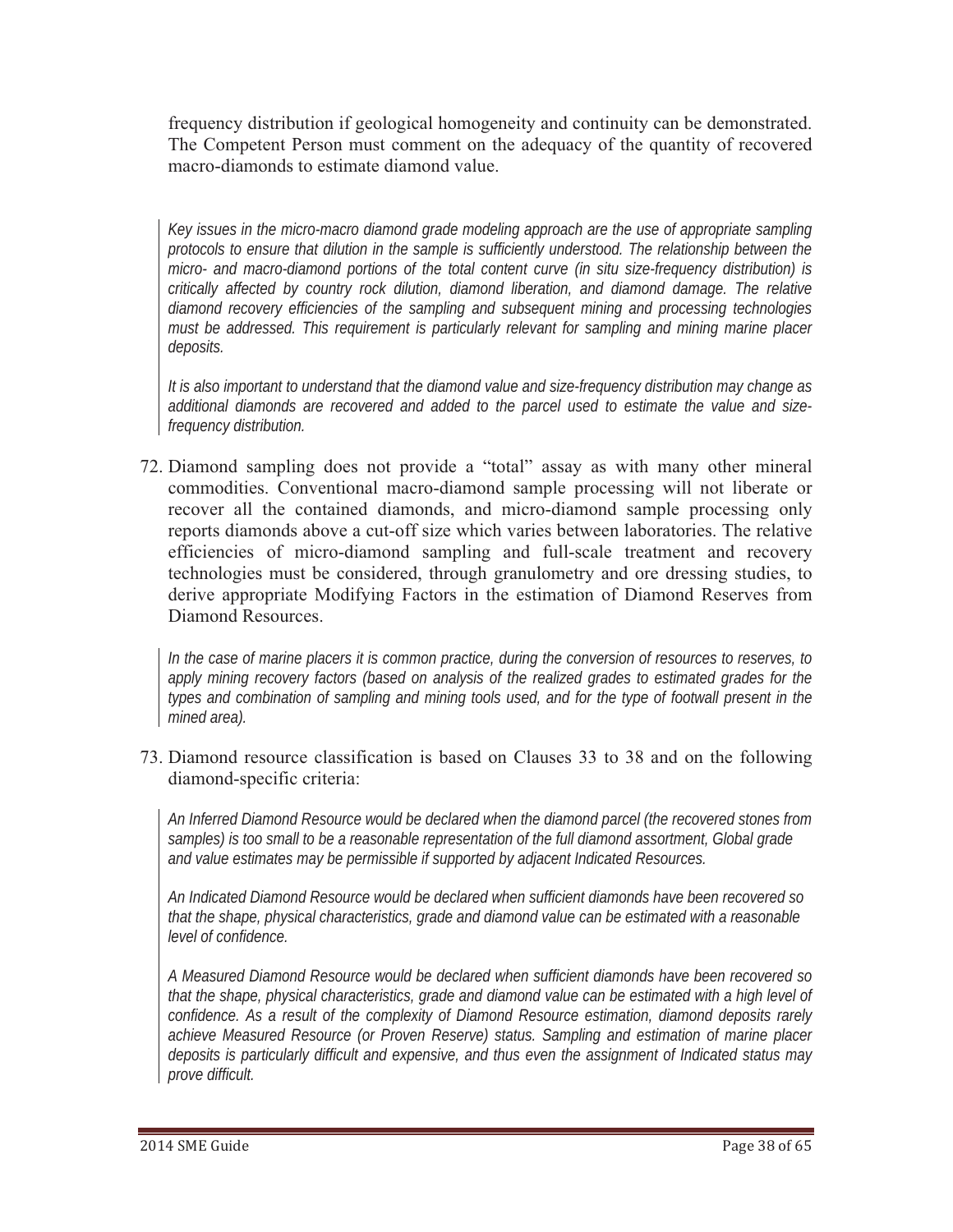# **TABLE 1. Checklist of Assessment Criteria**

Evaluation of mineral projects involves judgment predicated on knowledge and experience. Such Mineral Resource and Mineral Reserve estimates are more than arbitrary determinations; they seek to attach confidence as a consequence of method and the data. The methods employed must be valid, tested, use accepted definitions of terms and procedures, and best suited to the making of reliable estimates for the project in question. Evaluation of mineral projects requires periodic examination and analysis of all new and existing data. The dynamic nature of the valuation of mineral projects implies that a valid estimate made at a given time may be significantly changed when new information becomes available. Evaluation and supporting documentation should consider all the criteria listed below and such additional criteria that may be viewed as significant. When considering the criteria outlined below, material items that are not applied should be accompanied by clear explanation in the documentation as to why they have been excluded or that the work is incomplete. It is the responsibility of the Competent Person to determine which criteria listed below and which additional criteria should apply to the study of a particular project. The relative importance of the criteria will vary with the particular project and the technical, economic and legal conditions pertaining at the time of determination. Publicly reported information must be sufficient to enable an intelligent layman or his professional advisor(s) to make a reasonable and balanced assessment of the significance of this information. When and whether information should be released publicly is subject to current laws and regulations in the relevant jurisdictions.

The assessment criteria for Mineral Resource would normally apply to Scoping Studies; the assessment criteria for Mineral Reserve would normally apply to Pre-Feasibility and Feasibility Studies.

In some cases it will be appropriate for a Public Report to exclude some commercially sensitive information. A decision to exclude commercially sensitive information would be a decision for the entity issuing the Public Report, and such a decision should be made in accordance with any relevant regulations in that jurisdiction. In cases where commercially sensitive information is excluded from a Public Report, the report should provide summary information (for example, the methodology used to determine economic assumptions where the numerical value of those assumptions are commercially sensitive) and context for the purpose of informing investors or potential investors and their advisors.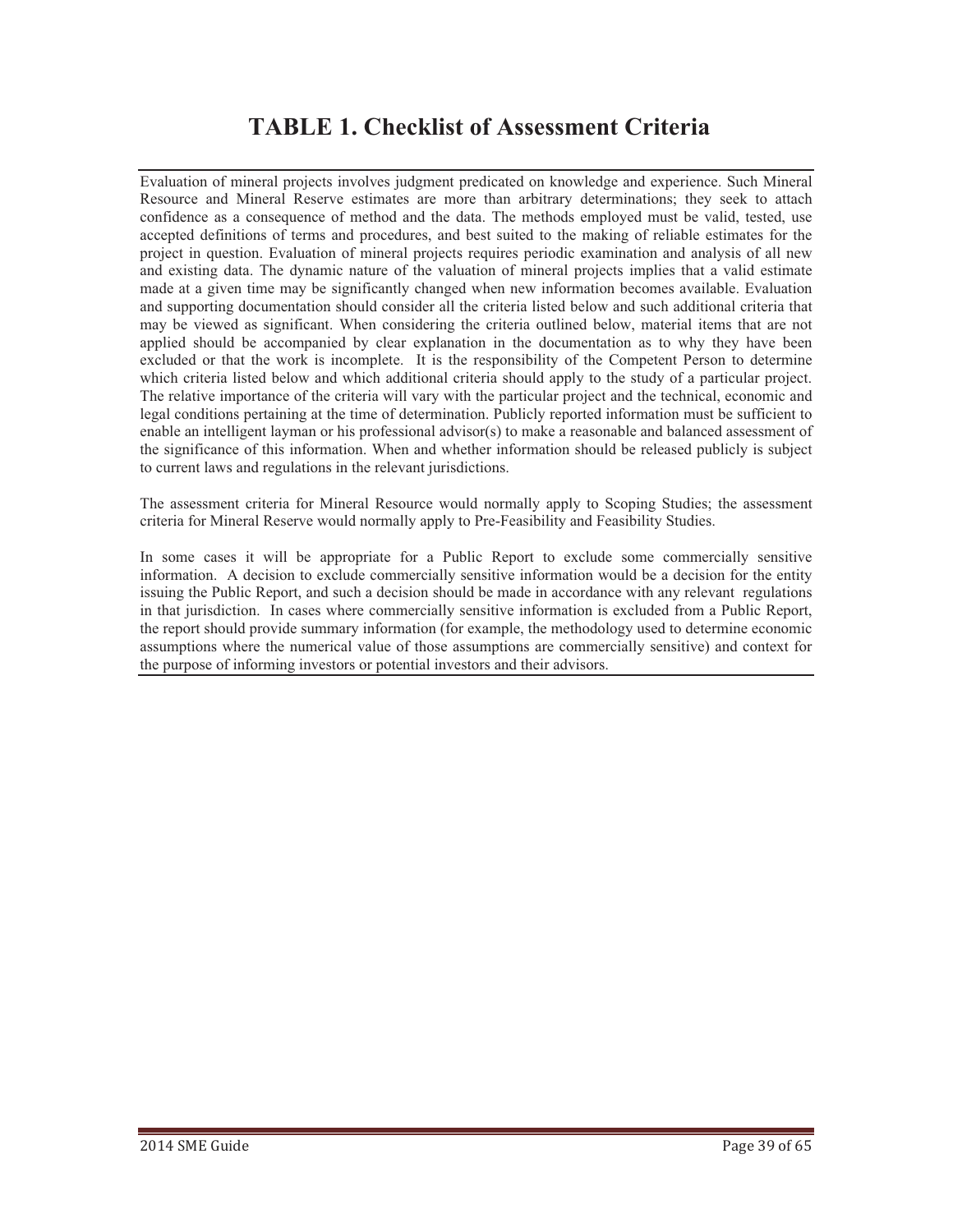| <b>Evaluation Criteria</b>         | <b>Exploration Results</b>                                                                                                                                                                                                                                                                                                                                                                                                                                                      | Mineral Resource         | <b>Mineral Reserve</b>   |
|------------------------------------|---------------------------------------------------------------------------------------------------------------------------------------------------------------------------------------------------------------------------------------------------------------------------------------------------------------------------------------------------------------------------------------------------------------------------------------------------------------------------------|--------------------------|--------------------------|
| 1. Purpose of report<br>A. General | conducted, what work remains to be<br>report was prepared, whether it was<br>nd relationship to<br>Statement of entity for whom the<br>intended as a full or partial<br>evaluation, what work was<br>Report's author are<br>reporting entity.<br>done.                                                                                                                                                                                                                          | See Exploration Results. | See Exploration Results. |
| Description<br>2. Project          | ect, background,<br>Description of commodity,<br>and business arrangement.<br>magnitude of proj                                                                                                                                                                                                                                                                                                                                                                                 | See Exploration Results. | See Exploration Results. |
| 3. Project Location                | A map showing location and access<br>county, latitude<br>Description of location (country,<br>and longitude, etc.).<br>state or province,<br>should exist.<br>$\bullet$                                                                                                                                                                                                                                                                                                         | See Exploration Results. | See Exploration Results. |
| Ownership<br>4. Property           | Description of ownership of mineral<br>1 to be obtained to<br>Disclosure of back-in agreements or<br>Nature of reporting entity's existing<br>obligations to earn those rights and<br>rights, surface rights, access rights,<br>environmental<br>rights and, to the extent known,<br>leases, concessions, royalties,<br>encumbrances and liabilities.<br>plus any<br>agreements, and other<br>rights or those still<br>historic or current<br>prospect or mine,<br>time limits. | See Exploration Results. | See Exploration Results. |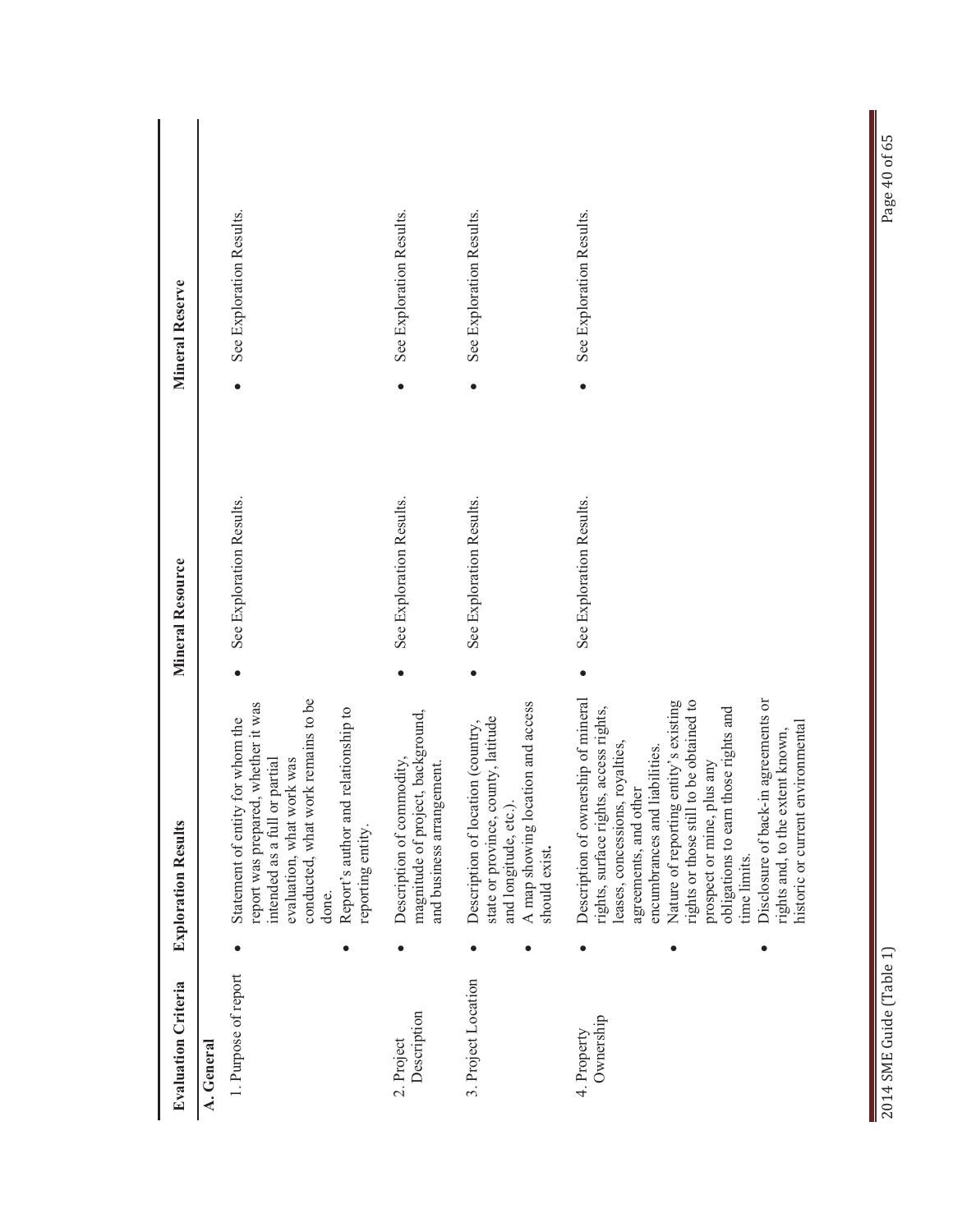| <b>Evaluation Criteria</b>                                                              | <b>Exploration Results</b>                                                                                                                                                                                                                                                                                                                                                                                                            | Mineral Resource                                                                                                                                                                                                                             | Mineral Reserve                                                                                                                                                                                                        |
|-----------------------------------------------------------------------------------------|---------------------------------------------------------------------------------------------------------------------------------------------------------------------------------------------------------------------------------------------------------------------------------------------------------------------------------------------------------------------------------------------------------------------------------------|----------------------------------------------------------------------------------------------------------------------------------------------------------------------------------------------------------------------------------------------|------------------------------------------------------------------------------------------------------------------------------------------------------------------------------------------------------------------------|
|                                                                                         | Discussion of relevant adjacent<br>properties.<br>liabilities.                                                                                                                                                                                                                                                                                                                                                                        |                                                                                                                                                                                                                                              |                                                                                                                                                                                                                        |
| Infrastructure and<br>Climate, Local<br>5. Accessibility,<br>Physiography<br>Resources, | Availability and sources of power,<br>Proximity of project to population<br>water, mining personnel, potential<br>Topography, elevation, and flora<br>tailings and waste storage areas,<br>Climate and length of operating<br>Sufficiency of surface rights for<br>heap leach and processing plant<br>centers and restricted use areas.<br>Means to access the property.<br>mining and processing.<br>and fauna.<br>season.<br>sites. | See Exploration Results.                                                                                                                                                                                                                     | See Exploration Results.                                                                                                                                                                                               |
| 6. Project History                                                                      | Description of prior ownership and<br>Resource and Mineral Reserve<br>Exploration and/or production<br>Significant historical Mineral<br>ownership changes.<br>estimates.<br>history.                                                                                                                                                                                                                                                 | See Exploration Results.                                                                                                                                                                                                                     | performance statistics to current and<br>Comparison of historical production<br>planned operations, including the<br>reliability of these and how they<br>relate to the current estimates.<br>See Exploration Results. |
| 7. Site Visits                                                                          | site visits and date<br>Person and outcome of those visits.<br>geophysics and mapping programs.<br>If no visits were undertaken, state<br>undertaken by the Competent<br>Reviews of surface sampling,<br>Comment on any<br>why.                                                                                                                                                                                                       | Visits during major drilling programs<br>undertaken by the Competent Person<br>Review logging, sampling, drill hole<br>and metallurgical sample selection.<br>Comment on site visits and dates<br>and outcome of those visits.<br>locations. | Multiple visits during Pre-Feasibility<br>aspects of infrastructure layout sites,<br>and Feasibility Studies to view<br>road access, village meetings.<br>See Mineral Resource.                                        |

Π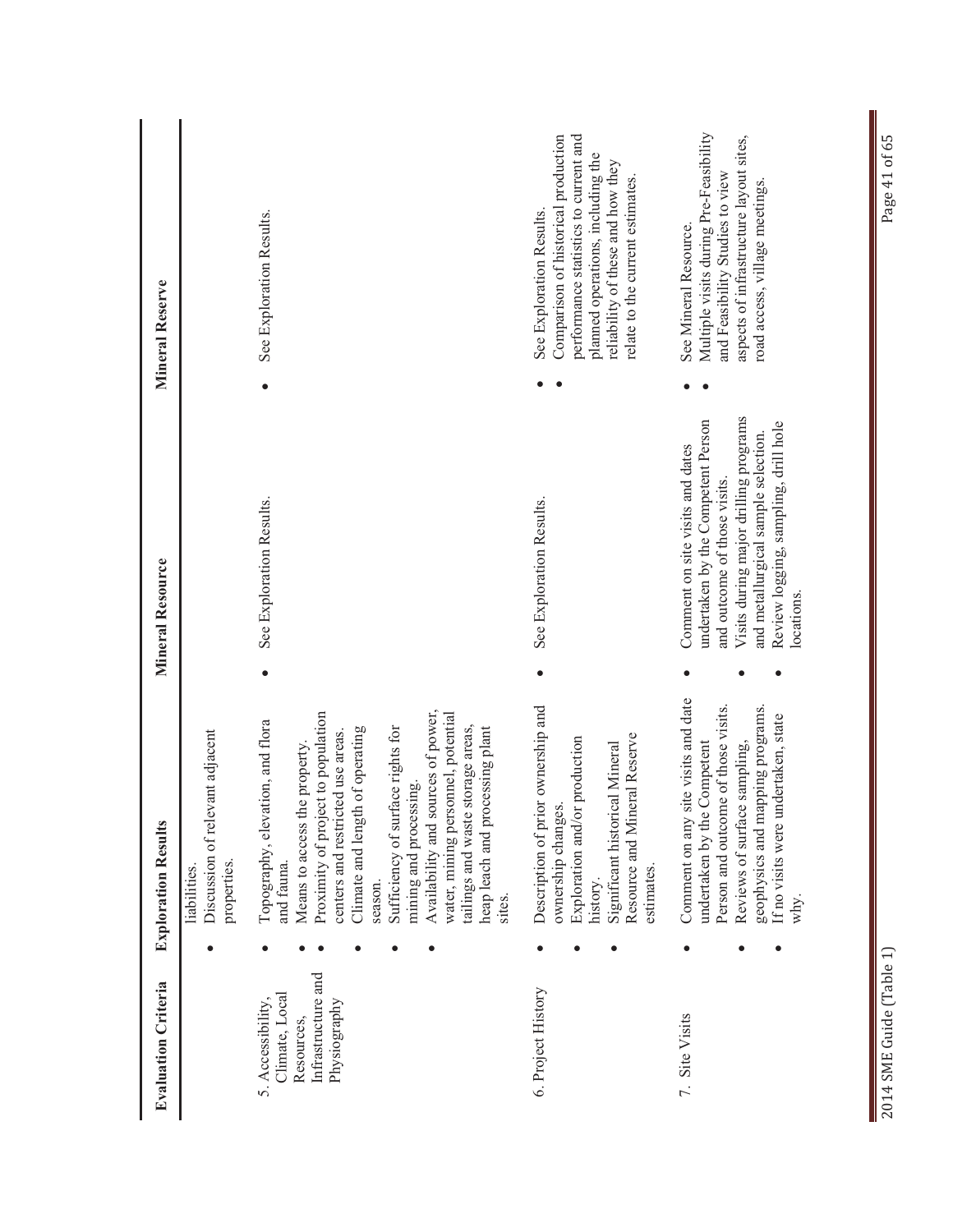| <b>Evaluation Criteria</b>            | <b>Exploration Results</b>                                                                                                                                                                                                                                                                                                                                                                                                                                                         | <b>Mineral Resource</b>                                                                                                                                                                                                                                                                                                                                                                                                                                                                                                                                                                                                                                                          | <b>Mineral Reserve</b>                                                                                                                             |
|---------------------------------------|------------------------------------------------------------------------------------------------------------------------------------------------------------------------------------------------------------------------------------------------------------------------------------------------------------------------------------------------------------------------------------------------------------------------------------------------------------------------------------|----------------------------------------------------------------------------------------------------------------------------------------------------------------------------------------------------------------------------------------------------------------------------------------------------------------------------------------------------------------------------------------------------------------------------------------------------------------------------------------------------------------------------------------------------------------------------------------------------------------------------------------------------------------------------------|----------------------------------------------------------------------------------------------------------------------------------------------------|
| 8. Units of Measure                   | Units of measure, currency, and<br>rates used should<br>relevant exchange<br>be stated.                                                                                                                                                                                                                                                                                                                                                                                            | See Exploration Results.                                                                                                                                                                                                                                                                                                                                                                                                                                                                                                                                                                                                                                                         | See Exploration Results.                                                                                                                           |
| <b>B.</b> Project Data<br>1. Location | exist, showing location of samples,<br>When evaluating drill hole results,<br>Maps and cross sections and other<br>underground workings, geological<br>mineralization, to total length and<br>consideration should be given to<br>representation of results should<br>accuracy of survey information<br>grade of intercepts, and to the<br>including down-hole surveys.<br>drill holes, exploration pits,<br>depth to top and bottom of<br>two- or three-dimensional<br>data, etc. | Particular attention should be given to<br>of the down-hole surveying technique<br>Changes in magnetic declination with<br>If more than one coordinate system is<br>should be accurate, and the adequacy<br>in use on the project, the relationship<br>should be reviewed and commented<br>If the sample locations are not well<br>drill-hole and other sample survey<br>known, the effect on the resource<br>information including down-hole<br>time should be accounted for and<br>The location of drill-hole collars<br>between the systems needs to be<br>estimates should be considered.<br>See Exploration Results.<br>established and verified.<br>documented<br>surveys. | mine workings, etc.) should be well-<br>The location of samples and other<br>relevant features (property lines,<br>See Mineral Resource.<br>known. |
| 2. Geology                            | reliability of geological information<br>Description of the deposit type and<br>(rock types, structure, alteration,<br>known mineralized zones, etc.)<br>mineralization, and relation to<br>Description of the nature and<br>physical continuity of                                                                                                                                                                                                                                | Particular attention should be given to<br>with which all significant lithologic,<br>drill-hole logging and other sample<br>A description of the thoroughness<br>information used in resource<br>See Exploration Results.<br>evaluation.                                                                                                                                                                                                                                                                                                                                                                                                                                         | See Mineral Resource.                                                                                                                              |

Π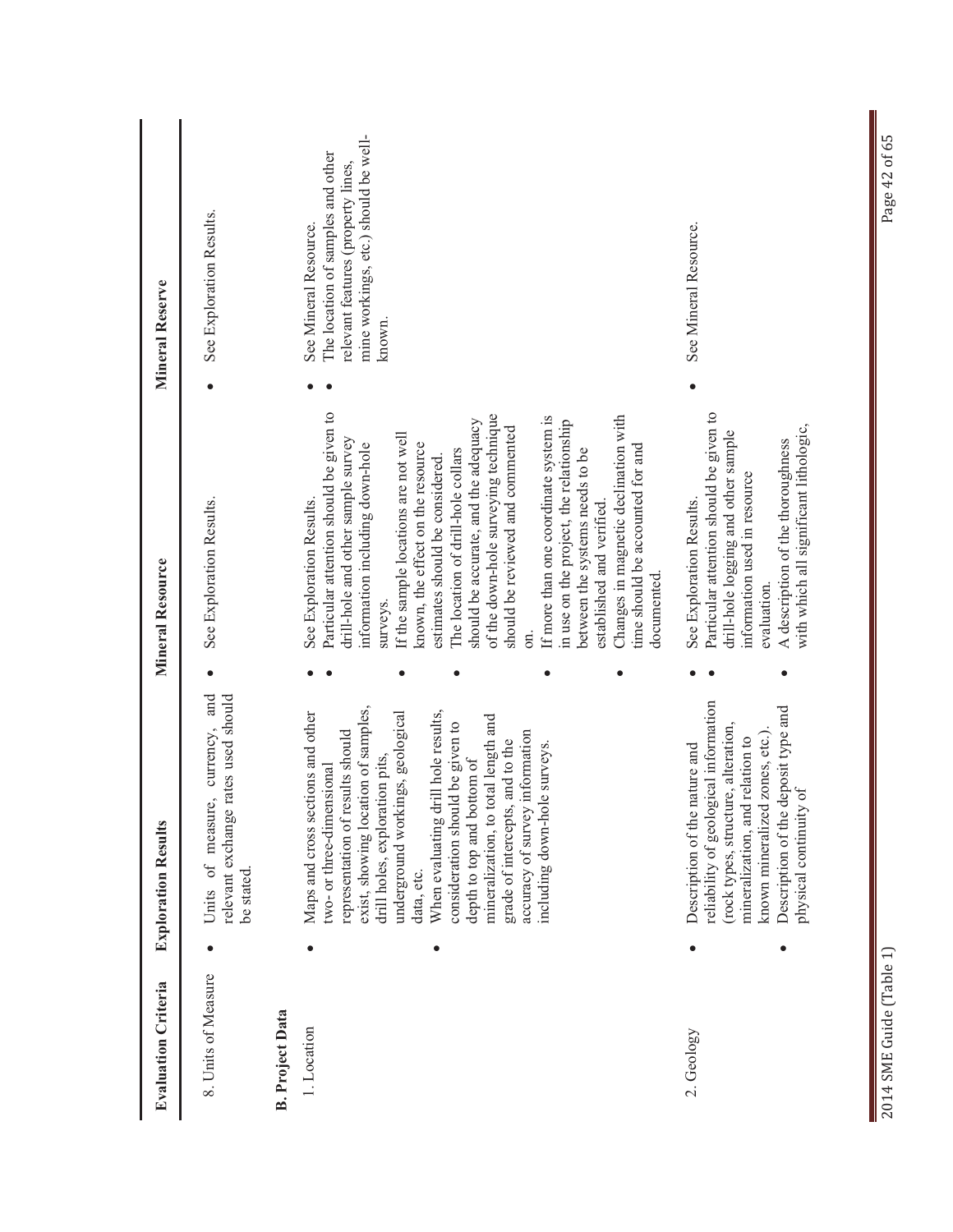| <b>Evaluation Criteria</b> | <b>Exploration Results</b>                                                                                                                                                                                                                                                                                                                                                                                                                                                           | <b>Mineral Resource</b>                                                                                                                                                                                                                                                          | <b>Mineral Reserve</b>                                                                                                                                                               |
|----------------------------|--------------------------------------------------------------------------------------------------------------------------------------------------------------------------------------------------------------------------------------------------------------------------------------------------------------------------------------------------------------------------------------------------------------------------------------------------------------------------------------|----------------------------------------------------------------------------------------------------------------------------------------------------------------------------------------------------------------------------------------------------------------------------------|--------------------------------------------------------------------------------------------------------------------------------------------------------------------------------------|
|                            | Description of drill-hole logging and<br>hydro-geological conditions that can<br>sections of appropriate scales should<br>Reliable geological maps and cross<br>observations of geotechnical and<br>Description of geophysical and<br>exist to support interpretations.<br>processing<br>including<br>dimension, type, results and<br>Preliminary assessments or<br>mapping procedures.<br>impact mining and<br>geochemical data,<br>mineralization<br>implications.<br>assumptions. | stratigraphic, structural, mineralogical,<br>quantity and quality of the resource,<br>Significant data, or data that could<br>materially influence the estimated<br>geotechnical characteristics were<br>alteration, or other geological or<br>should be discussed.<br>recorded. |                                                                                                                                                                                      |
| 3. Topography              | General topographic map is<br>sufficient.                                                                                                                                                                                                                                                                                                                                                                                                                                            | Topographic map in sufficient detail<br>conceptual infrastructure layout.<br>to support mine planning and                                                                                                                                                                        | Aerial surveys must be checked with<br>terrain, dense vegetation or high<br>particularly in areas of rugged<br>ground controls and surveys,<br>Detailed topographic map.<br>altitude |
| 4. Sampling<br>a. Method   | other factors that may have resulted<br>Discussion of sample quality, size,<br>rotary hole, or<br>recovery, high grading, selective<br>sample collection method (hand,<br>reverse circulation; bulk sample,<br>losses or contamination, and any<br>and representativeness (sample<br>Description of sample type and<br>grab, trench, channel, or chip<br>in sample biases, etc.).<br>sample; core hole,<br>etc.).                                                                    | Particular attention should be given to<br>information is critical to the reliability<br>of resource estimates and should be<br>The quantity and quality of sample<br>See Exploration Results.<br>this information.<br>documented.                                               | See Mineral Resource.                                                                                                                                                                |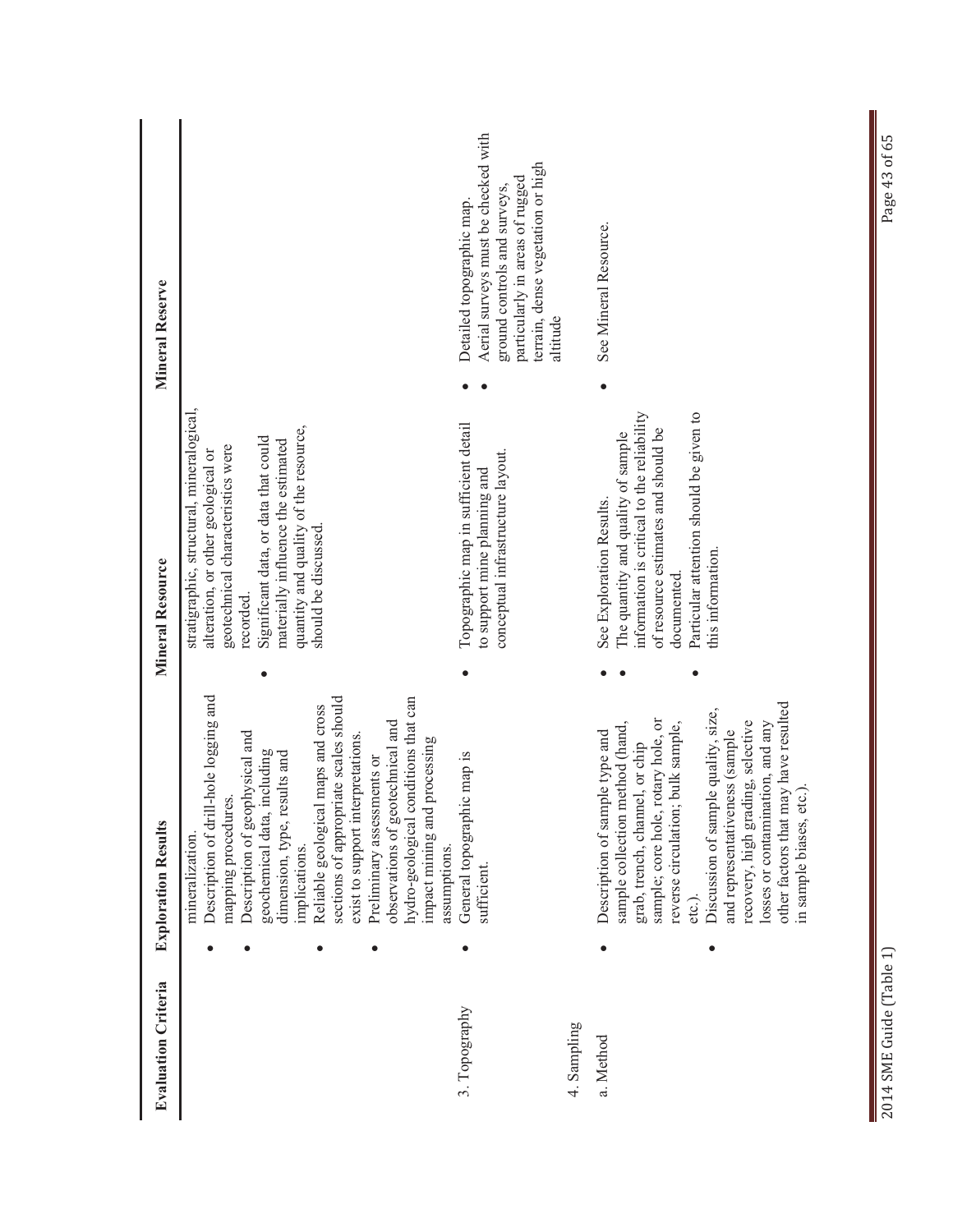| <b>Evaluation Criteria</b> | <b>Exploration Results</b>                                                                                                                                                                                                                                                                                                                                                                                                                                                               | Mineral Resource                                                                                                                                                                             | Mineral Reserve       |
|----------------------------|------------------------------------------------------------------------------------------------------------------------------------------------------------------------------------------------------------------------------------------------------------------------------------------------------------------------------------------------------------------------------------------------------------------------------------------------------------------------------------------|----------------------------------------------------------------------------------------------------------------------------------------------------------------------------------------------|-----------------------|
|                            | sampling were used to verify sample<br>errors or biases in<br>cutting and splitting as required and<br>Description of indirect methods of<br>samples or alternative methods of<br>exploration of a mineral prospect.<br>tention given to<br>sample collection including core<br>Discussion of whether duplicate<br>should be implemented early in<br>QA/QC procedures adopted for<br>measurement (geophysical<br>potential or actual<br>methods), with at<br>interpretation.<br>quality. |                                                                                                                                                                                              |                       |
| b. Preparation             | performed to verify the suitability of<br>method used for sample preparation,<br>and likelihood of inadequate or non-<br>size reduction, contamination, etc.).<br>representative samples (improper<br>Discussion of whether tests were<br>size reduction,<br>magnitude of sample preparation<br>Description of laboratory and<br>sample preparation and the<br>sub-sampling and<br>error.                                                                                                | Verification of the suitability of<br>sample preparation is required.<br>See Exploration Results.                                                                                            | See Mineral Resource. |
| c. Analysis                | assay, emission spectroscopy, etc.).<br>analytical method (fire assay, AA<br>aboratory and<br>ig the use of<br>accreditation, precision and<br>Discussion of laboratory<br>accuracy, includin<br>Identification of 1                                                                                                                                                                                                                                                                     | have been performed by independent<br>Verification of analytical techniques<br>Check sampling and assaying must<br>and quality control programs are<br>See Exploration Results.<br>required. | See Mineral Resource. |

Π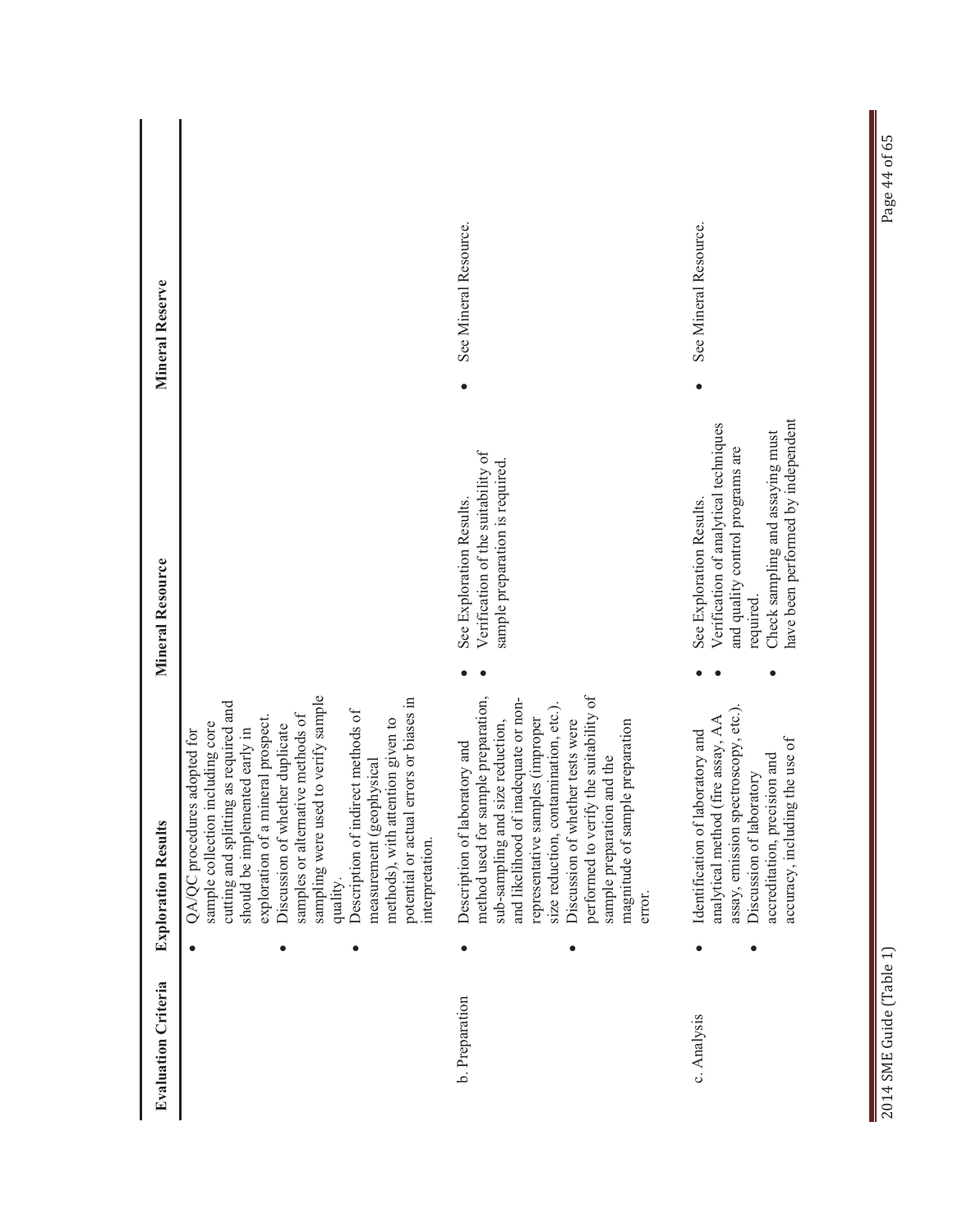| <b>Evaluation Criteria</b> | <b>Exploration Results</b>                                             |                                                                                                                                                                                                                                                                              | <b>Mineral Resource</b>                                                                                                                                                                                                                                                                                                                                                                                                                                                                                           | Mineral Reserve                                                                                                                                                                                                                                         |
|----------------------------|------------------------------------------------------------------------|------------------------------------------------------------------------------------------------------------------------------------------------------------------------------------------------------------------------------------------------------------------------------|-------------------------------------------------------------------------------------------------------------------------------------------------------------------------------------------------------------------------------------------------------------------------------------------------------------------------------------------------------------------------------------------------------------------------------------------------------------------------------------------------------------------|---------------------------------------------------------------------------------------------------------------------------------------------------------------------------------------------------------------------------------------------------------|
|                            | verification.                                                          | reference materials), and submission<br>Collection of baseline trace element,<br>whole-rock analyses, and evaluation<br>of samples to other laboratories for<br>quality control programs (blanks,<br>for possible deleterious elements.<br>duplicates, certified or standard | elements; physical tests as required by<br>Discussion of methods used to detect<br>processing, environmental programs,<br>the presence of deleterious elements<br>Assaying of all payable and penalty<br>or minerals that will affect mining,<br>Quantitative evaluation of QA/QC<br>product specifications.<br>or worker safety.<br>laboratories<br>data.                                                                                                                                                        |                                                                                                                                                                                                                                                         |
| Verification<br>d. Sample  | (witness samples)<br>supervision of the<br>split core, etc.<br>Person. | holes, visual inspection, resampling<br>Can include channel samples, twin<br>Collection of independent samples<br>Competent<br>under the                                                                                                                                     | See Exploration Results.                                                                                                                                                                                                                                                                                                                                                                                                                                                                                          | See Exploration Results.                                                                                                                                                                                                                                |
| e. Bulk Density            | work or benchmarking                                                   | Generally based on preliminary test                                                                                                                                                                                                                                          | If measured, by what method and how<br>was determined (assumed, measured,<br>Bulk density should be stated as on a<br>densities were used in different parts<br>If assumed, which assumptions were<br>Discussion of whether different bulk<br>If estimated, what methodology was<br>abundant and representative are the<br>Discussion of how the bulk density<br>used to estimate the density.<br>made and on which basis.<br>of the deposit and why.<br>bulk density data.<br>dry or wet basis.<br>or estimated) | void spaces (vugs, porosity, etc.) and<br>structural and alteration zones within<br>Waste bulk densities should be well<br>for differences between rock types,<br>The bulk density must account for<br>See Mineral Resource.<br>the deposit.<br>defined |

Π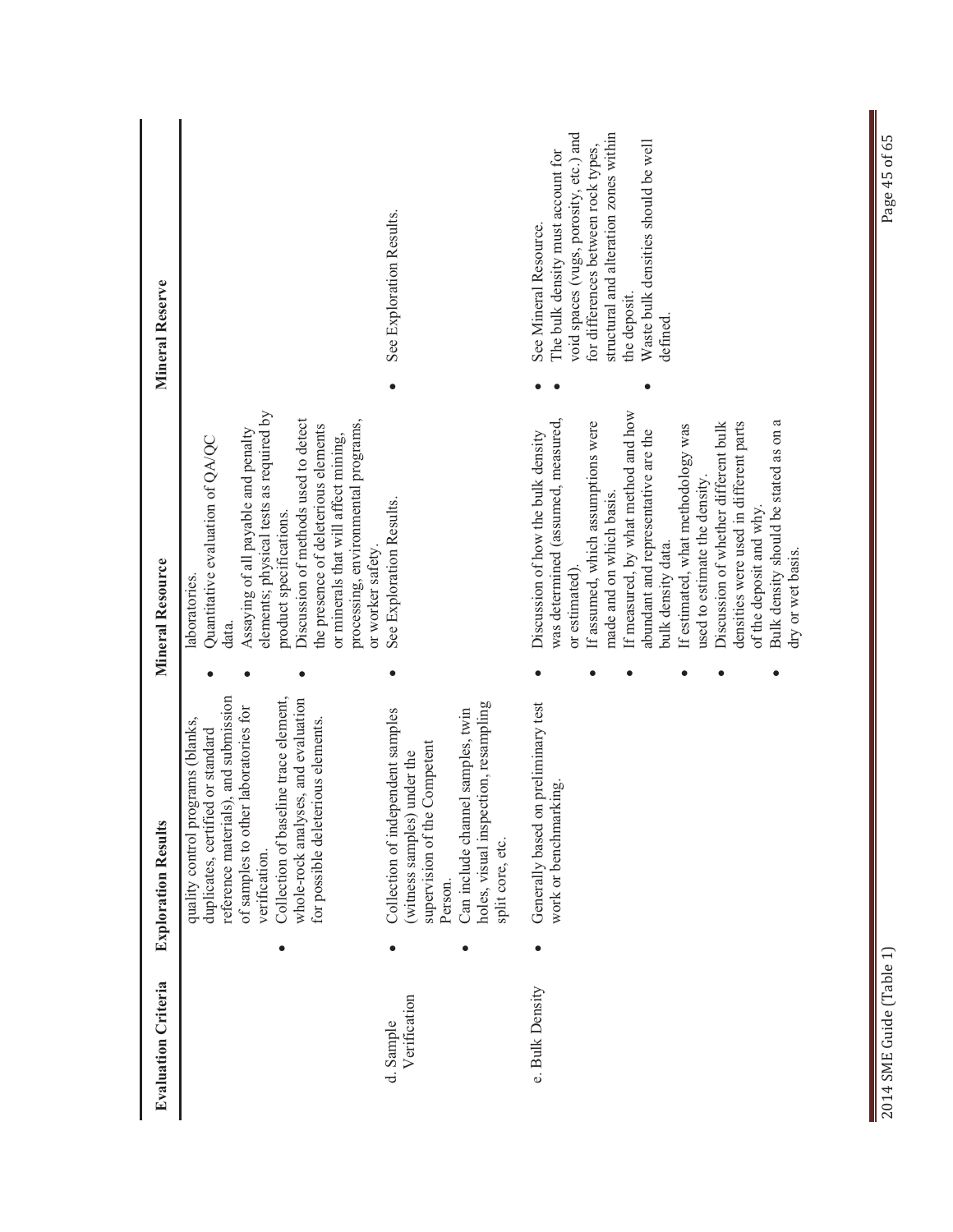| <b>Evaluation Criteria</b>                                        | <b>Exploration Results</b>                                                                                                                                                                                                                                                                                                                                                                                                                                                                                                                                                    | <b>Mineral Resource</b>                                                                                                                                                                                                                                                                                                                                                                                                                                                                                    | <b>Mineral Reserve</b>   |
|-------------------------------------------------------------------|-------------------------------------------------------------------------------------------------------------------------------------------------------------------------------------------------------------------------------------------------------------------------------------------------------------------------------------------------------------------------------------------------------------------------------------------------------------------------------------------------------------------------------------------------------------------------------|------------------------------------------------------------------------------------------------------------------------------------------------------------------------------------------------------------------------------------------------------------------------------------------------------------------------------------------------------------------------------------------------------------------------------------------------------------------------------------------------------------|--------------------------|
| Security<br>f. Sample                                             | of custody should<br>Retention of sample rejects, pulps<br>ensure sample<br>and remaining core.<br>security and chain<br>Measures taken to<br>be documented.                                                                                                                                                                                                                                                                                                                                                                                                                  | See Exploration Results.                                                                                                                                                                                                                                                                                                                                                                                                                                                                                   | See Exploration Results. |
| Management<br>g. Database                                         | ensure data have<br>by, for example,<br>data (backups).<br>Protocols for changing data in<br>transcription or keying errors.<br>QA/QC and data validation<br>not been corrupted<br>Security of project<br>Measures taken to<br>procedures used.<br>database.<br>$\bullet$                                                                                                                                                                                                                                                                                                     | and to validate the database should be<br>Methods used to verify primary data<br>See Exploration Results.<br>described.                                                                                                                                                                                                                                                                                                                                                                                    | See Mineral Resource.    |
| Interpretation and<br>C. Interpretation<br>1. Geological<br>Model | information are sufficient to support<br>samples in relation to the geological<br>density and reliability, and whether<br>concerning potential for significant<br>holes and other<br>should be a clear statement to this<br>If true widths are unknown, there<br>Description of genetic model and<br>inferences made from this model.<br>ensure unbiased interpretation of<br>structures and mineralization to<br>Discussion of adequacy of data<br>statements made or inferred<br>the quality and quantity of<br>economic discovery.<br>Orientation of drill<br>true widths. | mineralization, geological boundaries,<br>consideration was given to alternative<br>and provide an adequate database for<br>Discussion of the extent to which the<br>interpretation is based on data or on<br>(e.g. lithology, structure, alteration,<br>Geologic models of key attributes<br>Discussion of sufficiency of data<br>density to assure continuity of<br>the estimation procedure used.<br>assumptions and whether<br>interpretations or models.<br>See Exploration Results.<br>stratigraphy) | See Mineral Resource.    |
|                                                                   | effect.                                                                                                                                                                                                                                                                                                                                                                                                                                                                                                                                                                       |                                                                                                                                                                                                                                                                                                                                                                                                                                                                                                            |                          |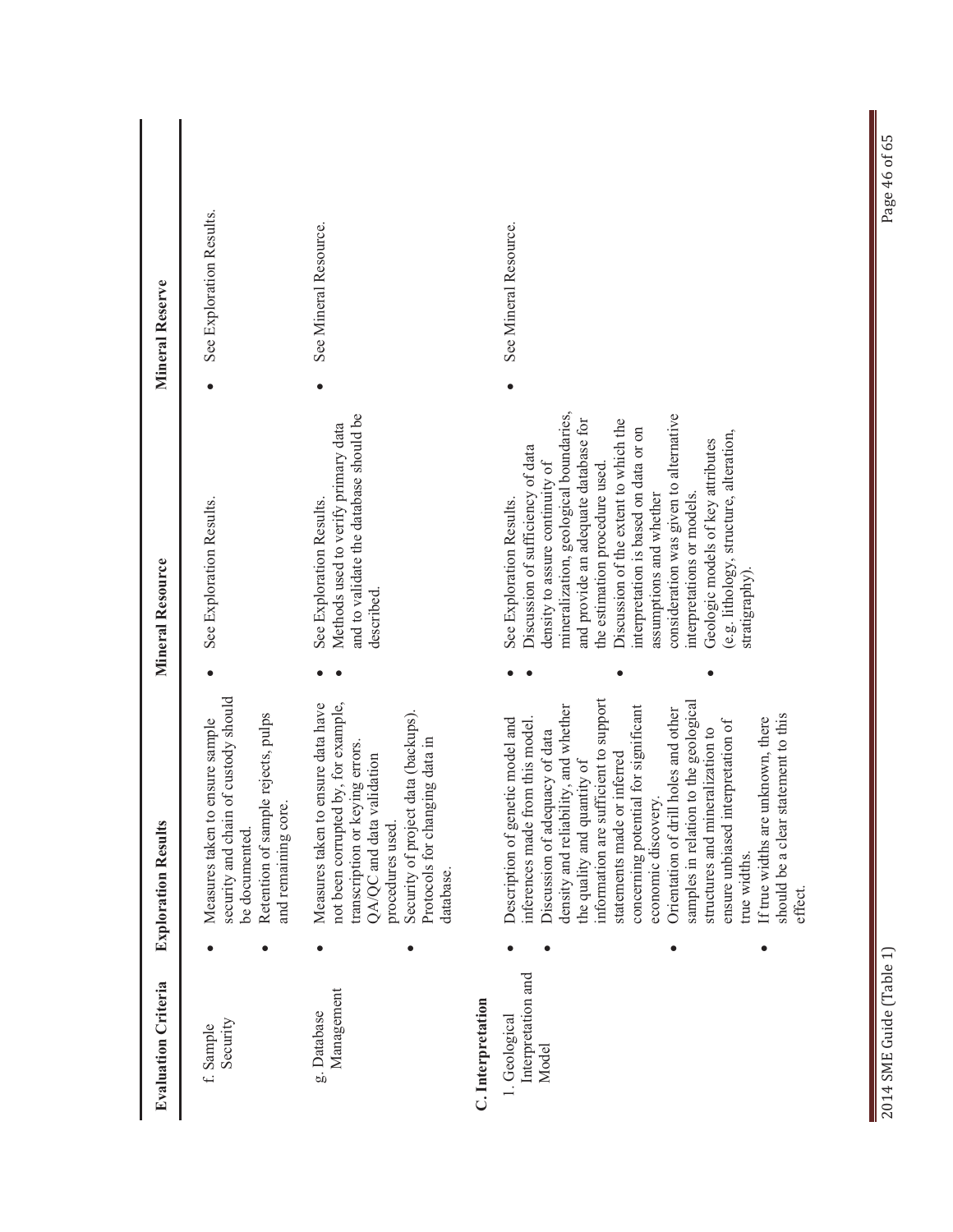| <b>Evaluation Criteria</b> | <b>Exploration Results</b>                                                                                                                                                                                                                                                                                                                                          | <b>Mineral Resource</b>                                                                                                                                                                                                                                                                                                                                                                                                                                                                                                                                                                                                                                                                                                                                                                                                                                                                                                                                                                                                                                                                                                                 | <b>Mineral Reserve</b> |
|----------------------------|---------------------------------------------------------------------------------------------------------------------------------------------------------------------------------------------------------------------------------------------------------------------------------------------------------------------------------------------------------------------|-----------------------------------------------------------------------------------------------------------------------------------------------------------------------------------------------------------------------------------------------------------------------------------------------------------------------------------------------------------------------------------------------------------------------------------------------------------------------------------------------------------------------------------------------------------------------------------------------------------------------------------------------------------------------------------------------------------------------------------------------------------------------------------------------------------------------------------------------------------------------------------------------------------------------------------------------------------------------------------------------------------------------------------------------------------------------------------------------------------------------------------------|------------------------|
| 2. Resource Model          | preliminary model<br>techniques, grade<br>for any reporting<br>in quantification<br>If possible, establish Exploration<br>of potential tonnage and grade<br>Target ranges for grades and<br>capping, and cut-off grades.<br>of metal equivalent values.<br>may exist to assist<br>Assumptions used<br>Weight averaging<br>Not required, but<br>tonnages.<br>ranges. | Assumptions used for any reporting of<br>and reasons used, and the assumptions<br>made, to estimate tonnages and grades<br>net smelter returns or metal equivalent<br>geostatistics to similar deposits should<br>Description of methods used to verify<br>Geostatistical methods are extremely<br>Discussion of basis for using, or not<br>(section, polygon, inverse distance,<br>Detailed description of the method<br>methods used should be described.<br>interpretation was used to develop<br>If a computer method was chosen,<br>interpretation should be discussed.<br>including the variogram, and their<br>Description of how the geological<br>varied and should be described in<br>domains and control the resource<br>compatibility with the geological<br>Compositing or data aggregation<br>geostatistical, or other method).<br>using, grade cutting or capping.<br>Experience gained in applying<br>The method chosen should be<br>The geostatistical parameters,<br>description of programs and<br>be taken into account.<br>and validate models.<br>parameters used.<br>estimates.<br>ustified<br>values<br>detail. | See Mineral Resource.  |

Π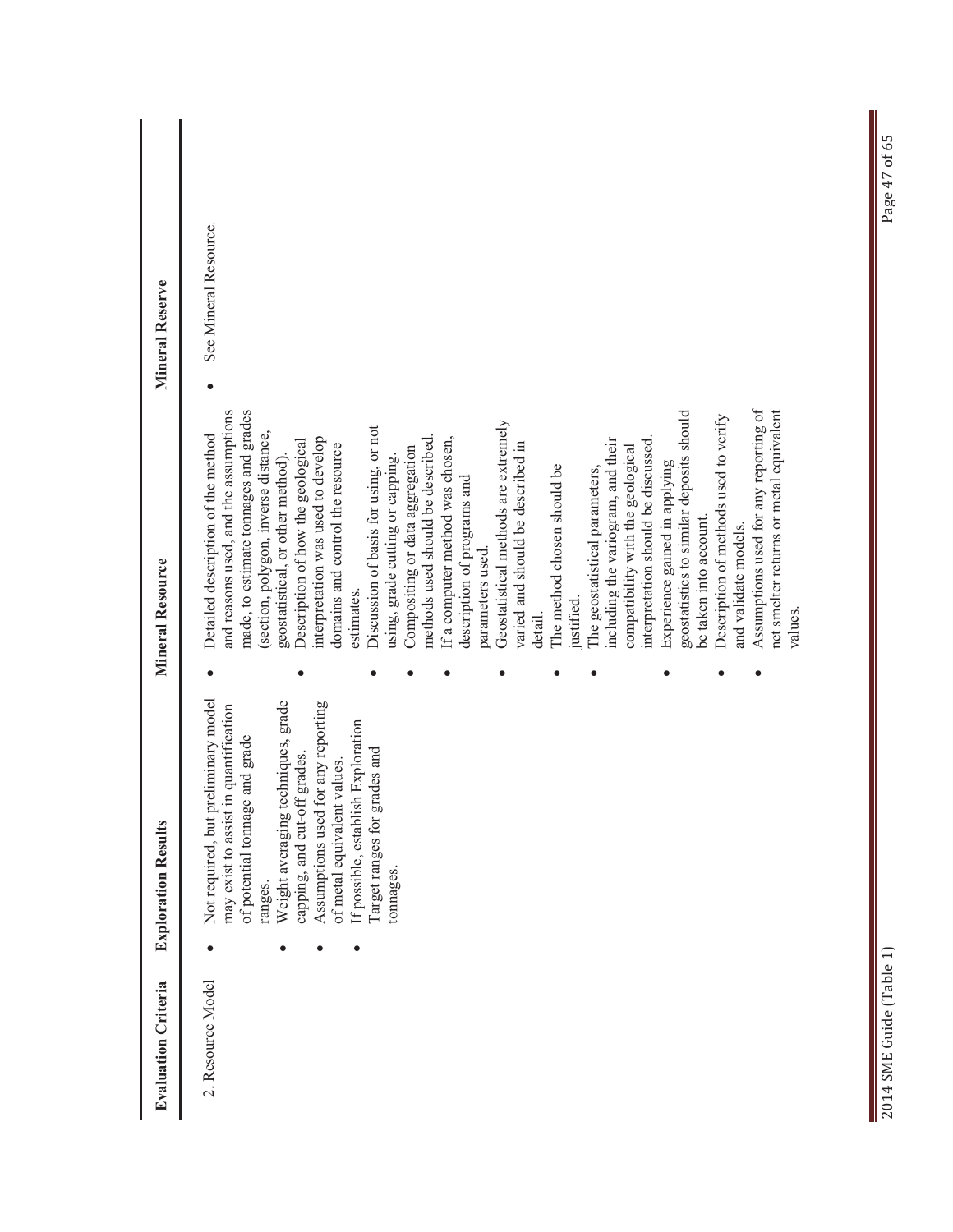| <b>Evaluation Criteria</b>             | <b>Exploration Results</b>                                                                   | <b>Mineral Resource</b>                                                                                                                                                                                                                                                                                    | <b>Mineral Reserve</b>                                                                                                                                                                                                                                    |
|----------------------------------------|----------------------------------------------------------------------------------------------|------------------------------------------------------------------------------------------------------------------------------------------------------------------------------------------------------------------------------------------------------------------------------------------------------------|-----------------------------------------------------------------------------------------------------------------------------------------------------------------------------------------------------------------------------------------------------------|
| D. Resource and Reserve Classification |                                                                                              |                                                                                                                                                                                                                                                                                                            |                                                                                                                                                                                                                                                           |
| 1. Criteria                            | Not applicable.<br>$\bullet$                                                                 | Description and justification of criteria<br>used to classify the resource, including<br>relationship to cut-off grade                                                                                                                                                                                     | criteria used to classify the reserves,<br>Description and justification of<br>classification assumptions with<br>and confirmation of resource                                                                                                            |
|                                        |                                                                                              | to estimate this resource, as well as the<br>To classify a resource as Measured or<br>Indicated, there must be a reasonably<br>to the quality of the information used<br>high level of confidence with respect<br>assumptions.                                                                             | Description of all Modifying Factors<br>respect to cut-off grades used in the<br>viability of Measured and Indicated<br>used to demonstrate economic<br>production schedule.                                                                              |
|                                        |                                                                                              | If Inferred Mineral Resources are used<br>Reconciliation with previous Mineral<br>in economic evaluations, this should<br>interpretation of this information.<br>be disclosed.                                                                                                                             | Inferred Mineral Resources must be<br>declaration of a Mineral Reserve.<br>declaration of a Mineral Reserve<br>excluded from demonstration of<br>Mineral Resources to support<br>economic viability to support                                            |
|                                        |                                                                                              | economic extraction; Scoping Study<br>reasonable prospects for eventual<br>A conceptual analysis to justify<br>Resource estimates<br>preferred                                                                                                                                                             | Reconciliation with previous Reserve<br>Discussion of the level of confidence<br>may reduce all or part of the Proven<br>Uncertainty in Modifying factors<br>Mineral Reserve to a Probable<br>in the Modifying Factors.<br>Mineral Reserve.<br>estimates. |
| Opportunities<br>2. Risks and          | Exploration Target ranges of<br>Opportunity expressed as<br>tomages and grades.<br>$\bullet$ | Determine work programs to upgrade<br>geological boundary assumptions and<br>Address uncertainties on the tonnage<br>their risk and opportunity for overall<br>and grade of production increments.<br>classification or increase resources.<br>Discussion of uncertainty of<br>Mineral Resource estimates. | Determine work programs to upgrade<br>Probable Mineral Reserves to Proven<br>Mineral Reserves.                                                                                                                                                            |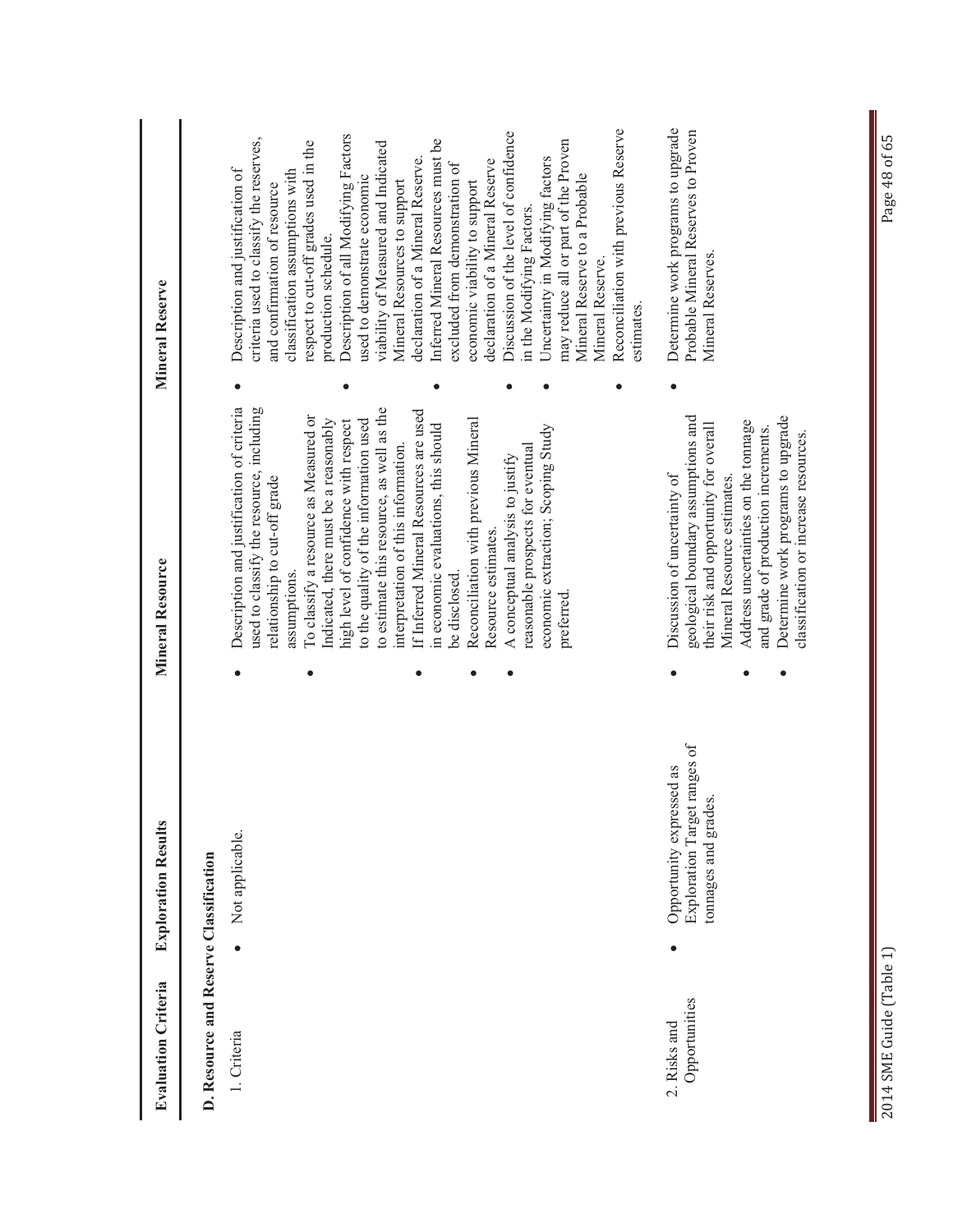| <b>Evaluation Criteria</b>              |           | <b>Exploration Results</b>                                                                                | Mineral Resource                                                                                                                                                                                                         | Mineral Reserve                                                                                                                                                                                                                                                                                                                                                                                                                                                                                                                                                                                                                                                                                                                      |
|-----------------------------------------|-----------|-----------------------------------------------------------------------------------------------------------|--------------------------------------------------------------------------------------------------------------------------------------------------------------------------------------------------------------------------|--------------------------------------------------------------------------------------------------------------------------------------------------------------------------------------------------------------------------------------------------------------------------------------------------------------------------------------------------------------------------------------------------------------------------------------------------------------------------------------------------------------------------------------------------------------------------------------------------------------------------------------------------------------------------------------------------------------------------------------|
| a. Method<br>E. Extraction<br>1. Mining |           | Factors that could have a significant<br>impact on the project viability.<br>Description of any Modifying | Discussion of the dilution implicit in<br>Discussion of mining method to be<br>assumed that supports the declared<br>used, and selective mining criteria<br>See Exploration Results.<br>the resource model.<br>resource. | Discussion of mining rate, equipment<br>considerations, staffing requirements,<br>slopes, slope stability, and strip ratio.<br>For open-pit mines, discussion of pit<br>production schedules defined for the<br>For underground mines, discussion<br>of mining method, rock mechanics<br>Consideration of waste rock issues<br>health and safety of the workforce,<br>Mining method(s), mine plans and<br>geotechnical and hydrogeological<br>ventilation/cooling requirements.<br>related to impacts on surface and<br>Description and justification of<br>selected, ore control methods,<br>mining method(s) to be used.<br>considerations, mine design<br>dilution, and recovery.<br>characteristics, and<br>life of the project. |
| b. Costs                                | $\bullet$ | Generally not determined                                                                                  | Currency, exchange rates and dates of<br>State basis for assumptions.<br>estimates. See Table 2.                                                                                                                         | Major components of operating costs<br>Price quotes for all major equipment<br>itemized and justified by functions<br>Description and justification of<br>All capital items identified.<br>capital and operating costs.<br>Detailed equipment list.<br>ground water systems.<br>items.                                                                                                                                                                                                                                                                                                                                                                                                                                               |
| 2014 SME Guide (Table 1)                |           |                                                                                                           |                                                                                                                                                                                                                          | Page 49 of 65                                                                                                                                                                                                                                                                                                                                                                                                                                                                                                                                                                                                                                                                                                                        |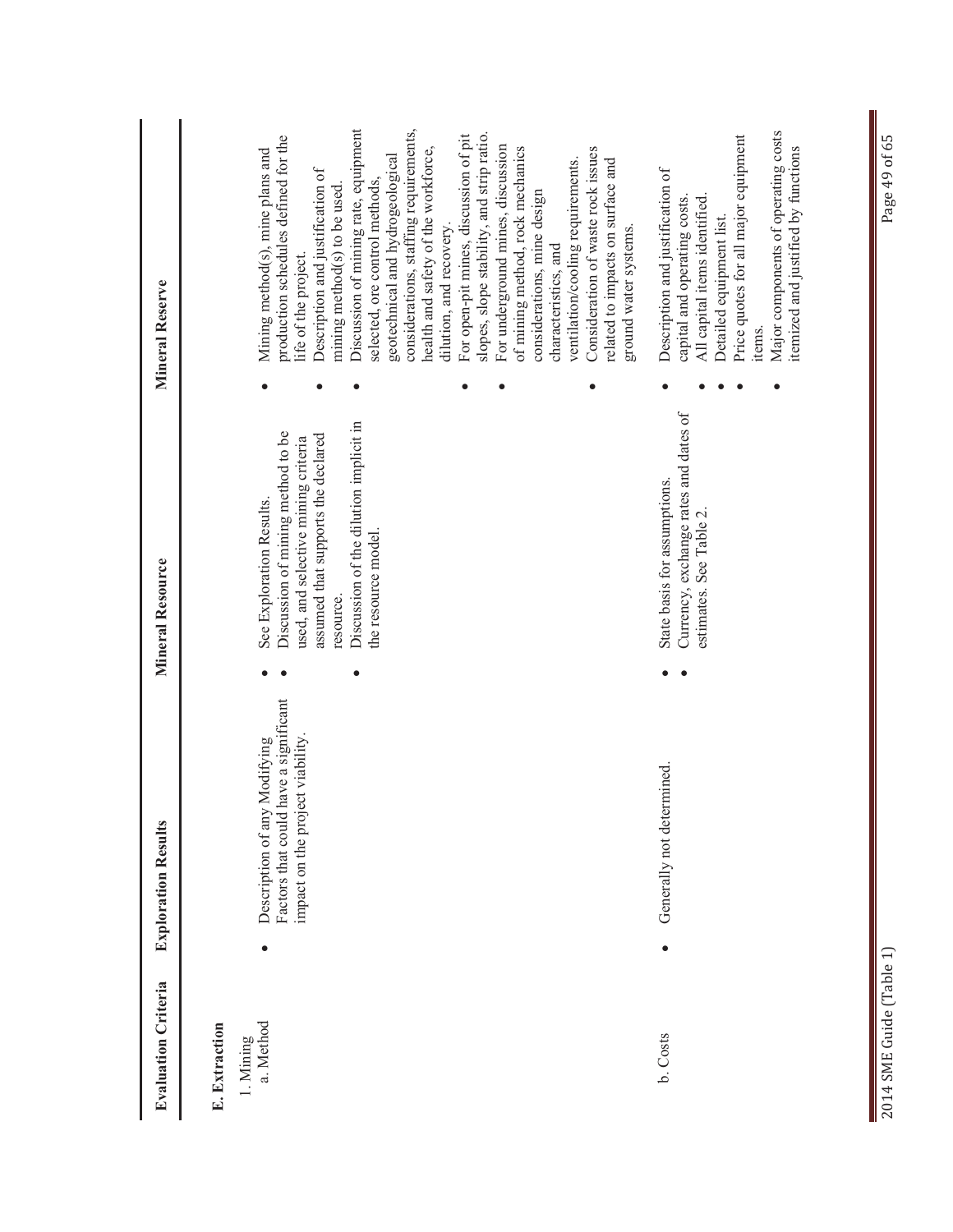| <b>Evaluation Criteria</b> | <b>Exploration Results</b>                                                                                                        | Mineral Resource                                                                                                                                                | Mineral Reserve                                                                                                                                                                                                                                                                                          |
|----------------------------|-----------------------------------------------------------------------------------------------------------------------------------|-----------------------------------------------------------------------------------------------------------------------------------------------------------------|----------------------------------------------------------------------------------------------------------------------------------------------------------------------------------------------------------------------------------------------------------------------------------------------------------|
|                            |                                                                                                                                   |                                                                                                                                                                 | operating budgets defined by year.<br>Capital (including sustaining) and<br>and elements.<br>See Table 2.                                                                                                                                                                                                |
| a. Method<br>2. Processing | Description of any factors that could<br>t impact on mineral<br>processing and/or the project<br>have a significant<br>viability. | processing or metallurgical test work<br>Discussion of possible processing<br>methods and any preliminary<br>See Exploration Results.                           | processing method(s) to be used,<br>Description and justification of<br>equipment, plant capacity and<br>personnel requirements.                                                                                                                                                                         |
|                            |                                                                                                                                   | A full definition of the minerals, or at<br>least the assays, to ensure that the<br>process is suitable and that any<br>completed.                              | Detailed flow sheet and mass balance<br>State whether the process method<br>selected is well-tested or new<br>technology.                                                                                                                                                                                |
|                            |                                                                                                                                   | contaminants / pollutants / possible<br>suitable process steps have been<br>by-products are recognized, and<br>included in the flow sheet                       | Justification of estimated recovery<br>proportion of material sent to the<br>based on comprehensive<br>metallurgical program.                                                                                                                                                                            |
|                            |                                                                                                                                   | are representative of the various types<br>the degree to which the test samples<br>Description, to the extent known, of<br>and styles of mineralization and the | recovered) by geologic zone, whether<br>laboratory test, or pilot plant results.<br>based on historical information,<br>processing plant that will be                                                                                                                                                    |
|                            |                                                                                                                                   | uncommon or novel, then describe the<br>Discussion of whether the process<br>method is widely used and if<br>mineral deposit as a whole.                        | Known environmental and health and<br>Assumptions or allowances made for<br>deleterious elements or variability in<br>the ore feed to the process.                                                                                                                                                       |
|                            |                                                                                                                                   | risks and test work designed to<br>mitigate the risk                                                                                                            | For mineral products that are defined<br>safety risks associated with the flow<br>by specification, discussion of the<br>operations covered in more detail.<br>sheet, with those sections dealing<br>accordance with the appropriate<br>basis for the reserve estimate in<br>with hazardous materials or |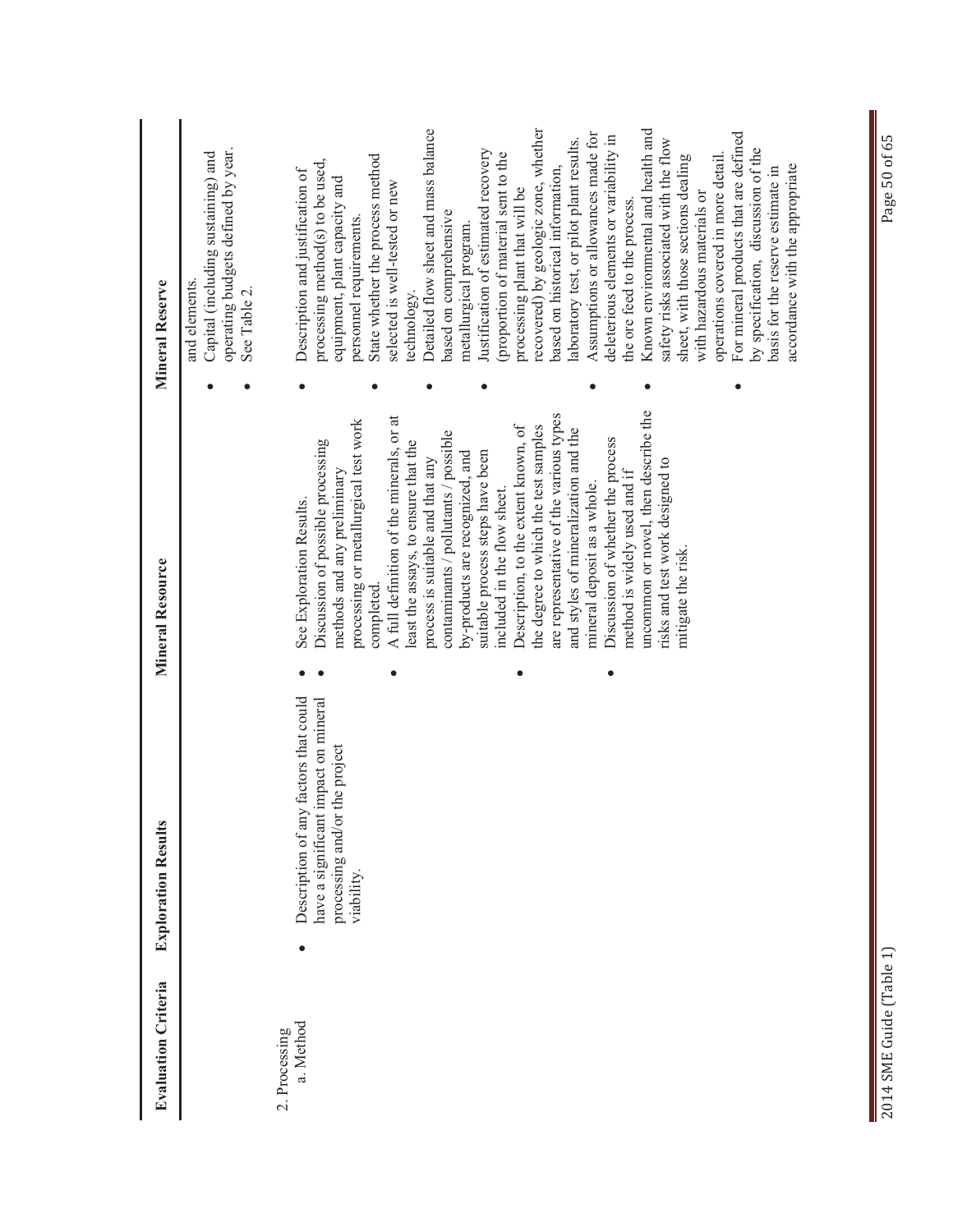| <b>Evaluation Criteria</b> | <b>Exploration Results</b> | <b>Mineral Resource</b>                                                                                                                           | <b>Mineral Reserve</b>                                                                                                                                                                                                                            |
|----------------------------|----------------------------|---------------------------------------------------------------------------------------------------------------------------------------------------|---------------------------------------------------------------------------------------------------------------------------------------------------------------------------------------------------------------------------------------------------|
|                            |                            |                                                                                                                                                   | mineralogy, testing, and processing<br>requirements to meet the<br>specification.                                                                                                                                                                 |
| b. Costs                   | Generally not determined.  | State basis for assumptions taking into<br>account processing method on<br>rock/mineralogical character.<br>extraction design and<br>See Table 2. | Price quotes for all major equipment<br>Description and justification of<br>Detailed major equipment list.<br>capital and operating costs.<br>All capital items identified<br>items.                                                              |
|                            |                            |                                                                                                                                                   | Major components of operating costs<br>by functions and elements itemized<br>Capital and operating budgets<br>defined by year.<br>and justified.<br>See Table 2.                                                                                  |
| a. Mining<br>3. Recovery   | Generally not determined   | State typical dilution and mining<br>recovery that would result from                                                                              | mineral contents must take into<br>Reported tonnages, grades and                                                                                                                                                                                  |
|                            |                            | application of Modifying Factors                                                                                                                  | mining dilution and mining recovery<br>account mining dilution and mining<br>Description and justification of<br>is required.<br>recovery.                                                                                                        |
| b. Processing              | Generally not determined   | differences between laboratory and<br>preliminary testing and insight into<br>Provide insight gained from<br>commercial scales.                   | processing recoveries are included.<br>Discussion of whether the reported<br>If in-place metal or quantity are<br>tonnages and grades consist of<br>reported, information must be<br>supplied concerning expected<br>material in place or whether |
|                            |                            |                                                                                                                                                   | processing losses or recoveries.                                                                                                                                                                                                                  |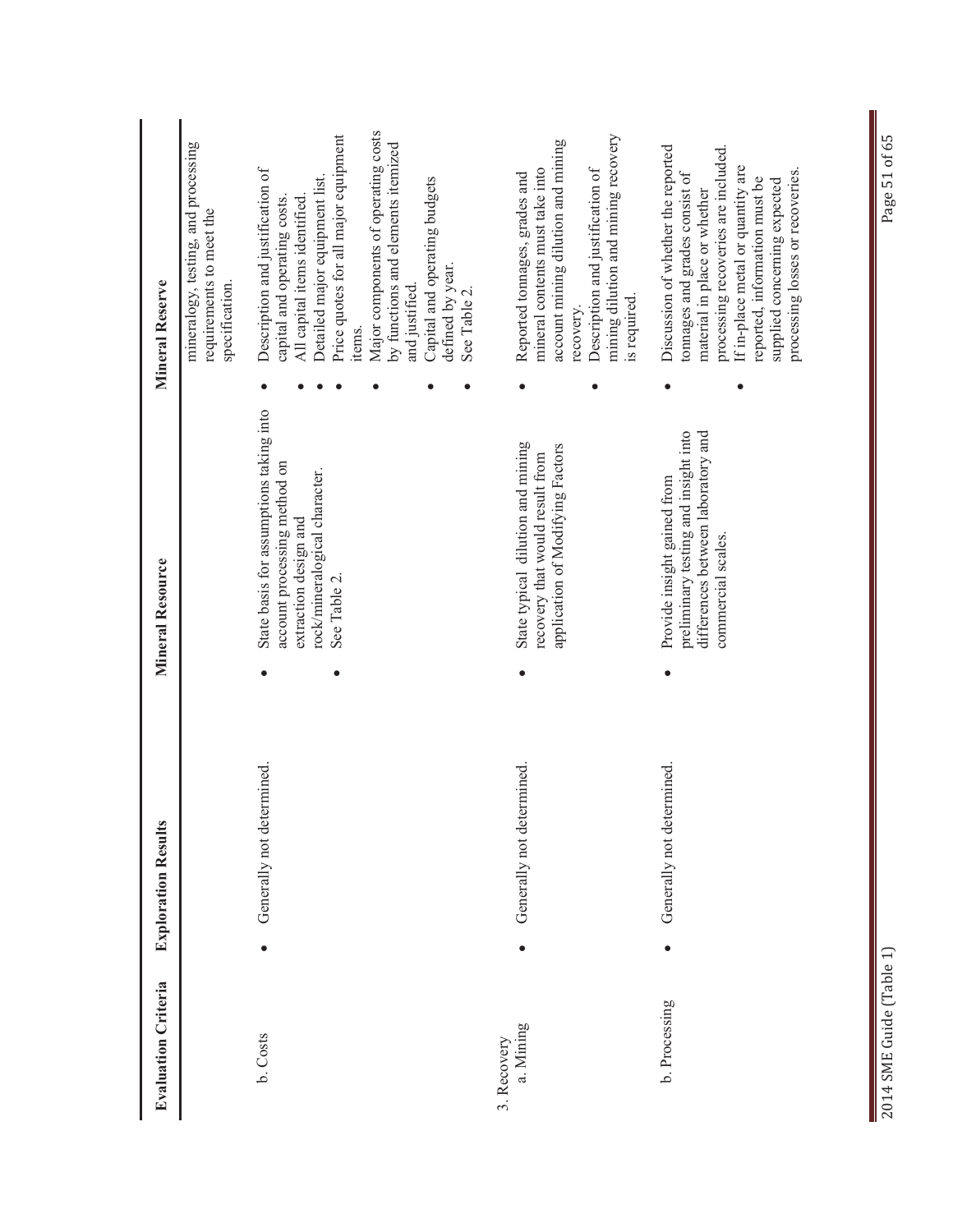| <b>Evaluation Criteria</b>                  | <b>Exploration Results</b>                                                              | <b>Mineral Resource</b>                                                                                                                                                                                             | Mineral Reserve                                                                                                                                                                                                                                                                                                                     |
|---------------------------------------------|-----------------------------------------------------------------------------------------|---------------------------------------------------------------------------------------------------------------------------------------------------------------------------------------------------------------------|-------------------------------------------------------------------------------------------------------------------------------------------------------------------------------------------------------------------------------------------------------------------------------------------------------------------------------------|
|                                             |                                                                                         |                                                                                                                                                                                                                     | Justification of processing recoveries<br>is required.                                                                                                                                                                                                                                                                              |
| 4. Cut-off Grade                            | minimum true thickness and cut-off<br>Typically reported in terms of<br>grade criteria. | limited to assumptions made for costs,<br>Justification of the cut-off grade used<br>prices, recoveries, by-product credits<br>to report resources including but not<br>if based on revenue, net smelter<br>return. | based on revenue, net smelter return.<br>recoveries, and by-product credits if<br>calculate cut-off grades, including<br>Description of methods used to<br>but not limited to costs, prices,                                                                                                                                        |
| F. Supporting Infrastructure and General an | d Administrative                                                                        |                                                                                                                                                                                                                     |                                                                                                                                                                                                                                                                                                                                     |
| 1. Facilities                               | See A.5.                                                                                | necessary facilities could be built or<br>It is reasonable to assume that<br>accessed.<br>See A.5.                                                                                                                  | leaching facilities, waste dumps, road<br>supply, pipelines, offices, housing,<br>Detailed map showing location of<br>Construction schedule developed.<br>and/or rail accesses, ports, power<br>processing plant, tailings dam,<br>Necessary facilities have been<br>designed (which may include<br>security, etc.).<br>facilities. |
| 2. Staffing                                 | Emergency evacuation plan.<br>Safety plan.<br>See A.5.                                  | Emergency evacuation plan.<br>Safety plan.<br>See A.5.                                                                                                                                                              | Emergency evacuation plan.<br>Detailed staffing plan.<br>Work schedule.<br>Operating days.<br>Salary scale.<br>Safety plan.<br>Training.                                                                                                                                                                                            |
| 3. Supplies                                 | Generally not determined.                                                               | Reasonable assumption that necessary<br>supplies can be obtained.                                                                                                                                                   | identified (electricity, reagents, fuels,<br>Demonstration that supplies are<br>Necessary supplies have been<br>etc.).                                                                                                                                                                                                              |

Page 52 of 65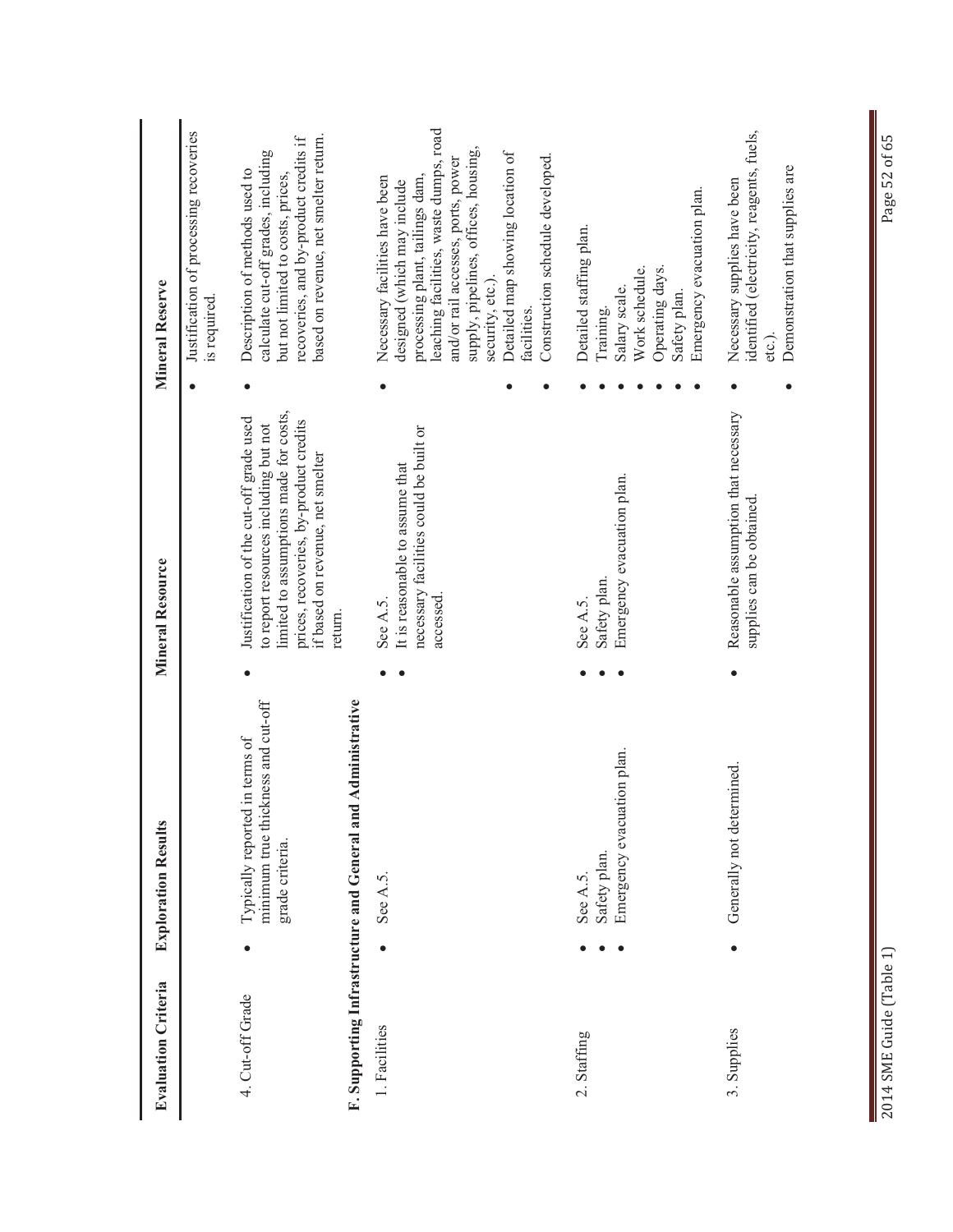| <b>Evaluation Criteria</b>                        | <b>Exploration Results</b>                                                                                             | <b>Mineral Resource</b>                                                                                                                                     | <b>Mineral Reserve</b>                                                                                                                                                |
|---------------------------------------------------|------------------------------------------------------------------------------------------------------------------------|-------------------------------------------------------------------------------------------------------------------------------------------------------------|-----------------------------------------------------------------------------------------------------------------------------------------------------------------------|
|                                                   |                                                                                                                        |                                                                                                                                                             | available as needed.                                                                                                                                                  |
| 4. Water Issues                                   | support exploration activities.<br>igations to<br>Preliminary invest                                                   | Stated reasonable assumptions.                                                                                                                              | requirements specified and sources of<br>Water quantity and quality<br>water identified                                                                               |
|                                                   |                                                                                                                        |                                                                                                                                                             | Dewatering requirements estimated<br>on the basis of hydrologic and<br>climatic studies.                                                                              |
|                                                   |                                                                                                                        |                                                                                                                                                             | balance and management, and quality<br>Water treatment and disposal, water<br>control plans in place.                                                                 |
| 5. Costs                                          | Generally not determined                                                                                               | Stated reasonable assumptions.                                                                                                                              | Description and justification of<br>capital and operating costs.                                                                                                      |
|                                                   |                                                                                                                        |                                                                                                                                                             | All capital items identified with<br>sufficient detail for costing.                                                                                                   |
|                                                   |                                                                                                                        |                                                                                                                                                             | Construction schedule and capital<br>and operating budgets defined by<br>year.                                                                                        |
| Compliance and<br>G. Environmental<br>Reclamation | Description of environmental factors<br>proceeding, including contaminants<br>likely to prohibit the project           | that could have a significant impact on<br>Description of environmental factors<br>the project feasibility and possible                                     | obtained, or there is reasonable basis<br>to believe that all permits required<br>The necessary permits have been                                                     |
|                                                   | deleterious elements likely to occur<br>in material to be disturbed and<br>in products.                                | Progress of environmental, cultural,<br>and archeological baseline studies.<br>means of mitigation.                                                         | Description of yearly environmental<br>including reclamation, bonding, and<br>for the project can be obtained in a<br>compliance methods and costs,<br>timely manner. |
|                                                   |                                                                                                                        |                                                                                                                                                             | closure plan and costs.                                                                                                                                               |
| H. Social License                                 | stakeholders in exploration and<br>Consideration of "Conflict<br>project development areas.<br>Preliminary review with | plans for the project and the status of<br>negotiations or agreements with local<br>community related requirements and<br>Discussion of potential social or | stakeholder related requirements and<br>program, and community and other<br>Social management plan and<br>agreements.                                                 |
|                                                   |                                                                                                                        |                                                                                                                                                             |                                                                                                                                                                       |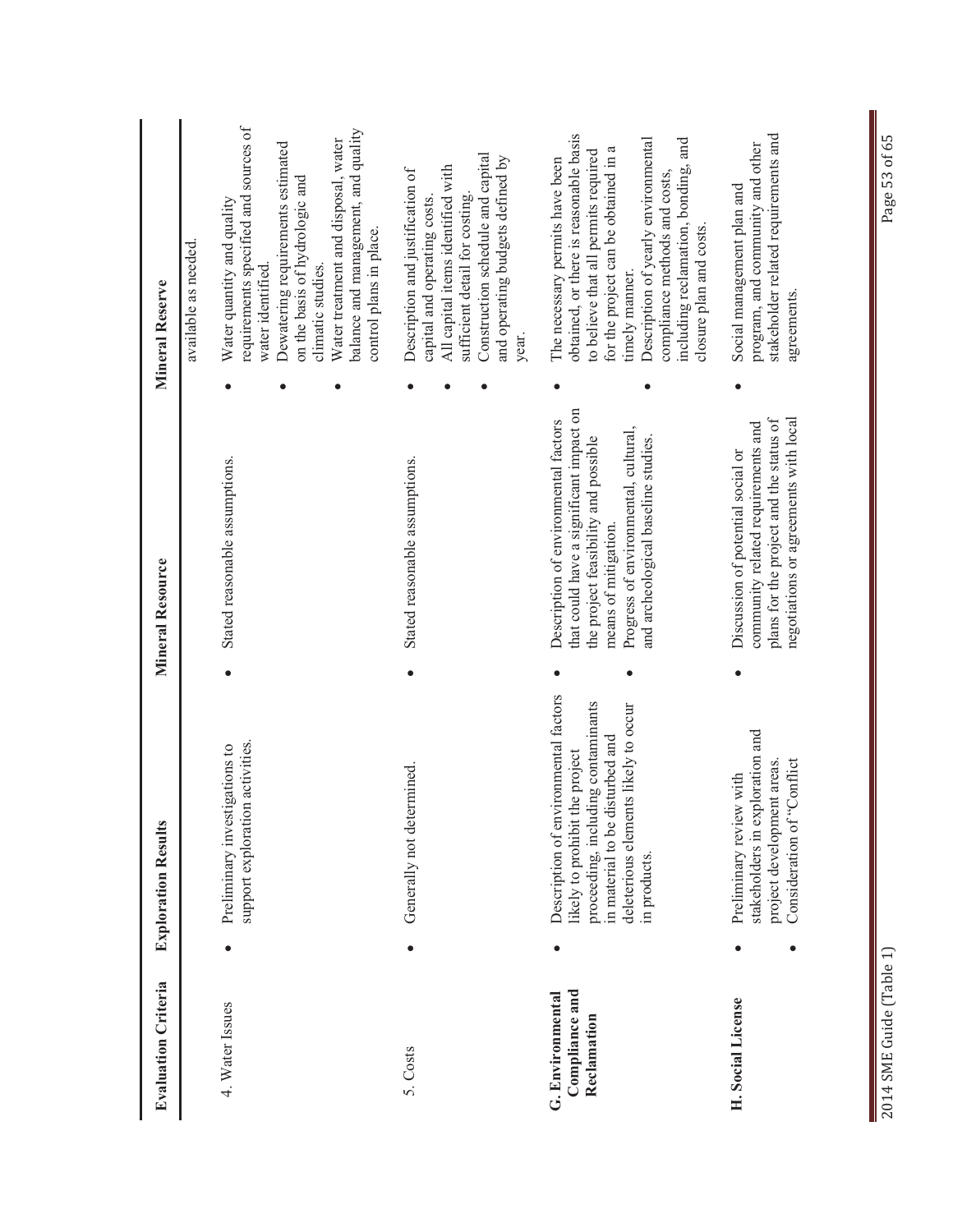| <b>Evaluation Criteria</b> | <b>Exploration Results</b>                                                                                     | Mineral Resource                                                                                                                  | <b>Mineral Reserve</b>                                                                                                   |
|----------------------------|----------------------------------------------------------------------------------------------------------------|-----------------------------------------------------------------------------------------------------------------------------------|--------------------------------------------------------------------------------------------------------------------------|
|                            | Sustainable development to support<br>Formal contact with local<br>ions.<br>Minerals" regulati<br>exploration. | Consideration of "Conflict Minerals"<br>communities and other stakeholders.<br>Sustainable development to support<br>regulations. | Consideration of "Conflict Minerals"<br>Sustainable development to support<br>construction and operation<br>regulations. |
|                            | inhabitants                                                                                                    | advanced project drilling and<br>sampling.                                                                                        | Training programs, local vendor<br>development plan.                                                                     |
|                            |                                                                                                                | Training programs.                                                                                                                | Evaluation of political risk and<br>mitigation.                                                                          |
| I. Economic Viability      |                                                                                                                |                                                                                                                                   |                                                                                                                          |
| 1. Product Value           | potentially valuable product(s)<br>Description of valuable and                                                 | Stated reasonable assumptions<br>See Exploration Results.                                                                         | Description of product to be sold.<br>See Mineral Resource.                                                              |
|                            | including suitability of products to<br>market.                                                                | Potential markets and ability to enter<br>concerning likely product value.                                                        | market for the product, its impact on<br>Discussion of whether there exists a                                            |
|                            | For minerals products where a                                                                                  | the market.                                                                                                                       | that market, and whether contracts                                                                                       |
|                            | prior to beginning<br>exploration, a description of the<br>market is needed                                    | contaminants and conversely, by-<br>Penalties likely incurred for                                                                 | place or expected to be obtained.<br>for the sale of the product are in                                                  |
|                            | customer specifications, testing, and                                                                          | product credits if estimated in                                                                                                   | Demand, supply and inventories for                                                                                       |
|                            | acceptance requirements.                                                                                       | resource model or assumptions made                                                                                                | the particular commodity,                                                                                                |
|                            |                                                                                                                | if based on metallurgical testwork.                                                                                               | consumption trends and factors likely<br>to affect supply and demand in the                                              |
|                            |                                                                                                                |                                                                                                                                   | future, resulting in commodity price<br>profiles.                                                                        |
|                            |                                                                                                                |                                                                                                                                   | Demonstration that the price                                                                                             |
|                            |                                                                                                                |                                                                                                                                   | assumptions are reasonable and<br>supportable.                                                                           |
|                            |                                                                                                                |                                                                                                                                   | Justification of assumptions made                                                                                        |
|                            |                                                                                                                |                                                                                                                                   | concerning production cost and value<br>of product at sale point.                                                        |
|                            |                                                                                                                |                                                                                                                                   | Transportation, marketing, down-                                                                                         |
|                            |                                                                                                                |                                                                                                                                   | stream processing, and other costs or<br>losses should be considered.                                                    |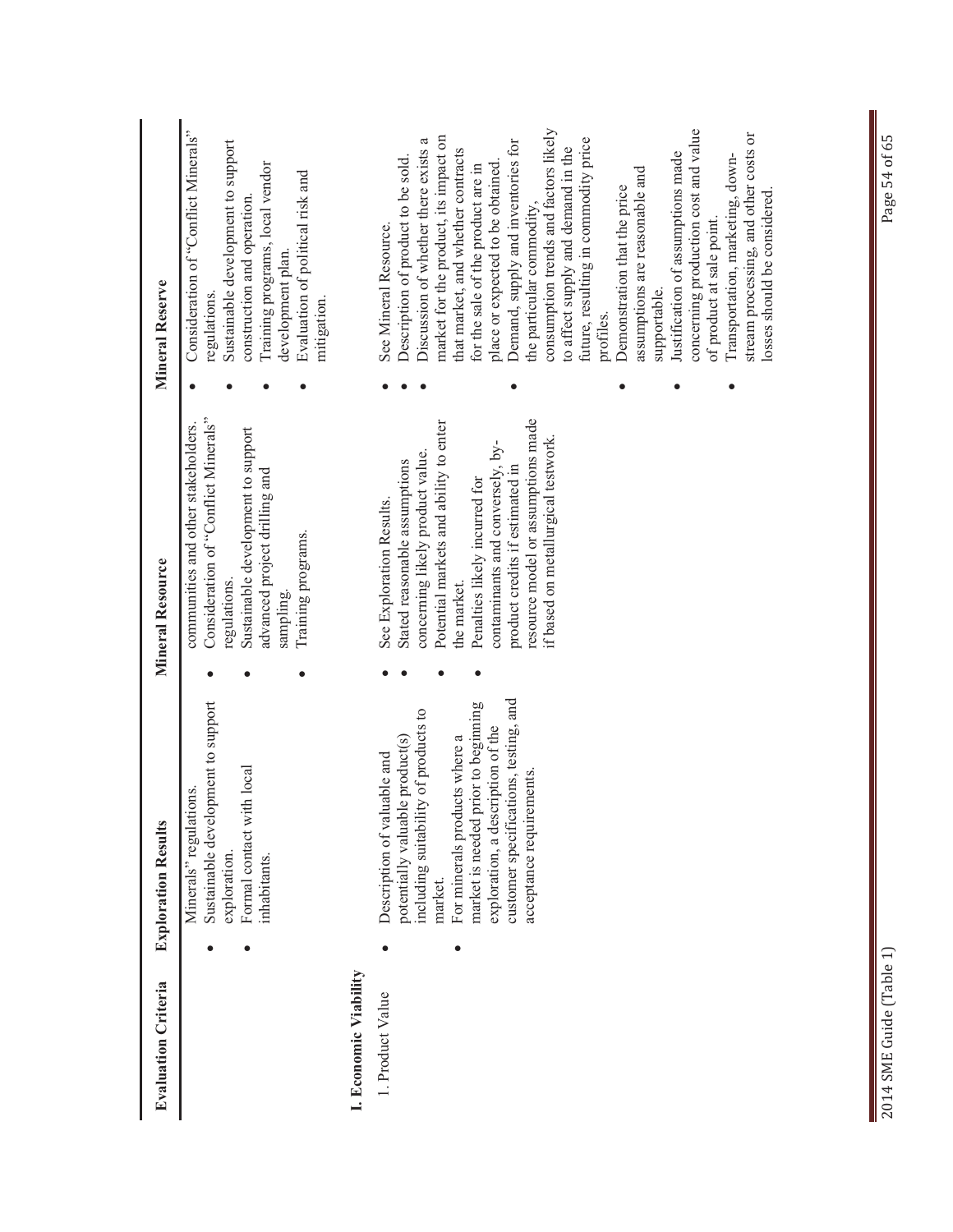| <b>Evaluation Criteria</b>                        | <b>Exploration Results</b>                                                                                                                                                                                                           | Mineral Resource                                                                                                                                                                                                                                       | Mineral Reserve                                                                                                                                                                                                                                                                                                                                                                   |                    |
|---------------------------------------------------|--------------------------------------------------------------------------------------------------------------------------------------------------------------------------------------------------------------------------------------|--------------------------------------------------------------------------------------------------------------------------------------------------------------------------------------------------------------------------------------------------------|-----------------------------------------------------------------------------------------------------------------------------------------------------------------------------------------------------------------------------------------------------------------------------------------------------------------------------------------------------------------------------------|--------------------|
| 2. Cash Flow<br>Analysis                          | <u>ied</u><br>Generally not app!                                                                                                                                                                                                     | Consideration of order of magnitude<br>Application of simple cash flow.<br>capital cost, operating costs and<br>prospect of eventual economic<br>revenue to indicate reasonable<br>extraction.                                                         | of risk related to grade, prices, capital<br>Discount rate, internal rate of return,<br>Sensitivity analysis and simulations<br>Detailed cash flow analysis for the<br>costs, and operating costs, and any<br>payback period and other metrics.<br>summary of taxes, royalties and<br>additional significant variables.<br>life of the project, including a<br>government levies. |                    |
| 3. Study Accuracies                               | Preliminary Studies often applied to<br>targets.<br>justify exploration                                                                                                                                                              | See Table 2 in reference to Scoping<br>Studies that may be used to support a<br>Mineral Resource statement.                                                                                                                                            | that are used to support a Mineral<br>See Table 2 in reference<br>Feasibility and Feasibility<br>Reserve statement.                                                                                                                                                                                                                                                               | to Pre-<br>Studies |
| Opportunity<br>J. Risk and<br>Analysis            | High-level risk and opportunities<br>Generally not applied.<br>reviewed.                                                                                                                                                             | Resource enhancement opportunities.<br>Sufficient risk assessment completed<br>to confirm reasonable prospects of<br>eventual economic extraction.                                                                                                     | the form of a risk register describing<br>Description of actions which will be<br>No known significant risk of project<br>environmental and economic risk in<br>likelihood of occurrence and cost.<br>Future options to enhance project<br>Project technical, social,<br>taken to mitigate risk.<br>failure.<br>value.                                                            |                    |
| Considerations and<br>Recommendations<br>K. Other | Identification of work or conditions<br>Description of any other significant<br>information that is likely to prevent<br>or facilitate the economic viability<br>sh a Mineral<br>required to establi<br>of the project.<br>Resource. | Identification of work or conditions<br>Description of any other material<br>information that could prevent or<br>facilitate the potential economic<br>required to convert the Mineral<br>Resource to a Mineral Reserve.<br>viability of the resource. | While any other material information<br>discussed, no material impediments<br>to the profitable exploitation of the<br>Material uncertainties about the<br>geology, extraction, processing,<br>affecting the project should be<br>property should remain.                                                                                                                         |                    |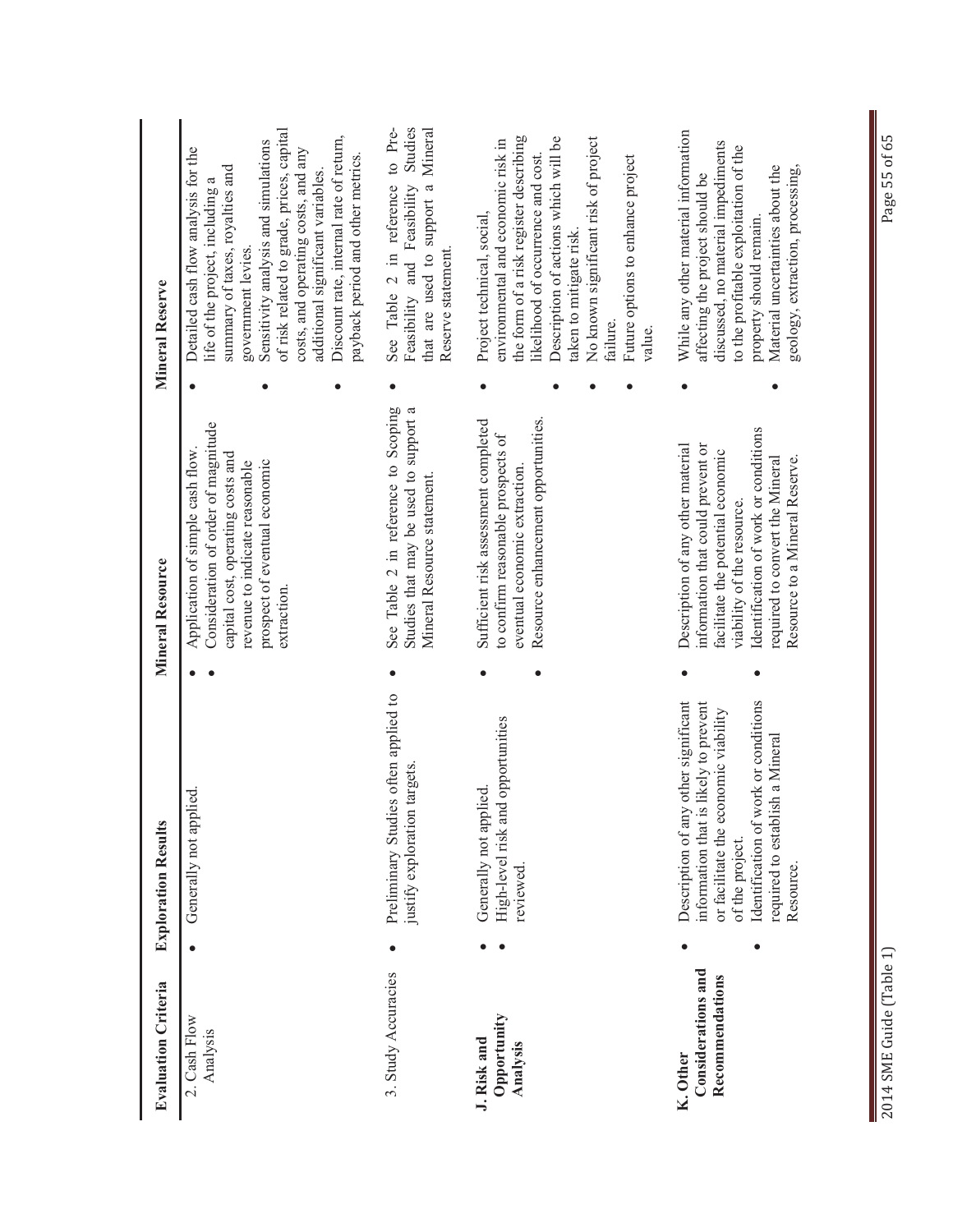| Mineral Reserve            | been mitigated or eliminated so that a<br>converted to a Mineral Reserve at the<br>part of the Mineral Resource may be<br>issued or that mining and processing<br>license, and legal requirements have<br>It is not required that all permits be<br>permitting and construction of the<br>reasonably, can determine if all or<br>accomplished in a timely manner.<br>infrastructure, marketing, social<br>facilities have been constructed.<br>reasonable basis to believe that<br>Reserve statements should be<br>metallurgical, environmental,<br>However, there should be a<br>necessary facilities can be<br>Competent Person, acting<br>reviewed annually.<br>time of reporting. | See Exploration Results.                                                                                                                                                                                                                                                                                                                  | See Exploration Results.<br>$\bullet$                                               |
|----------------------------|---------------------------------------------------------------------------------------------------------------------------------------------------------------------------------------------------------------------------------------------------------------------------------------------------------------------------------------------------------------------------------------------------------------------------------------------------------------------------------------------------------------------------------------------------------------------------------------------------------------------------------------------------------------------------------------|-------------------------------------------------------------------------------------------------------------------------------------------------------------------------------------------------------------------------------------------------------------------------------------------------------------------------------------------|-------------------------------------------------------------------------------------|
| <b>Mineral Resource</b>    | reduces or increases the probability of<br>Known information that significantly<br>Resource statements should be<br>economic feasibility should be<br>reviewed annually.<br>reported.                                                                                                                                                                                                                                                                                                                                                                                                                                                                                                 | See Exploration Results.                                                                                                                                                                                                                                                                                                                  | See Exploration Results.                                                            |
| <b>Exploration Results</b> |                                                                                                                                                                                                                                                                                                                                                                                                                                                                                                                                                                                                                                                                                       | Reports of collection and analysis of<br>qualified and accredited laboratory.<br>chrome spinel and<br>chrome diopside which distinguish<br>potentially diamondiferous rocks<br>chemically/physically distinctive<br>should be prepared by a suitably<br>them as being sourced from<br>Is such as<br>indicator mineral<br>gamet, ilmenite, | Type of sample and purpose, e.g.<br>micro-diamond<br>core drilling for<br>$\bullet$ |
| <b>Evaluation Criteria</b> |                                                                                                                                                                                                                                                                                                                                                                                                                                                                                                                                                                                                                                                                                       | 1. Exploration<br>L. Diamonds                                                                                                                                                                                                                                                                                                             | Collection<br>2. Sample                                                             |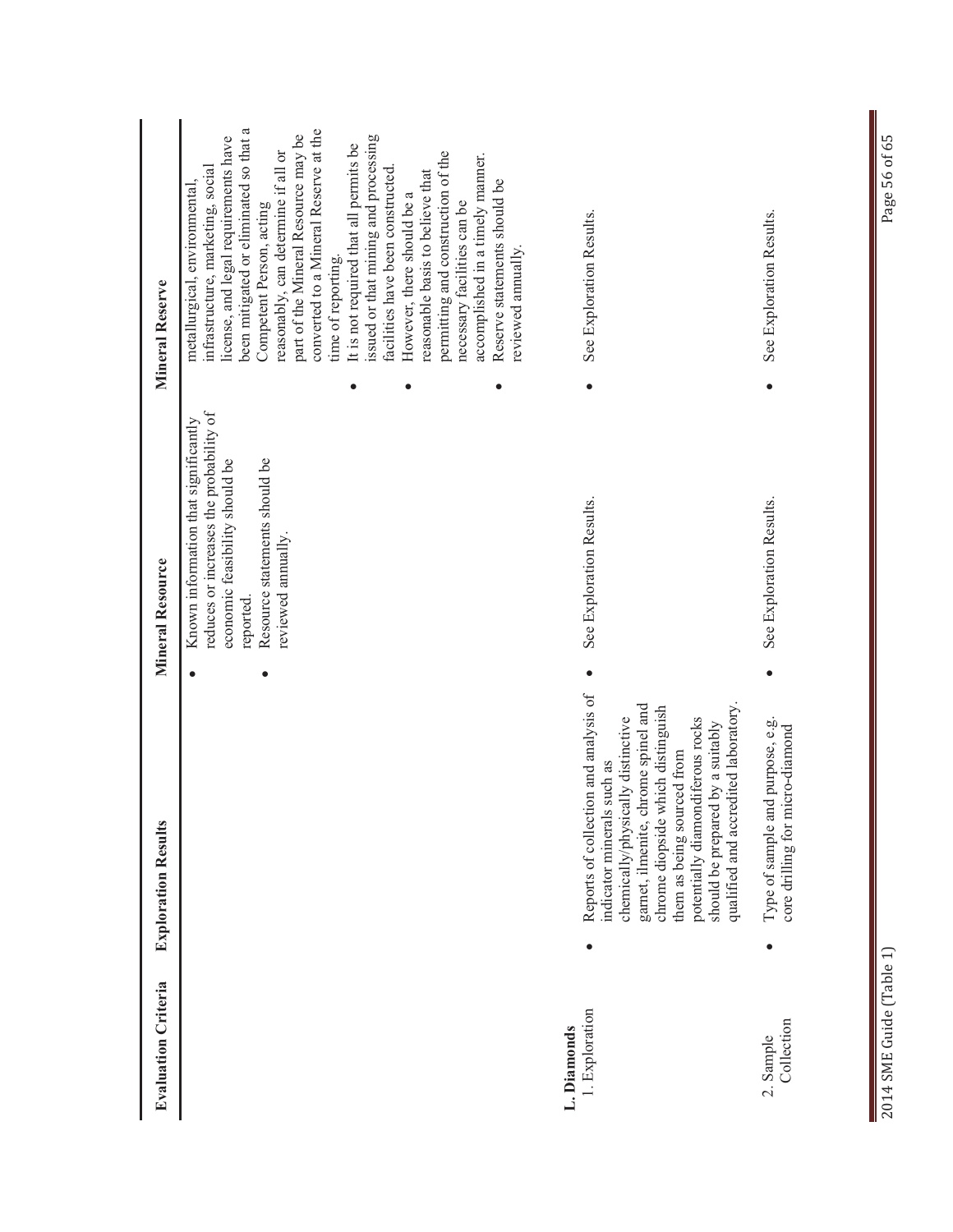| <b>Evaluation Criteria</b> |           | <b>Exploration Results</b>                                                                                                                                                                                                                                                                                                                                                                                                                                                                                                                                                                                                                                               | <b>Mineral Resource</b>  | <b>Mineral Reserve</b>   |
|----------------------------|-----------|--------------------------------------------------------------------------------------------------------------------------------------------------------------------------------------------------------------------------------------------------------------------------------------------------------------------------------------------------------------------------------------------------------------------------------------------------------------------------------------------------------------------------------------------------------------------------------------------------------------------------------------------------------------------------|--------------------------|--------------------------|
|                            |           | diameter drilling to establish stones<br>bulk samples to establish diamond<br>per unit of volume, and grade or<br>Sample size, distribution and<br>sampling and geology, large<br>representivity.<br>value.                                                                                                                                                                                                                                                                                                                                                                                                                                                              |                          |                          |
| 3. Sample Treatment        | ٠         | Laboratory used and type of process<br>Process efficiency, tailings auditing,<br>Type of facility, treatment rate, and<br>Processes (dense media separation,<br>Bottom screen cut-size, top screen<br>Percent concentrate and undersize<br>recovery (e.g.<br>granulometry<br>cut-size and re-crush screen cut-<br>Sample size reduction protocol.<br>Sample density determination.<br>recovery, X-ray sorting, hand-<br>and tailings<br>caustic fusion or acidization).<br>magnetic separation, grease<br>particle granulometry.<br>spike recovery and<br>for micro diamond<br>Sample head feed<br>accreditation.<br>sorting etc.).<br>per sample.<br>analysis.<br>size. | See Exploration Results. | See Exploration Results. |
| 4. Sample Grade            | $\bullet$ | the context of<br>mass, area or<br>Sample grade in this section of<br>carats per units of<br>Table 1 is used in<br>volume.                                                                                                                                                                                                                                                                                                                                                                                                                                                                                                                                               | See Exploration Results. | See Exploration Results. |

Π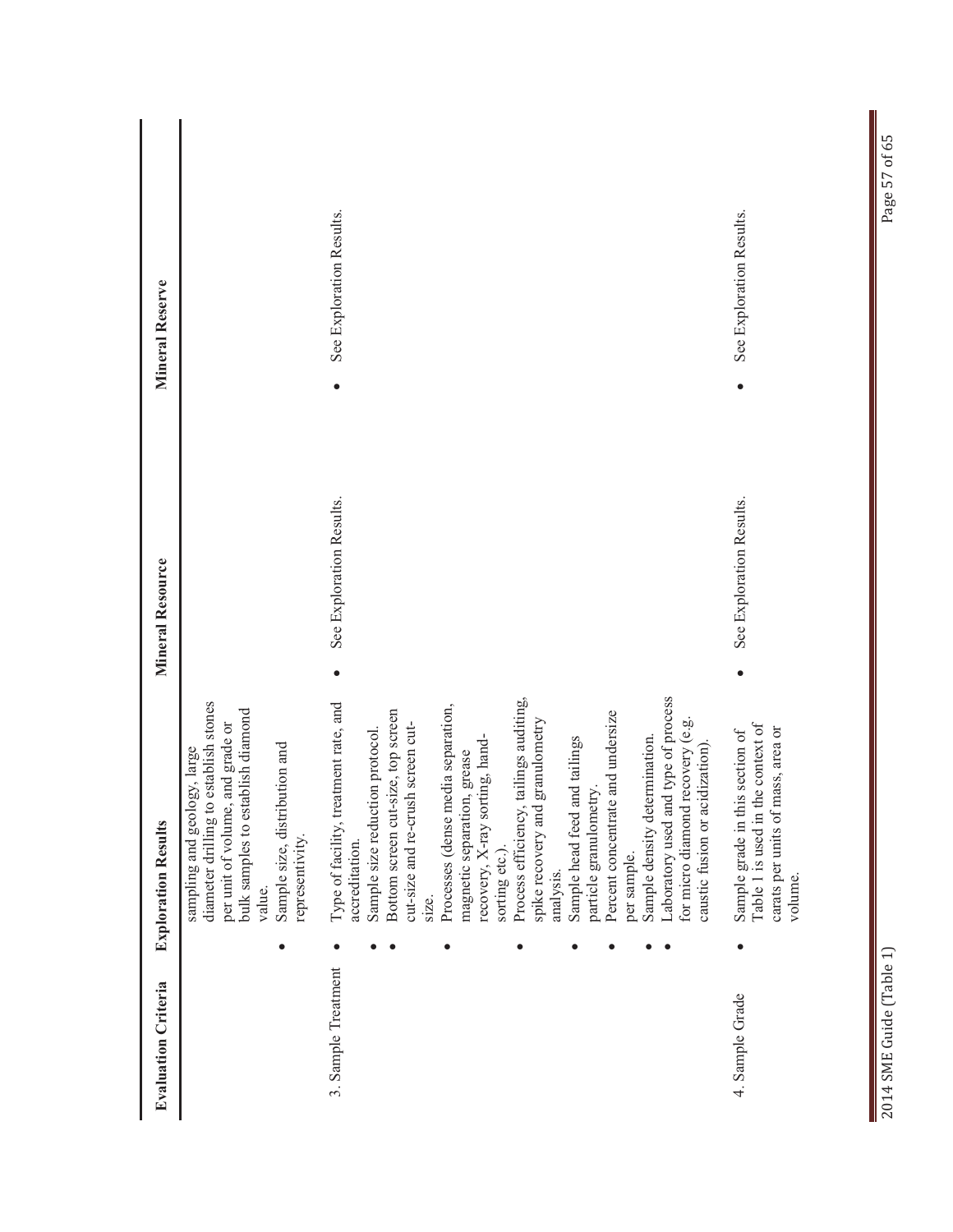| <b>Evaluation Criteria</b>   | <b>Exploration Results</b>                                                                                                                                                                                                                                                                                                                                                                                                                                                                                                              | Mineral Resource                                                                                                                                                                                                                                                                                                                                           | Mineral Reserve                                                                                                                                                                                |
|------------------------------|-----------------------------------------------------------------------------------------------------------------------------------------------------------------------------------------------------------------------------------------------------------------------------------------------------------------------------------------------------------------------------------------------------------------------------------------------------------------------------------------------------------------------------------------|------------------------------------------------------------------------------------------------------------------------------------------------------------------------------------------------------------------------------------------------------------------------------------------------------------------------------------------------------------|------------------------------------------------------------------------------------------------------------------------------------------------------------------------------------------------|
|                              | quoted in carats per m <sup>2</sup> or carats per<br>carats per 100 dry<br>per m <sup>2</sup> basis. Volume estimates are<br>should be reported as carats per dry<br>For placer deposits, sample grades<br>primarily to assist with estimating<br>reserve grades are reconciled on a<br>inherently inaccurate and are used<br>In the marine placer environment<br>specified lower cut-off sieve size<br>above the<br>mining rates and costs.<br>The sample grade<br>m <sup>3</sup> are acceptable.<br>metric ton and/or<br>metric tons. |                                                                                                                                                                                                                                                                                                                                                            |                                                                                                                                                                                                |
| Characteristics<br>5. Sample | be omitted from the report when the<br>diamond sample<br>The weight of diamonds may only<br>diamonds are considered too small<br>to be of commercial significance.<br>size should be<br>The lower cut-off<br>Micro and macro<br>results per facies.<br>stated.                                                                                                                                                                                                                                                                          | Effect on sample grade with change in<br>estimates in the case of Indicated and<br>Bulk sampling results, global sample<br>Spatial structure analysis and grade<br>Stone size/weight and size/number<br>grade per facies and local block<br>bottom cut-off screen size.<br>See Exploration Results<br>Measured resources<br>distribution.<br>distribution. | performance on a commercial scale<br>size/weight distribution for sample<br>Adjustments made to diamond<br>(reserve Modifying Factors)<br>plant performance versus<br>See Exploration Results. |
| 6. Grade Estimation          | Generally not applied.                                                                                                                                                                                                                                                                                                                                                                                                                                                                                                                  | plant performance and performance on<br>size/weight distribution for sample<br>geostatistical) and interpolation<br>Adjustments made to diamond<br>Grade estimation (including<br>a commercial scale.<br>techniques applied.                                                                                                                               | See Mineral Resource.                                                                                                                                                                          |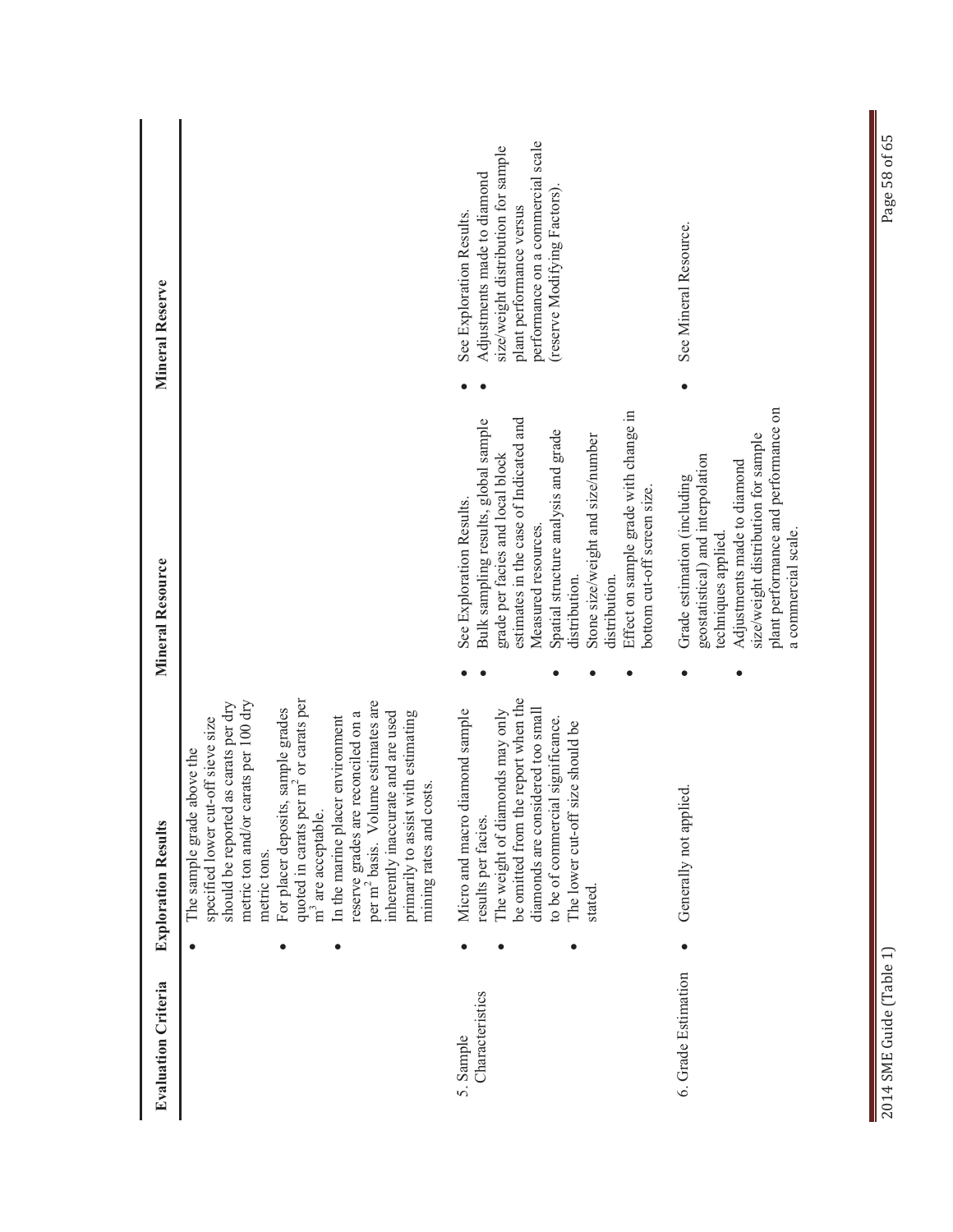| <b>Mineral Reserve</b>     | See Mineral Resource.                                                                                                                                                                                                                                                                                                                                                                                                                                                                                                                                                                                                                                                                                                                                                                | See Mineral Resource.                                                                                                                                                                                                                                                                                                   |
|----------------------------|--------------------------------------------------------------------------------------------------------------------------------------------------------------------------------------------------------------------------------------------------------------------------------------------------------------------------------------------------------------------------------------------------------------------------------------------------------------------------------------------------------------------------------------------------------------------------------------------------------------------------------------------------------------------------------------------------------------------------------------------------------------------------------------|-------------------------------------------------------------------------------------------------------------------------------------------------------------------------------------------------------------------------------------------------------------------------------------------------------------------------|
| <b>Mineral Resource</b>    | standard progression of sieve sizes for<br>Details of parcel(s) sorted and valued,<br>each identified facies, geological unit<br>comment on the spatial representivity<br>the modelled value include incidental<br>Value with change in bottom cut-off<br>value estimate due to parcel size and<br>diamonds below the bottom cut-off?<br>bottom cut-off been applied or does<br>Accreditation of Valuer and date of<br>Clarification as to whether a strict<br>Estimate of the uncertainty in the<br>(insignificant, moderate, severe).<br>Assessment of diamond damage<br>size/weight distribution using a<br>Estimation of value with size.<br>number of stones, carats and<br>of the valuation parcel.<br>Value per sieve size.<br>or domain.<br>valuation.<br>SIZ <sub>e</sub> . | recorded sample carats and number of<br>Audit samples treated at alternative<br>cleaning losses, reconciliation with<br>Whether samples were sealed after<br>Valuer location, escort, delivery,<br>treatment for micro diamonds.<br>Core samples washed prior to<br>Accredited process audit.<br>excavation.<br>stones. |
| <b>Exploration Results</b> | Generally not applied.                                                                                                                                                                                                                                                                                                                                                                                                                                                                                                                                                                                                                                                                                                                                                               | Chain of custody<br>Site security.                                                                                                                                                                                                                                                                                      |
| <b>Evaluation Criteria</b> | 7. Value (Price)<br>Estimation                                                                                                                                                                                                                                                                                                                                                                                                                                                                                                                                                                                                                                                                                                                                                       | 8. Security and<br>Integrity                                                                                                                                                                                                                                                                                            |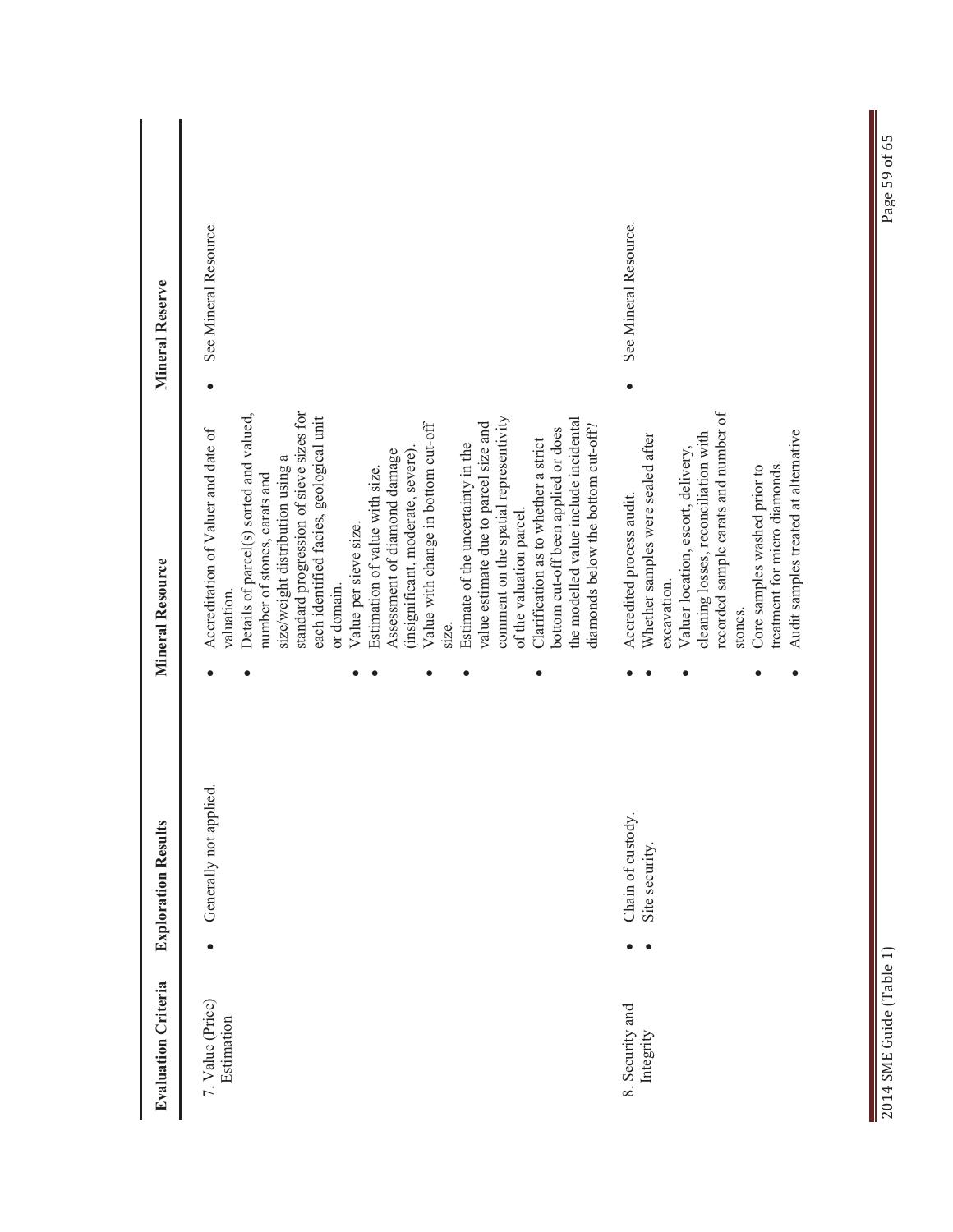| <b>Evaluation Criteria</b>       | <b>Exploration Results</b>                                                                                                                                                                                                                                                                                                                                   | Mineral Resource                                                                                                                                                                                                                                                                                                            | <b>Mineral Reserve</b>   |
|----------------------------------|--------------------------------------------------------------------------------------------------------------------------------------------------------------------------------------------------------------------------------------------------------------------------------------------------------------------------------------------------------------|-----------------------------------------------------------------------------------------------------------------------------------------------------------------------------------------------------------------------------------------------------------------------------------------------------------------------------|--------------------------|
|                                  |                                                                                                                                                                                                                                                                                                                                                              | Recovery of tracer monitors used in<br>Cross validation of sample weights,<br>wet and dry, with borehole volume<br>Geophysical (logged) density and<br>and density, moisture factor.<br>Results of tailings checks.<br>sampling and treatment<br>particle density.<br>facility.                                             |                          |
| 9. Classification                | Not applicable.                                                                                                                                                                                                                                                                                                                                              | in estimates and develop classification<br>Key elements to consider for resource<br>spatial representivity and accuracy of<br>Consider the elements of uncertainty<br>estimates of volume, density, grade,<br>classification are the geology, drill-<br>hole and sample spacing/interval,<br>diamond value.<br>accordingly. | See Mineral Resource.    |
| M. Qualification of Estimator(s) |                                                                                                                                                                                                                                                                                                                                                              |                                                                                                                                                                                                                                                                                                                             |                          |
| 1.Qualifications                 | years' relevant experience in style<br>that is the subject<br>Include description of at least five<br>reviewing the report, and whether<br>Competent Person preparing and<br>independent with respect to the<br>Name and qualification of the<br>of mineralization and type of<br>the Competent Person is<br>entity or project<br>of the report.<br>deposit. | See Exploration Results.                                                                                                                                                                                                                                                                                                    | See Exploration Results. |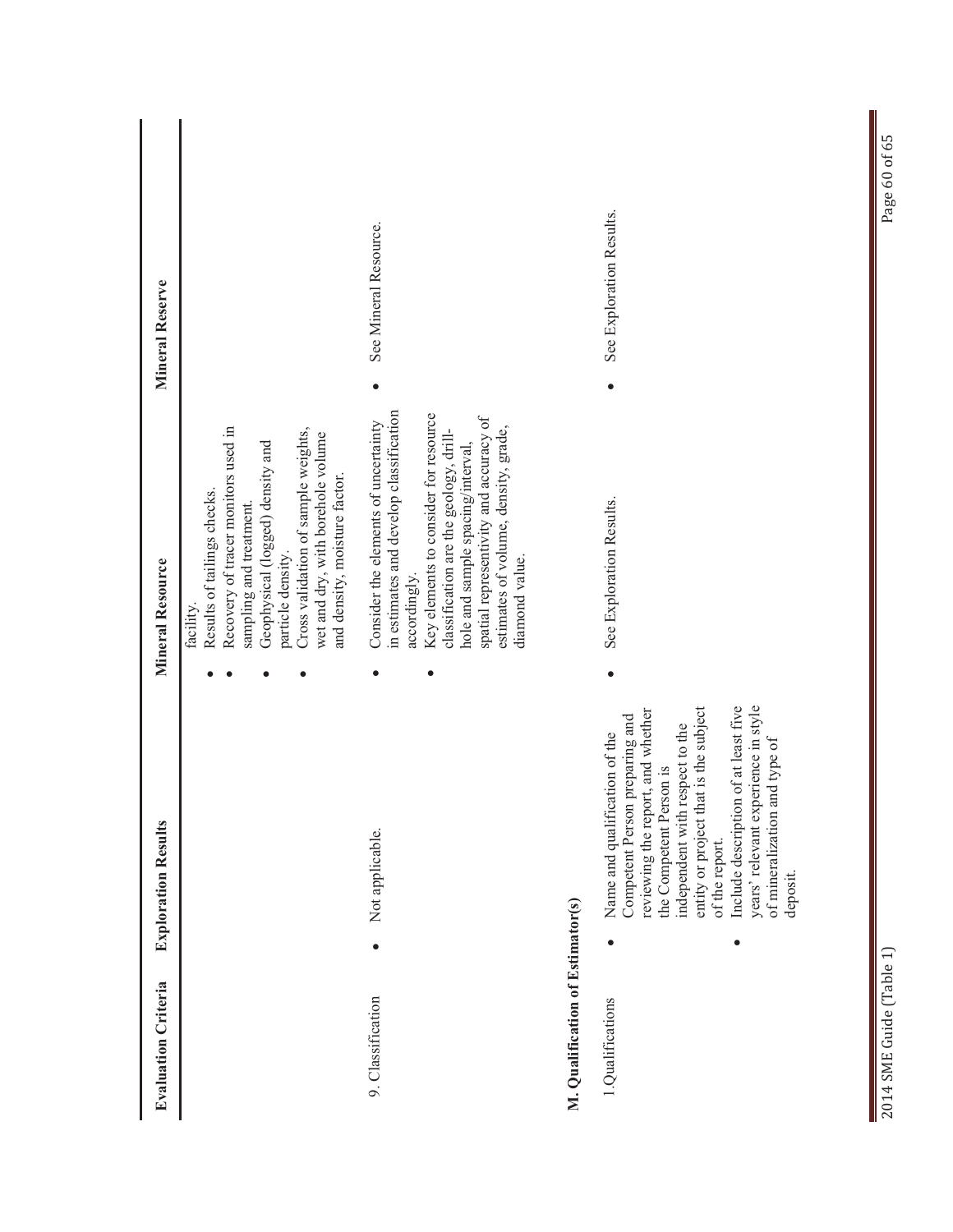| <b>Evaluation Criteria</b>     | <b>Exploration Results</b>                                                                                                                                                                                                                                     | <b>Mineral Resource</b>  | <b>Mineral Reserve</b>   |
|--------------------------------|----------------------------------------------------------------------------------------------------------------------------------------------------------------------------------------------------------------------------------------------------------------|--------------------------|--------------------------|
|                                | reported and the Competent Person<br>Person's actions with regard to the<br>is subject to the code of ethics of<br>jurisdiction over the Competent<br>mineral deposit being publicly<br>Competent Person's RPO has<br>that the<br>Include statement<br>the RPO |                          |                          |
| 2.Reliance on other<br>experts | information in areas where the<br>Reliance on experts applies to<br>experience of the Competent<br>Person is insufficient.                                                                                                                                     | See Exploration Results. | See Exploration Results. |
|                                | relied upon, including the date,<br>title, and author of any report,<br>the source of the information<br>Report to which the reliance<br>the portions of the Public<br>the extent of reliance, and<br>opinion, or statement,<br>Identification of:<br>applies. |                          |                          |
| N. References                  | with author, date,<br>References cited<br>title and source.                                                                                                                                                                                                    | See Exploration Results. | See Exploration Results. |
|                                |                                                                                                                                                                                                                                                                |                          |                          |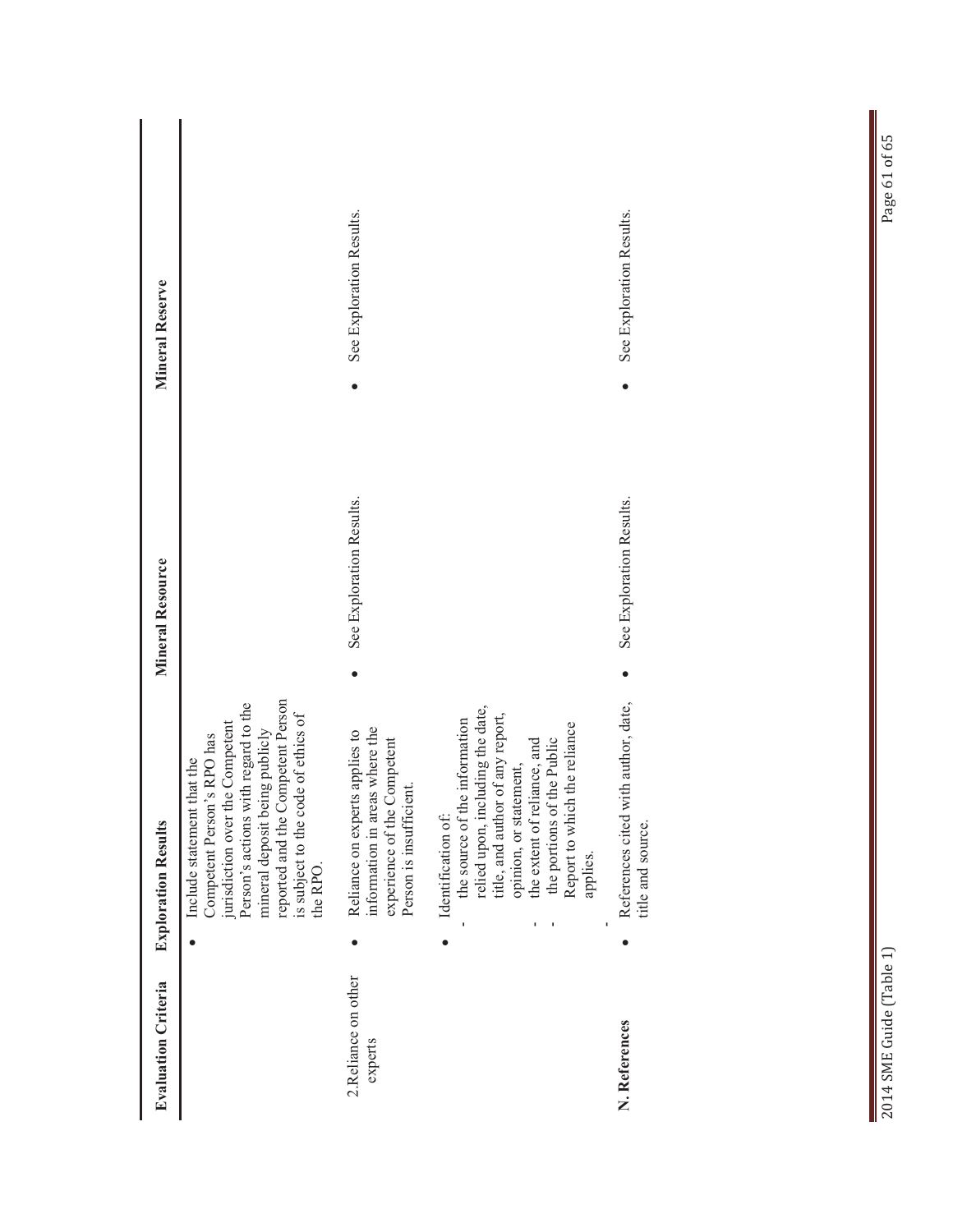| ccuracy Ranges for Capital and Operating Cost Estimates | hmical Studies and their attendant accuracy levels have been the subject of considerable debate and difference of | AE Guide has drawn on the 3 <sup>rd</sup> Edition of the Mining Engineering Handbook (2011) to provide standards to be | 一个人,一个人的话,一个人的话,一个人的话,一个人的话,一个人的话,一个人的话,一个人的话,一个人的话,一个人的话,一个人的话,一个人的话,一个人的话,一个人的话 |
|---------------------------------------------------------|-------------------------------------------------------------------------------------------------------------------|------------------------------------------------------------------------------------------------------------------------|-----------------------------------------------------------------------------------|
|                                                         |                                                                                                                   |                                                                                                                        |                                                                                   |
| TABLE 2. Study A.                                       |                                                                                                                   |                                                                                                                        |                                                                                   |
|                                                         | evels of effort required for components of Tecl                                                                   | opinion within the mining community. The SIV                                                                           | .<br>.<br>.<br>.                                                                  |

rence of used by the Competent Person in preparing Technical Studies. As used in the table, "historic" implies information that may be available and still relevant from<br>similar projects. The term "benchmark" could also be interchan used by the Competent Person in preparing Technical Studies. As used in the table, "historic" implies information that may be available and still relevant from similar projects. The term "benchmark" could also be interchangeably used if current data from similar projects are used. In Technical Studies, the Competent to be opinion within the mining community. The SME Guide has drawn on the 3<sup>rd</sup> Edition of the Mining Engineering Handbook (2011) to provide standards to be Person should provide the basis for capital and operating cost estimates and an assessment of the level of accuracy for at least the categories listed below. Levels of opinion

| Capital Cost Category                            | <b>Scoping Study</b>          | Prefeasibility Study        | <b>Feasibility Study</b>    |
|--------------------------------------------------|-------------------------------|-----------------------------|-----------------------------|
| Basis of Estimate to include the following       | Order-of-magnitude, based     | Estimated from historic     | Detailed from engineering   |
| areas:                                           | on historic data or           | factors or percentages and  | at 15% to 25% complete,     |
| Civil/structural, architectural, piping/HVAC     | factoring. Engineering        | vendor quotes based on      | estimated material take-off |
| electrical, instrumentation, construction labor, | $<$ 5% complete.              | material volumes.           | quantities, and multiple    |
| construction labor productivity, material        |                               | Engineering at 5-15%        | vendor quotations           |
| volumes/amounts, material/equipment,             |                               | complete.                   |                             |
| pricing, infrastructure                          |                               |                             |                             |
| Contractors                                      | Included in unit cost or as a | Percentage of direct cost   | Written quotes from         |
|                                                  | percentage of total cost      | by area for contractors;    | contractor and              |
|                                                  |                               | historic for subcontractors | subcontractors              |
| Engineering, procurement, and construction       | Percentage of estimated       | Percentage of detailed      | Calculated estimate from    |
| management (EPCM)                                | construction cost             | construction cost           | EPCM                        |
| Pricing                                          | FOB mine site, including      | FOB mine site, including    | FOB mine site, including    |
|                                                  | taxes and duties              | taxes and duties            | taxes and duties            |
| Owner's costs                                    | Historic estimate             | Estimate from experience,   | Estimate prepared from      |
|                                                  |                               | factored from similar       | detailed zero-based budget  |
|                                                  |                               | project                     |                             |
| Environmental compliance                         | Factored from historic        | Estimate from experience,   | Estimate prepared from      |
|                                                  | estimate                      | factored from similar       | detailed zero-based budget  |
|                                                  |                               | project                     | for design engineering and  |
|                                                  |                               |                             | specific permit             |
|                                                  |                               |                             | requirements                |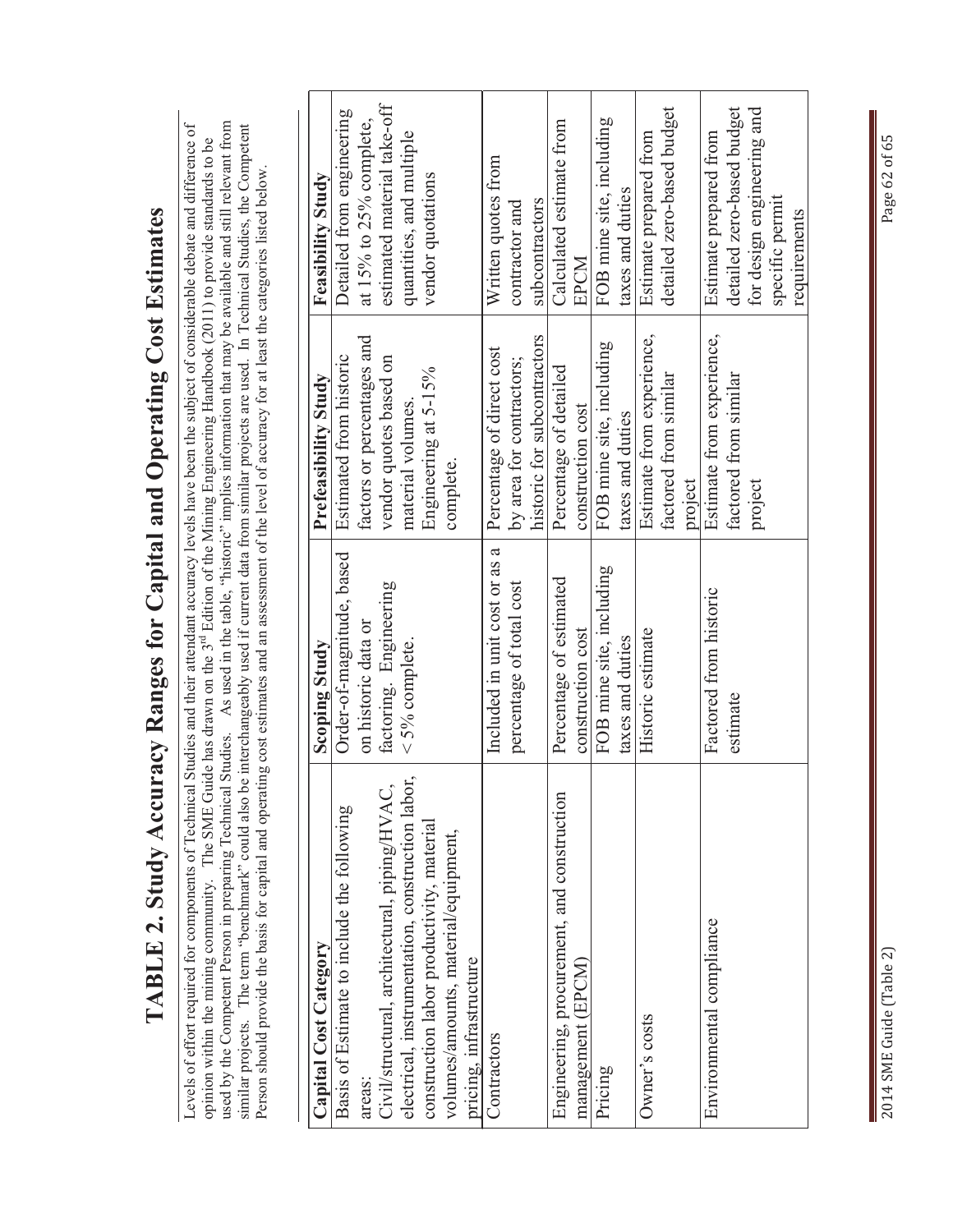| Escalation                                                                                                                      | Not considered             | Based on entity's current   | Based on cost area with    |
|---------------------------------------------------------------------------------------------------------------------------------|----------------------------|-----------------------------|----------------------------|
|                                                                                                                                 |                            | budget percentage           | risk                       |
| Accuracy Range                                                                                                                  | $+50%$                     | $+25%$                      | $+15%$                     |
| Contingency Range (Allowance for items not                                                                                      | $+25%$                     | $\pm 15\%$                  | $\pm$ 10% (actual to be    |
| specified in scope that will be needed)                                                                                         |                            |                             | determined based on risk   |
|                                                                                                                                 |                            |                             | analysis)                  |
| Operating Cost Category                                                                                                         | Scoping Study              | Prefeasibility Study        | <b>Feasibility Study</b>   |
| Basis                                                                                                                           | Order-of-magnitude         | Quantified estimates with   | Describes the basis of the |
|                                                                                                                                 | estimate                   | some factoring              | estimate; detailed from    |
|                                                                                                                                 |                            |                             | zero-based budget;         |
|                                                                                                                                 |                            |                             | minimal factoring          |
| Operating quantities                                                                                                            | General                    | Specific estimates with     | Detailed estimates         |
|                                                                                                                                 |                            | some factoring              |                            |
| Unit costs                                                                                                                      | Based on historic data for | Estimates for labor, power, | Letter quotes from         |
|                                                                                                                                 | factoring                  | and consumables, some       | vendors; minimal factoring |
|                                                                                                                                 |                            | factoring                   |                            |
| Accuracy Range                                                                                                                  | $+35%$                     | $+25%$                      | $+15%$                     |
| Contingency Range (Allowance for items not                                                                                      | $+25%$                     | $+15%$                      | $\pm$ 10% (actual to be    |
| specified in scope that will be needed)                                                                                         |                            |                             | determined based on risk   |
|                                                                                                                                 |                            |                             | analysis)                  |
| Modified from SME Mining Engineering Handbook, 3 <sup>rd</sup> Edition, 2011, pages 300 and 301, Tables 5.1-1, 5.1-2 and 5.1-3. |                            |                             |                            |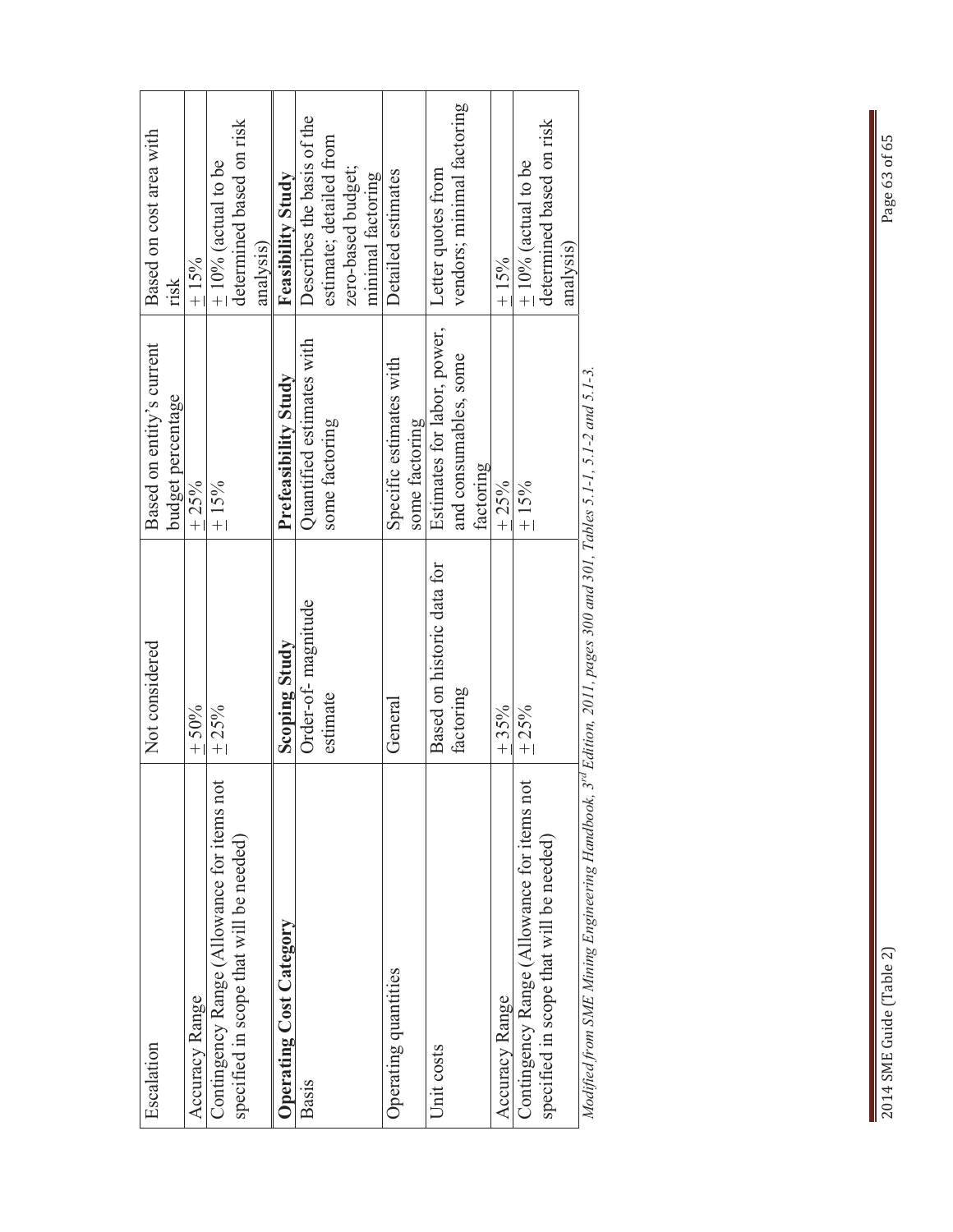# **APPENDIX A List of Recognized Professional Organizations (RPOs)**

This list is updated from time to time by the Society for Mining, Metallurgy, and Exploration, Inc. Organizations which wish to be added to the list should contact the SME at the following address:

Chairman, Resources and Reserves Committee Society for Mining, Metallurgy and Exploration, Inc. 12999 E. Adam Aircraft Circle Englewood, CO 80112 U.S.A.

| <b>Professional Organization</b>                                             | <b>Member Designation</b>                                                                                                                                                                                                                                                                                                                                                                                    |
|------------------------------------------------------------------------------|--------------------------------------------------------------------------------------------------------------------------------------------------------------------------------------------------------------------------------------------------------------------------------------------------------------------------------------------------------------------------------------------------------------|
| Society for Mining, Metallurgy, and Exploration,<br>Inc. (SME)               | Registered Member                                                                                                                                                                                                                                                                                                                                                                                            |
| American Institute of Professional Geologists<br>(AIPG)                      | Certified Professional Geologist                                                                                                                                                                                                                                                                                                                                                                             |
| Any state or territory in the United States of<br>America                    | Licensed or Registered as a Professional<br>Engineer                                                                                                                                                                                                                                                                                                                                                         |
| National Association of State Boards of Geology<br>(ASBOG)                   | Licensed, Certified or Registered in:<br>Arizona,<br>Arkansas,<br>Alabama,<br>California,<br>Delaware, Florida, Georgia, Idaho, Illinois,<br>Indiana, Kansas, Kentucky, Maine, Minnesota,<br>Missouri,<br>Mississippi,<br>Nebraska,<br><b>New</b><br>Hampshire,<br>North<br>Carolina,<br>Oregon,<br>Pennsylvania, Puerto Rico, South Carolina,<br>Texas, Utah, Virginia, Washington, Wisconsin or<br>Wyoming |
| Mining and Metallurgical Society of America<br>(MMSA)                        | Qualified Professional                                                                                                                                                                                                                                                                                                                                                                                       |
| Australasian Institute of Mining and Metallurgy<br>(AusIMM)                  | Fellow or Member                                                                                                                                                                                                                                                                                                                                                                                             |
| Australian Institute of Geoscientists (AIG)                                  | Fellow or Member                                                                                                                                                                                                                                                                                                                                                                                             |
| Engineering Council of South Africa (ECSA)                                   | Professional Engineer                                                                                                                                                                                                                                                                                                                                                                                        |
| South African Council for Professional<br>and<br>Technical Surveyors (PLATO) | Professional Surveyor                                                                                                                                                                                                                                                                                                                                                                                        |
| South African Institute of Mining and Metallurgy<br>(SAIMM)                  | Fellow or Member                                                                                                                                                                                                                                                                                                                                                                                             |
| South African Council for Natural Scientific<br>Professions (SACNASP)        | Professional Natural Scientist                                                                                                                                                                                                                                                                                                                                                                               |
| Geological Society of South Africa (GSSA)                                    | Member                                                                                                                                                                                                                                                                                                                                                                                                       |
| European Federation of Geologists (EFG)                                      | European Geologist (EurGeol)                                                                                                                                                                                                                                                                                                                                                                                 |
| Institute of Materials, Minerals and Mining (IOM3)                           | Fellow or Professional Member                                                                                                                                                                                                                                                                                                                                                                                |
| Institute of Geologists of Ireland (IGI)                                     | Professional Member                                                                                                                                                                                                                                                                                                                                                                                          |
| Geological Society of London (GSL)                                           | Chartered Geologist                                                                                                                                                                                                                                                                                                                                                                                          |
| Chilean Comision Minera (ChCM)                                               | Qualified Competent Person in the relevant subject                                                                                                                                                                                                                                                                                                                                                           |
|                                                                              | area                                                                                                                                                                                                                                                                                                                                                                                                         |
|                                                                              | Appendix A - Page 1 of 2                                                                                                                                                                                                                                                                                                                                                                                     |